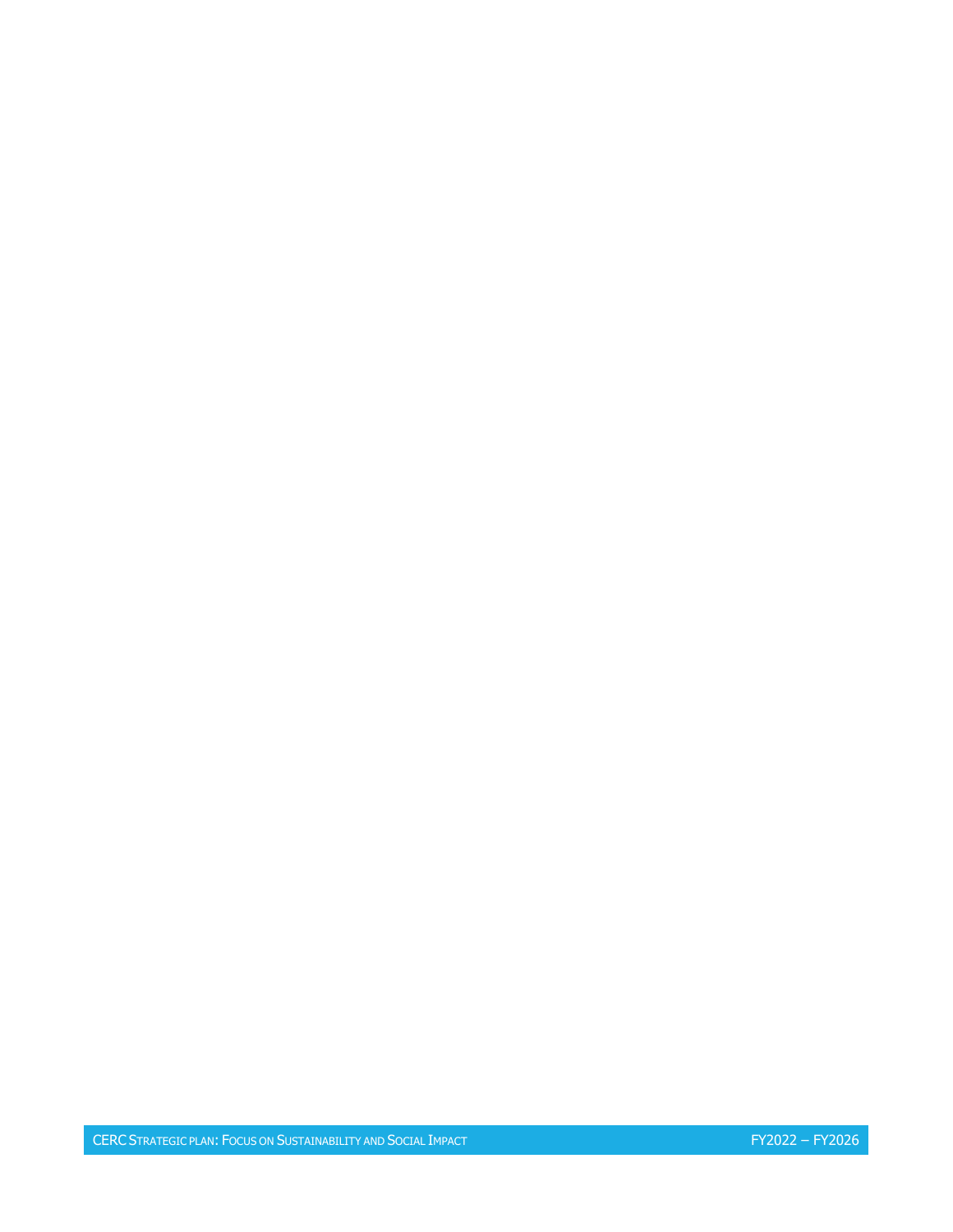# **Table of Contents**

 $\{ \begin{array}{c} i \end{array} \}$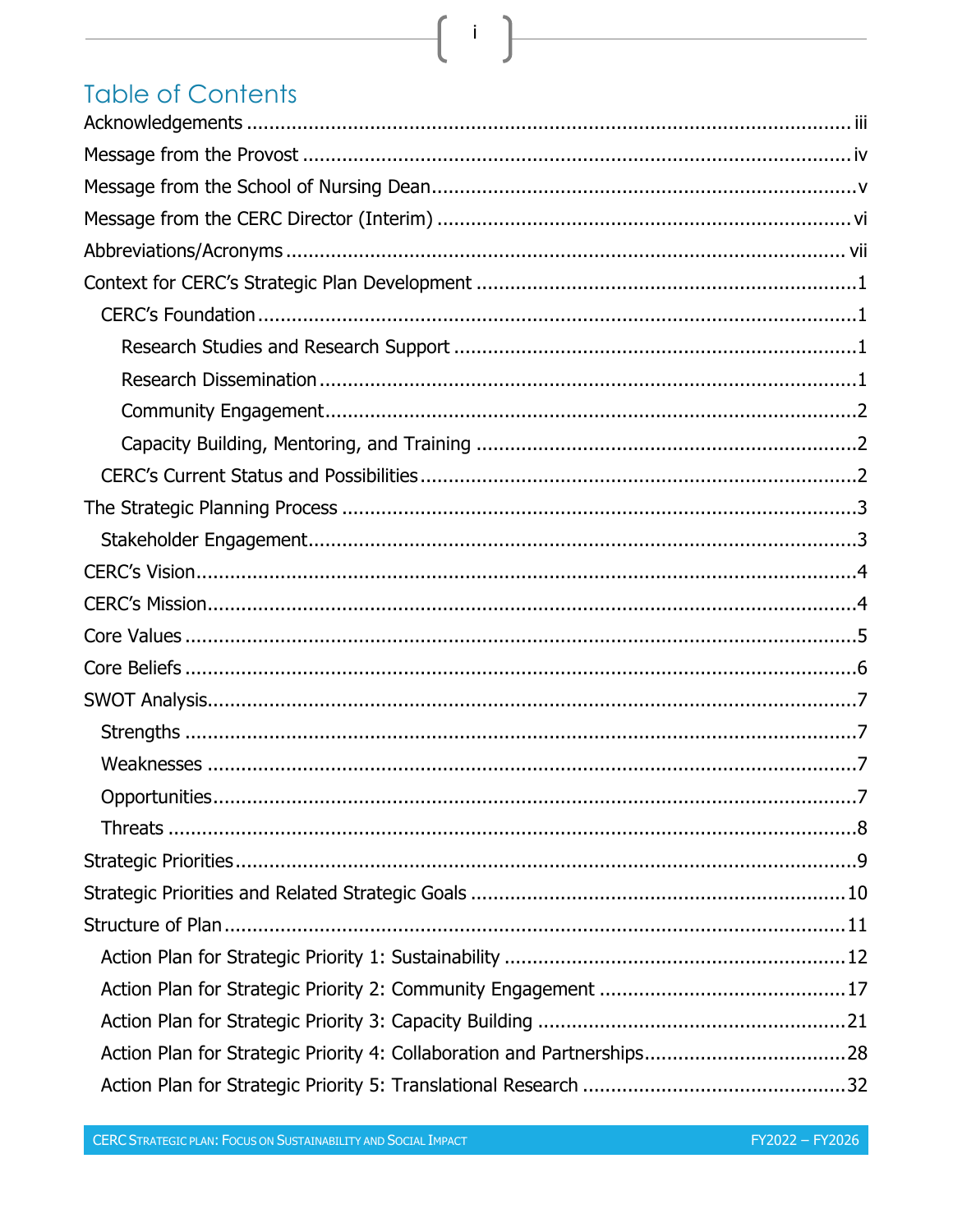# $\begin{picture}(180,10) \put(0,0){\line(1,0){10}} \put(10,0){\line(1,0){10}} \put(10,0){\line(1,0){10}} \put(10,0){\line(1,0){10}} \put(10,0){\line(1,0){10}} \put(10,0){\line(1,0){10}} \put(10,0){\line(1,0){10}} \put(10,0){\line(1,0){10}} \put(10,0){\line(1,0){10}} \put(10,0){\line(1,0){10}} \put(10,0){\line(1,0){10}} \put(10,0){\line($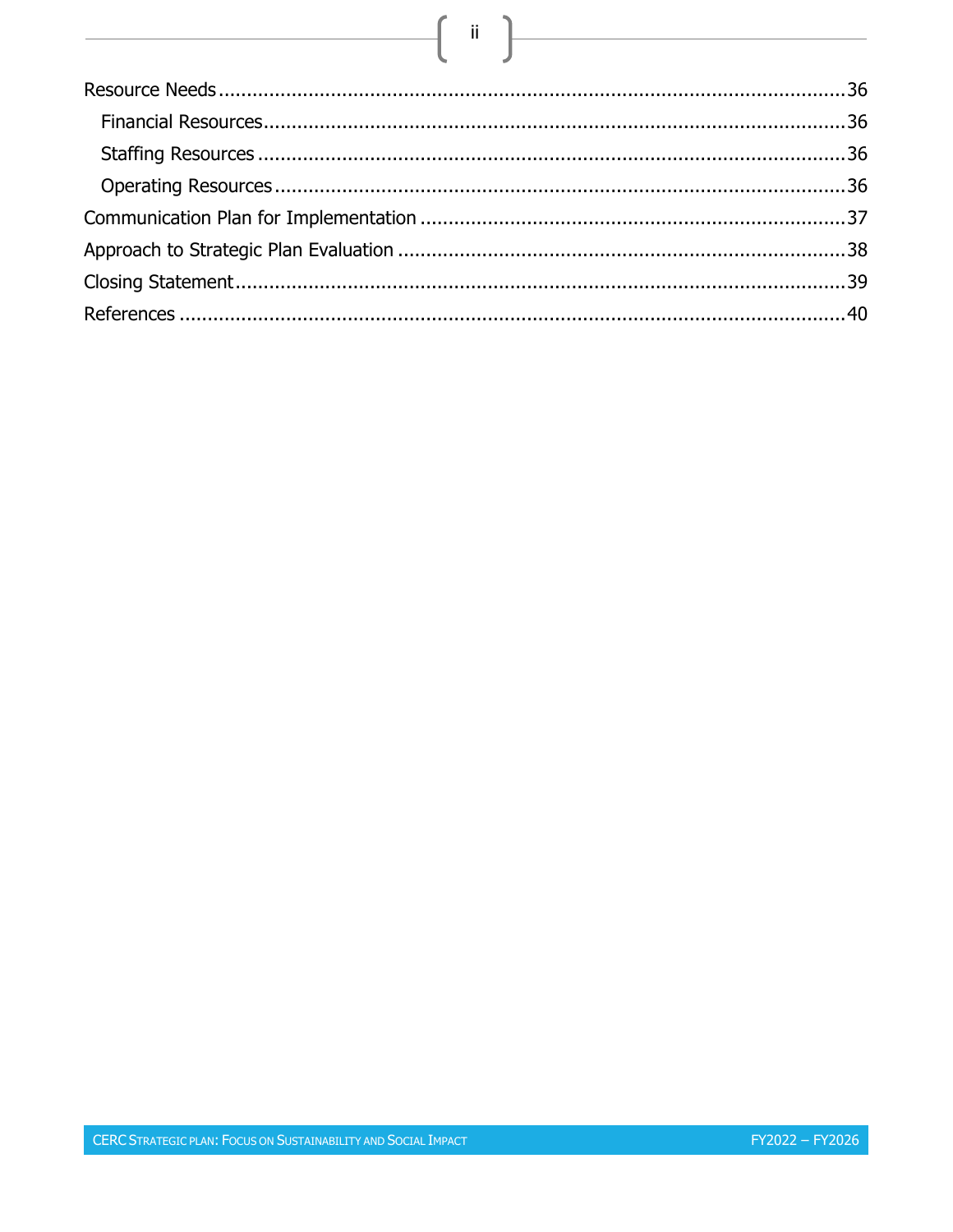iii

# <span id="page-4-0"></span>Acknowledgements

The successful completion of this strategic plan is a result of the collaboration of primary, secondary, and key stakeholders who served on CERC's Core Strategic Planning Group (CSPG). These individuals attended meetings, engaged in robust discussions, and participated in work sessions. Throughout the development of the strategic plan, eight (8) CSPG meetings were convened, and additional work sessions were held to review elements of the plan were with a smaller working group. Though the schedule was aggressive, CSPG members were committed to the process. Without their active engagement, the plan could not have been completed and would not reflect the quality output that the plan epitomizes. Special acknowledgement is given to CERC Research Assistant Ariana Athanase for her contributions.

Additionally, at various stages as the plan took shape, efforts were made to engage a broad cross-section of stakeholders to solicit feedback on drafts of the document. The feedback received also helped to improve aspects of the drafts that were unclear, thus strengthening the final document. For all who took time out of their busy schedules to review one or more drafts of the strategic plan, we say "Thank you".

Finally, the support and guidance of Institutional Research and Planning and the feedback provided to further improve the strategic plan are acknowledged.

| <b>Name</b>             | <b>Agency</b>                                                        | <b>Role</b>                                                                                      |
|-------------------------|----------------------------------------------------------------------|--------------------------------------------------------------------------------------------------|
| Ariana Athanase         | <b>UVI - CLASS</b>                                                   | Psychology major - OEK campus; CERC Student<br>Research Assistant (MARC/RISE Program)            |
| <b>Allison Callwood</b> | <b>CERC</b>                                                          | Administrative Specialist/Recorder                                                               |
| Gloria B. Callwood      | UVI SON; CERC                                                        | Adjunct faculty; Senior Research Associate                                                       |
| Alexanne Carr           | <b>UVI - CLASS</b>                                                   | Psychology major - AAS campus; former CERC<br>Student Research Assistant (MARC/RISE Program)     |
| E. Aracelis Francis     | Member, Virgin Islands Board of<br>Social Work Licensure (2021-2024) | Former CERC Research Associate (Retired UVI<br>Associate Professor of Social Work)               |
| M. Beverley Lansiquot   | <b>UVI SON</b>                                                       | Dean, SON                                                                                        |
| Suzette Lettsome        | UVI SON                                                              | <b>Assistant Professor, SON</b>                                                                  |
| Noreen Michael          | <b>UVI-CERC</b>                                                      | Research Director/Research Associate<br>Professor/Interim Center Director                        |
| LaVerne E. Ragster      | <b>UVI CERC</b>                                                      | Senior Research Associate; President Emerita, UVI                                                |
| Janis Valmond           | <b>VIDOH</b>                                                         | Deputy Commissioner, Health Promotion; former<br>Research Coordinator, CERC; current CERC client |
| <b>Azriel Williams</b>  | <b>UVI - CLASS</b>                                                   | Psychology major - AAS campus; former CERC<br>Student Research Assistant (RISE Program)          |

#### Members of the Core Strategic Planning Group

\**Note: CERC acknowledges Mitchell Neaves (Institutional Advancement), Louis E. Petersen, Jr. (Cooperative Extension Service), and Janet Turnbull-Krigger (Virgin Islands EPSCoR) who were invited to serve on the CSPG. However, while they each expressed a desire to serve and their support of CERC and the process, they were unable to participate actively and fully due to other obligations.*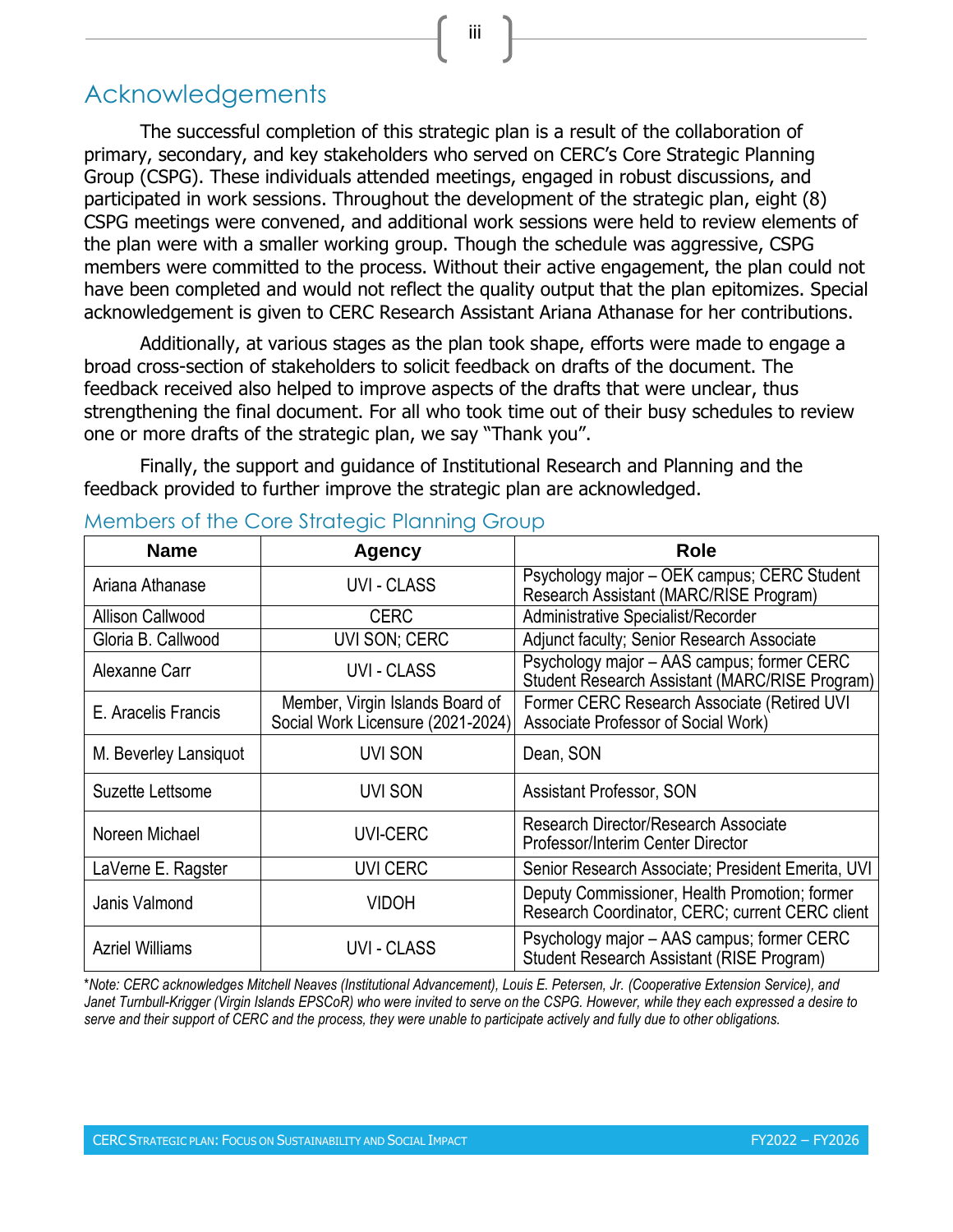<span id="page-5-0"></span>Message from the Provost

Forthcoming. Will be included once feedback has been received from the UVINext Committee and points made have been addressed.

iv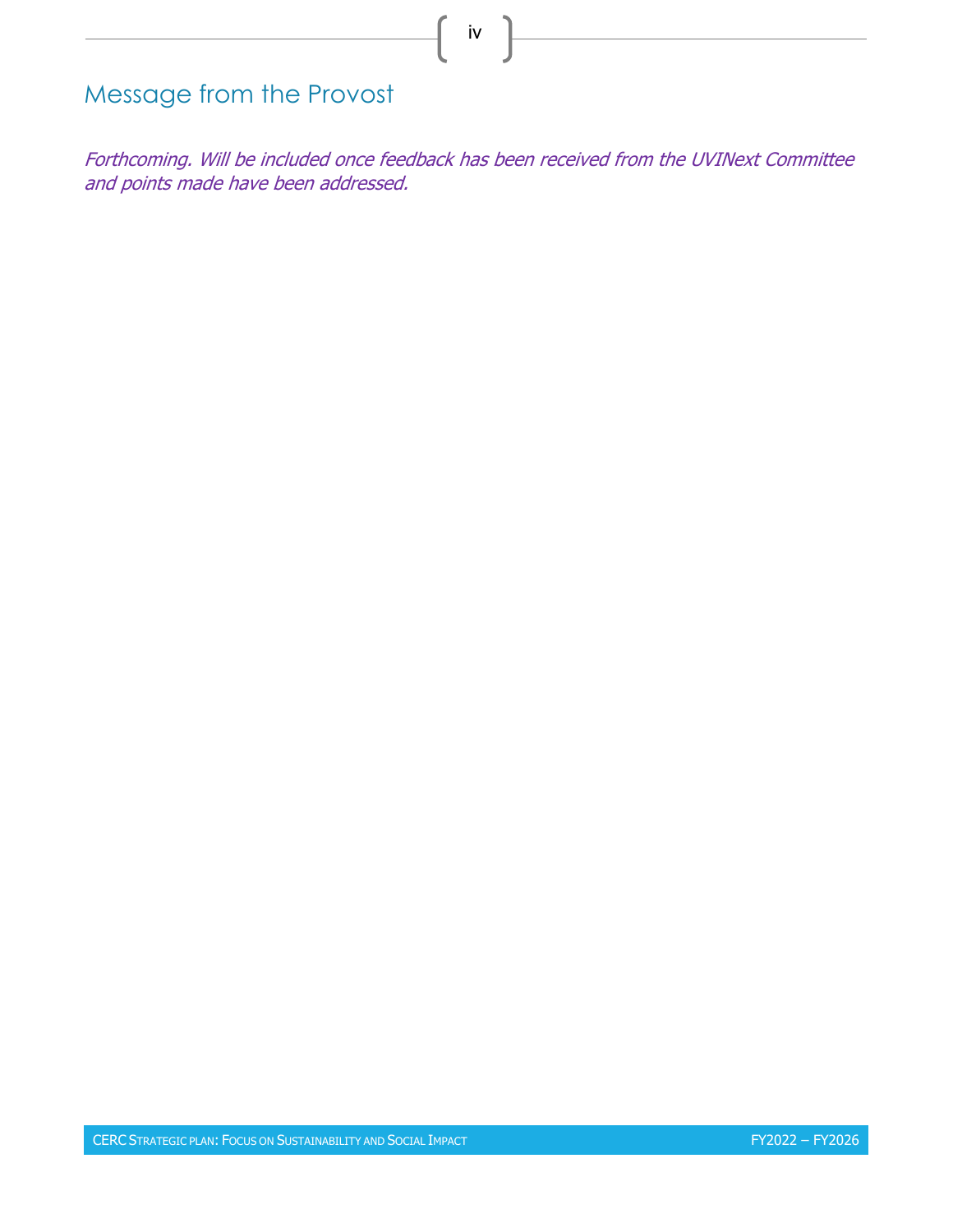v

# <span id="page-6-0"></span>Message from the School of Nursing Dean

In my role as Dean of the School of Nursing (SON), it is my pleasure to support the Caribbean Exploratory Research Center (CERC) in the launching of its first strategic plan, 2022-2026 Strategic Plan: Focus on Sustainability and Social Impact. CERC's work over the past decade and a half has been supported primarily by grant awards from the National Institutes of Health, through the National Institute on Minority Health and Health Disparities. While that work was shaped, in part, on funding priorities and identified health priorities for the Territory at the time of the responses to the funding opportunities, CERC's current strategic plan offers a greater opportunity for the Center to be proactive in its work, engage stakeholders, and continue its focused efforts to inform healthcare policy and practice in the Territory.

The SON looks forward to engaging with CERC as it implements its strategic plan by participating in capacity building opportunities as well as community engagement and research efforts. I extend an invitation to you, as a stakeholder, to also engage with CERC as we move forward with the work of reducing health disparities, increasing health equity, and contributing to improved overall health outcomes for residents of the U.S. Virgin Islands.

I look forward to engaging with you as we support CERC on its journey of implementing this strategic plan.

Mary Beverley Anne Lansiquot, DNP, RN February 2022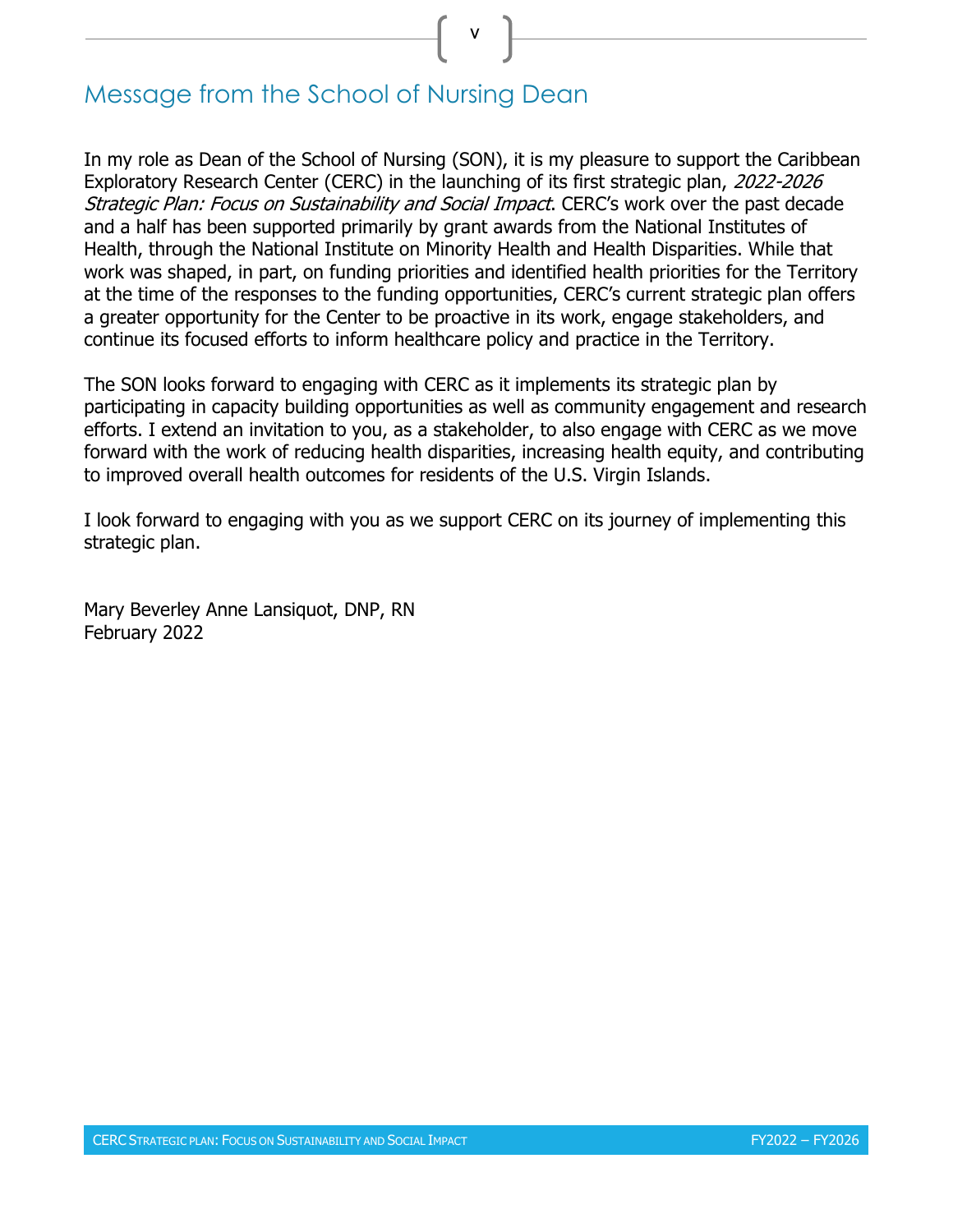vi

# <span id="page-7-0"></span>Message from the CERC Director (Interim)

CERC is pleased to share its first strategic plan with stakeholders within and outside the University of the Virgin Islands as well as with stakeholders within and outside the U.S. Virgin Islands. CERC's 2022-2026 Strategic Plan: Focus on Sustainability and Social Impact centers on five strategic priorities: Sustainability, Community Engagement, Capacity Building, Collaboration and Partnerships, and Translational Research. This strategic plan sets forth a clear roadmap and blueprint to guide CERC's efforts over the next five years.

Importantly, CERC's strategic plan supports two of the three fundamental pillars of UVI's Strategic Plan 2018-2023: Greatness Through Innovation: research and community engagement. CERC's strategic plan provides a foundation to address these two pillars in an integrated fashion, particularly through the utilization of the Community-based Participatory Research approach to ensure engagement of the community in the translational research that CERC undertakes.

Further, CERC will meet its mission not only by a coalescing of UVI's fundamental pillars of research and community engagement, but also through expanded collaborations and partnerships and capacity building. The realization of these two strategic priorities will undergird the research and community engagement pillars.

Moreover, given the contributions that CERC has made in the past decade and a half, it is essential that the Center is sustained so that the research, community engagement, capacity building, and collaborations and partnerships can continue to yield outputs that impact health outcomes positively for all Virgin Islanders, but especially for vulnerable children and families. Ultimately, CERC hopes to be viewed as a beacon for residents, healthcare providers, human services providers, as well as policymakers. The transformational work that CERC intends to do will best be measured by the reduction in health disparities for members of the USVI community, improvement in health equity, and scholarly contributions that will tell the stories of members of the USVI community.

Finally, as we move forward with the implementation of this inaugural strategic plan, CERC invites primary, secondary, and key stakeholders to join us as we pursue our mission to provide strategic, purposeful, responsible, and responsive translational research focused on the social determinants of health and will support capacity building for research among faculty, students, and community members and, through our work and the impact and outcomes of our work, we realize our vision to *be an exceptional research center in the Caribbean* advancing health equity through translational research.

Noreen Michael, Ph.D. February 2022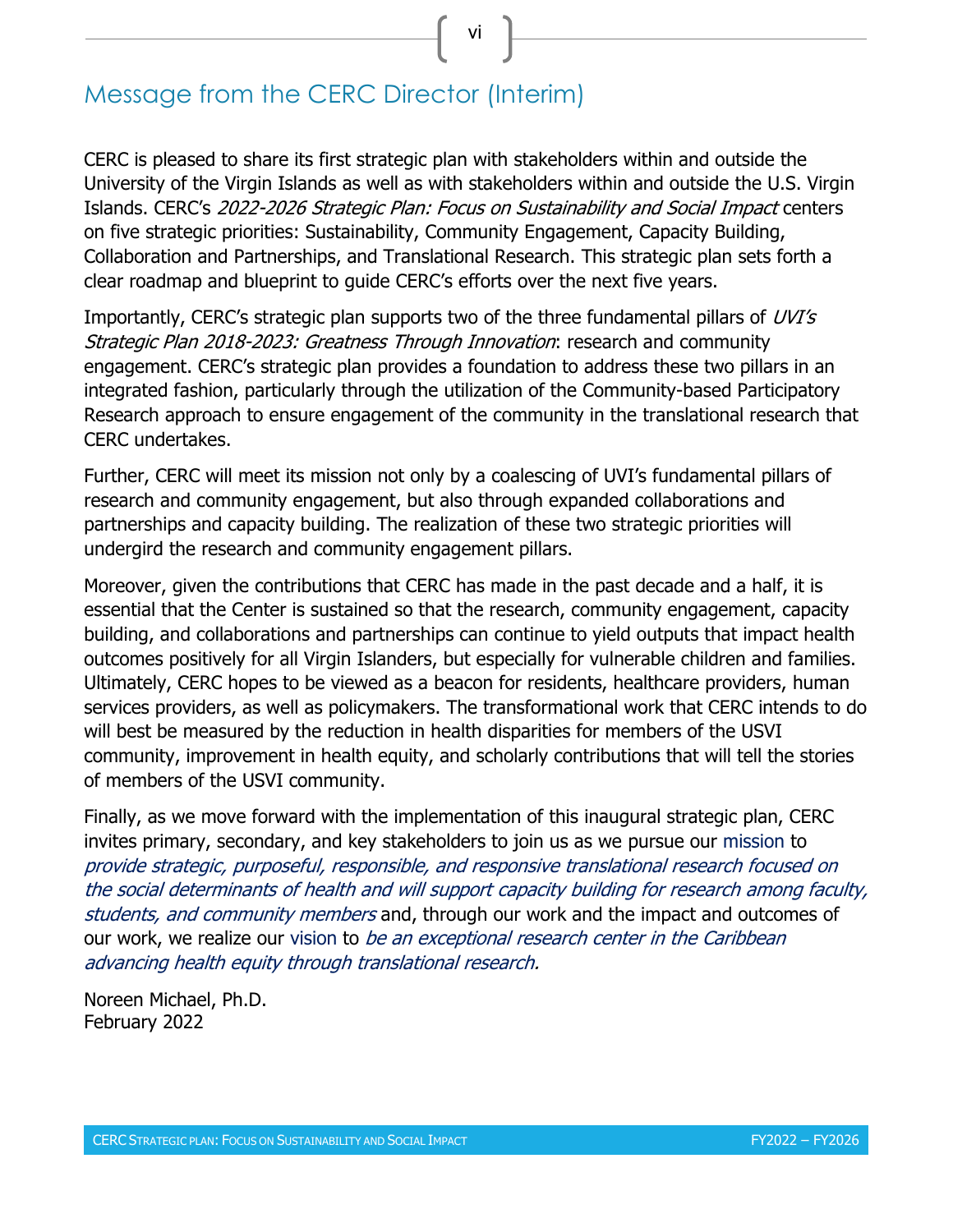# Abbreviations/Acronyms

<span id="page-8-0"></span>

| <b>ABBREVIATION/ACRONYM</b> | <b>DESCRIPTION</b>                                                              | <b>APPEARS FIRST ON</b><br>PAGE NO. |
|-----------------------------|---------------------------------------------------------------------------------|-------------------------------------|
| <b>BER</b>                  | Bureau of Economic Research                                                     | $\mathfrak{Z}$                      |
| <b>BRFSS</b>                | Behavioral Risk Factor Surveillance System                                      | 21                                  |
| <b>CBPR</b>                 | Community-based Participatory Research                                          | $\sqrt{2}$                          |
| <b>CFVI</b>                 | Community Foundation of the Virgin Islands                                      | $\pmb{4}$                           |
| <b>CGTC</b>                 | Caribbean Green Technology Center                                               | $\overline{\mathbf{4}}$             |
| <b>CHA</b>                  | <b>Community Health Assessment</b>                                              | 12                                  |
| <b>CITI</b>                 | <b>Collaborative Institutional Training Initiative</b>                          | 22                                  |
| Co-PI                       | Co-Principal Investigator                                                       | 23                                  |
| <b>CSPG</b>                 | Core Strategic Planning Group                                                   | Ϊİ                                  |
| <b>DHHS</b>                 | Department of Health and Human Services                                         |                                     |
| DOI-OIA                     | Department of the Interior Office of Insular Affairs                            | 1                                   |
| <b>DPNR</b>                 | Department of Planning and Natural Resources                                    | $\overline{3}$                      |
| <b>DPP</b>                  | Department of Property and Procurement                                          | 12                                  |
| <b>DPW</b>                  | Department of Public Works                                                      | $\overline{3}$                      |
| ECC                         | Eastern Caribbean Center                                                        | $\overline{3}$                      |
| <b>ED</b>                   | Department of Education                                                         |                                     |
| <b>EPSCoR</b>               | Established Program to Stimulate Competitive Research                           | 4                                   |
| <b>FHC</b>                  | Frederiksted Health Care, Inc.                                                  | $\overline{3}$                      |
| <b>GERS</b>                 | Government Employees Retirement System                                          | $\overline{3}$                      |
| GVI                         | Government of the Virgin Islands                                                | $\overline{2}$                      |
| <b>HR</b>                   | Human Resources                                                                 | 15                                  |
| <b>HSRP</b>                 | Human Services Research Partnership                                             | 19                                  |
| <b>IRB</b>                  | <b>Institutional Review Board</b>                                               | $\overline{3}$                      |
| <b>JFL</b>                  | Juan F. Luis Hospital & Medical Center                                          | $\overline{3}$                      |
| LSS-VI                      | Lutheran Social Services of the Virgin Islands                                  | $\overline{3}$                      |
| MOA/MOU                     | Memorandum of Agreement/Understanding                                           | 29                                  |
| <b>MPI</b>                  | Multiple Principal Investigators                                                | 23                                  |
| <b>NHANES</b>               | National Health and Nutrition Examination Survey                                | 21                                  |
| <b>NHIS</b>                 | National Health Information System                                              | 21                                  |
| <b>NIH</b>                  | National Institutes of Health                                                   | 20                                  |
| <b>NIMHD</b>                | National Institute on Minority Health and Health Disparities                    |                                     |
| <b>NPR</b>                  | National Public Radio                                                           | $\overline{2}$                      |
| <b>OSP</b>                  | Office of Sponsored Programs                                                    | $\overline{12}$                     |
| PDG B-5                     | Preschool Development Grant Birth through Five                                  | 21                                  |
| PI                          | Principal Investigator                                                          | 23                                  |
| <b>SMART</b>                | Specific, Measurable, Achievable/Attainable, Realistic/Responsive, & Time-bound | 11                                  |
| SON                         | University of the Virgin Islands School of Nursing                              |                                     |
| <b>SRMC</b>                 | <b>Schneider Regional Medical Center</b>                                        | $\overline{3}$                      |
| <b>STEEMCC</b>              | St. Thomas East End Medical Center Corporation                                  | $\overline{3}$                      |
| <b>SWOT</b>                 | Strengths, Weaknesses, Opportunities, and Threats                               |                                     |
| UVI                         | University of the Virgin Islands                                                |                                     |
| UVICERC or CERC             | University of the Virgin Islands Caribbean Exploratory Research Center          |                                     |
| <b>VIDE</b>                 | V.I. Department of Education                                                    | $\mathfrak{Z}$                      |
| <b>VIDHS</b>                | Virgin Islands Department of Human Services                                     | $\overline{3}$                      |
| <b>VIDOH</b>                | Virgin Islands Department of Health                                             | $\overline{3}$                      |
| <b>VIHA</b>                 | Virgin Islands Housing Authority                                                | $\overline{3}$                      |
| <b>YRBS</b>                 | Youth Risk Behavior Surveillance System                                         | 21                                  |

 $\begin{bmatrix} &\mathsf{vii} & \end{bmatrix}$ 

CERC STRATEGIC PLAN: FOCUS ON SUSTAINABILITY AND SOCIAL IMPACT **FYILL AND SOCIAL AND SOCIAL IMPACT**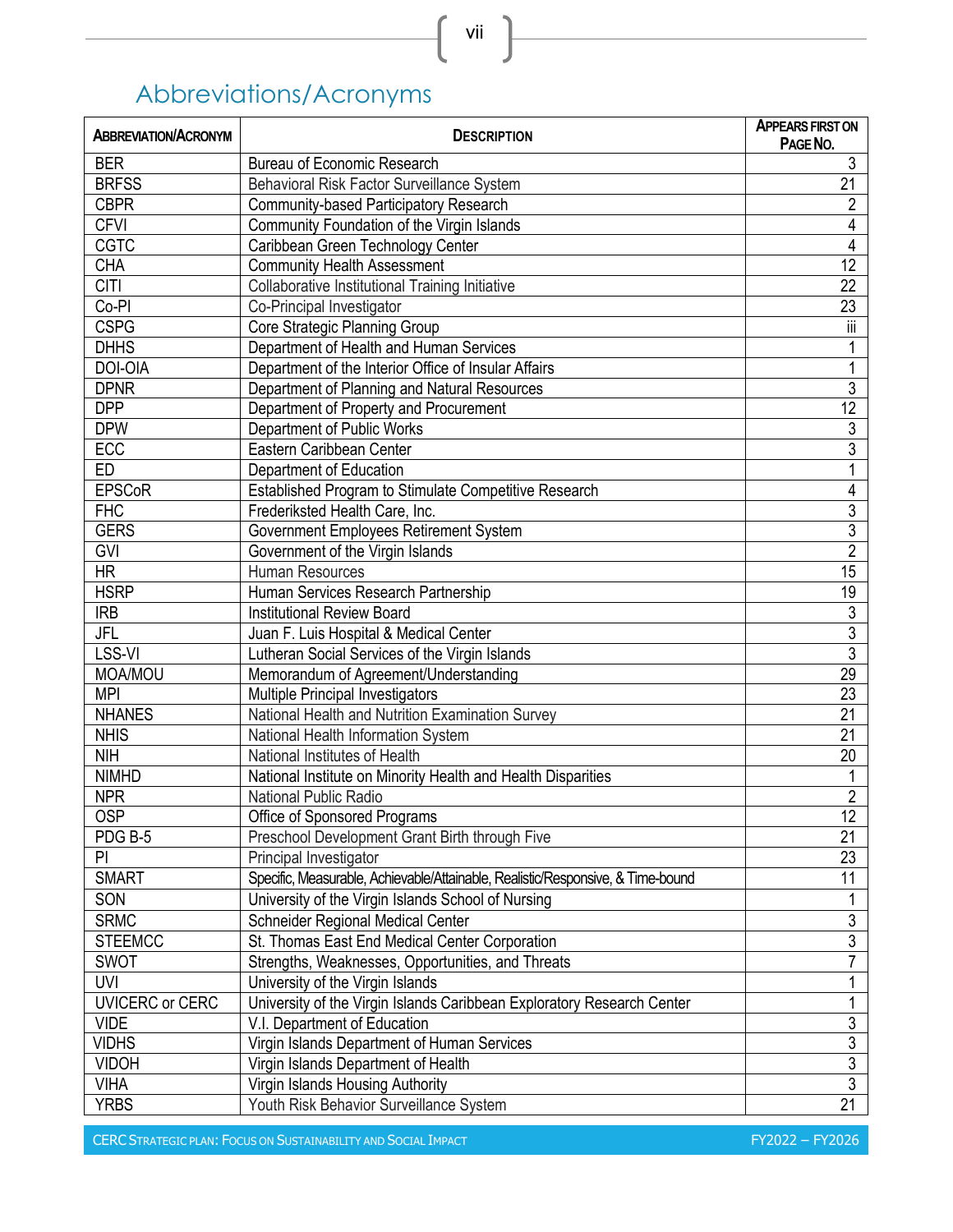# <span id="page-9-1"></span><span id="page-9-0"></span>Context for CERC's Strategic Plan Development CERC's Foundation

The University of the Virgin Islands (UVI) Caribbean Exploratory Research Center (UVICERC or CERC) is a research center within the UVI School of Nursing (UVI SON). UVICERC, established as a P20 research center under the National Institute on Minority Health and Health Disparities (NIMHD) in 2007, has compiled successful research and outreach experiences working with the public and private sectors in the USVI for over a decade. Through its various projects, CERC has demonstrated familiarity and competence with grant rules and procedures for the US Department of Health and Human Services (DHHS), US Department of the Interior Office of Insular Affairs (DOI-OIA), and the US Department of Education (ED). CERC stopped receiving funding for operations when the NIMHD, under new leadership that began in 2016, discontinued funding smaller research programs (P20s).

1

The more than \$15 million in funding that has accrued to UVI related to CERC and its predecessor, the ExPORT Center, have provided opportunities for faculty, students, and community persons to actively engage in meaningful health-related research. This resulted in the direct employment of staff (research assistants, translators, students, and media artists) within the Center. CERC has demonstrated that at all stages of the projects undertaken to date, stakeholders were kept informed, constantly reminded of the value they bring to the project and provided with learning opportunities. CERC has been consistent about utilizing a process for project implementation that includes an emphasis on openness, fairness, and accountability directed at all participants.

CERC is a major and often the only local research entity focusing on research on healthrelated issues in the Territory. The focus of CERC's efforts over the past 14 years has been to seek and utilize opportunities, nationally, regionally, and locally to fulfill its mission to provide opportunities for research through a concerted focus on complex variables as well as the unique intersections of island history, context, culture, demographics, socioeconomic status, and other factors that might contribute to health disparities within the islands.

#### <span id="page-9-2"></span>Research Studies and Research Support

CERC has initiated and collaborated on a range of research studies as well as supporting pilot research projects over the past decade and a half. These studies have included: an Integrated Risk Reduction Intervention focused on victims of Intimate Partner Violence (clinical trial); women and adolescent abuse after a natural disaster; two other studies focused on intimate partner violence; studies that examined mental health, men's health, and women's health; multiple studies focused on diabetes, including *Understanding* Transition to Insulin Resistance; as well as studies that focused on cancer, adolescent obesity, and climate change and public health; and human services research focused, in part, on Head Start, Early Head Start, and preschool development.

#### <span id="page-9-3"></span>Research Dissemination

CERC has been strategic and effective with research dissemination activities, which span the convening of eight (8) Health Disparities Institutes that attracted nationally and internationally renowned scholars; the presentation of research (over 75 papers, posters, panels, or symposia) results at local, regional, national, and international conferences; and the publication of over 30 research articles (10 related directly to health and healthcare in the U.S.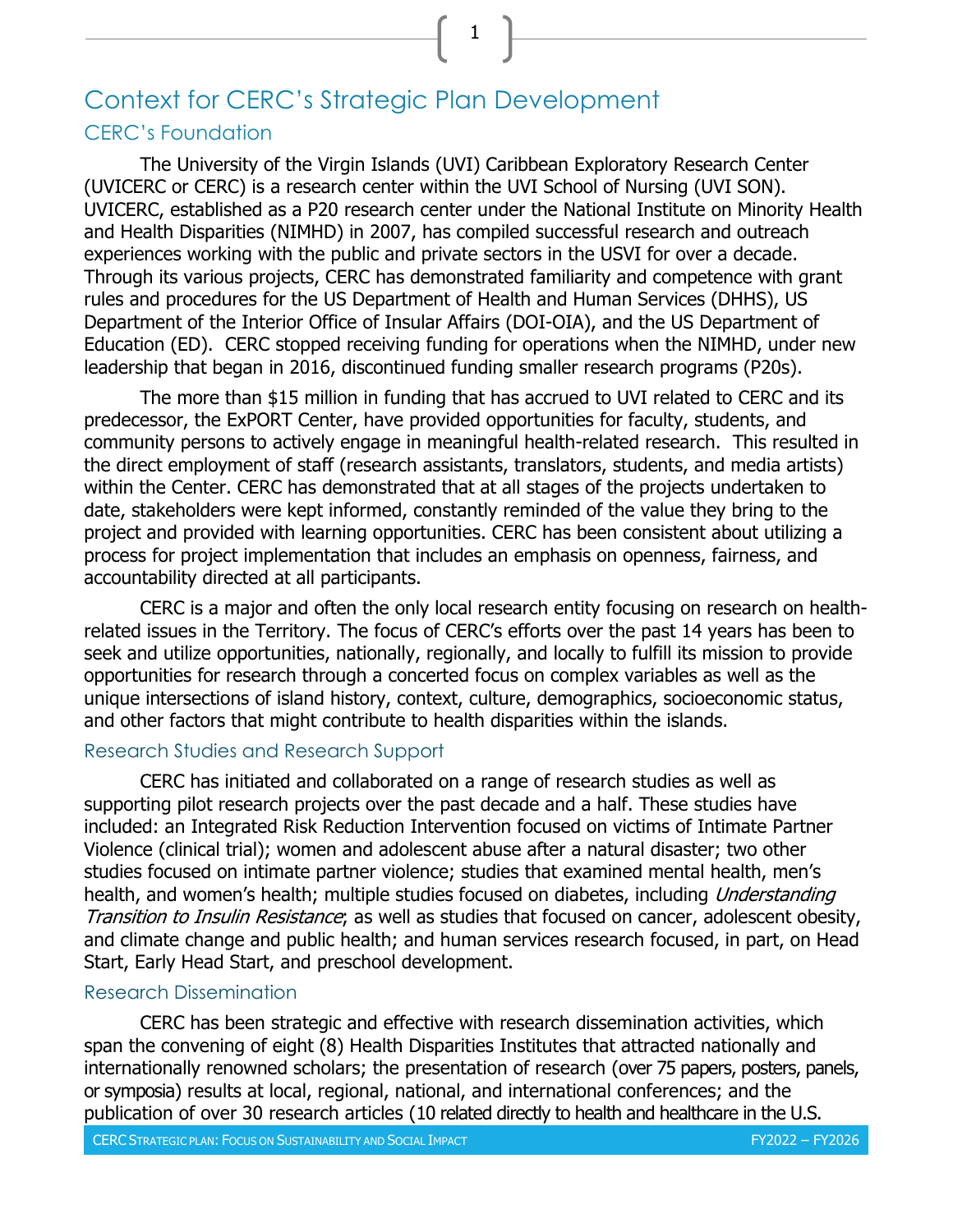Virgin Islands [USVI]) in 14 different refereed journals. CERC also received national coverage on National Public Radio (NPR) of the 2019 *Community Needs Assessment on the Impact of Hurricanes Irma and Maria on Vulnerable Children and Families in the USVI*.

2

#### <span id="page-10-0"></span>Community Engagement

CERC has been committed to community engagement from the inception of the Center. Examples of this commitment include the development of a Community Health Education Toolkit; the provision of Climate Change resources through: MyHealth – What's Climate Got to do with it?; dissemination of health information at Agricultural Fairs on St. Croix and St. Thomas and Afternoon on the Green for over 10 years; and the facilitation of visits by Library of Medicine personnel to local secondary schools to discuss health disparities issues.

#### <span id="page-10-1"></span>Capacity Building, Mentoring, and Training

Another of CERC's pillars has been capacity building, including mentoring and training. CERC was instrumental in having a Health Disparities course added to the UVI undergraduate curriculum. CERC also mentored emerging professionals (undergraduate and graduate); supported UVI student and faculty attendance and presentations at professional conferences; and facilitated students' participation as contributing authors on scholarly manuscripts. Mentoring also included support for Region II Health Equity Council's Emerging Scholars – five master's level students supported by the Office of Minority Health who supported work that addressed health disparities issues in Region II, particularly related to the USVI and Puerto Rico. Four of the students received support to work on-site with CERC over several summers. Additionally, CERC provided training and experience in effective partnership and collaboration through consistent utilization of the Community-based Participatory Research approach (CBPR), transparency in interactions, and inclusion of partners and stakeholders in projects.

## <span id="page-10-2"></span>CERC's Current Status and Possibilities

Over the last six years, CERC has maintained its productivity by effectively utilizing project and contract funding. Despite a significant reduction in its full-time staff, CERC continues to demonstrate its adaptability. Though currently CERC is funded through local engagements with select agencies of Government of the Virgin Islands (GVI) and other semiautonomous entities and foundations, the Center's reputation for outstanding, responsive, community-engaged research and projects has led to professionals both within and outside the Territory seeking to collaborate with CERC or have CERC collaborate with them on projects.

UVICERC has managed to guide, provide leadership where appropriate, and support the maturation of partnerships over time, while achieving project objectives under a wide range of conditions, including, but not limited to Territorial administration changes, understaffing of partners, hurricanes, and hurricane recovery periods, and the COVID-19 pandemic. Outputs have reflected a high level of attention to detail, rigorous communications with stakeholders and partners, and documentation of procedures and major interactions. The results have been positive feedback and responses to outputs and usage by a wide range of stakeholders within and outside of the Territory. Yet, given the ongoing climate issues, related disruptions, emergent public health crises, and CERC's adaptability, there is more need for work around health disparities and issues linked to advancing health equity within the context of public health optimization in the Territory and the rest of the Caribbean, and CERC is well positioned to be a key contributor to meeting these needs.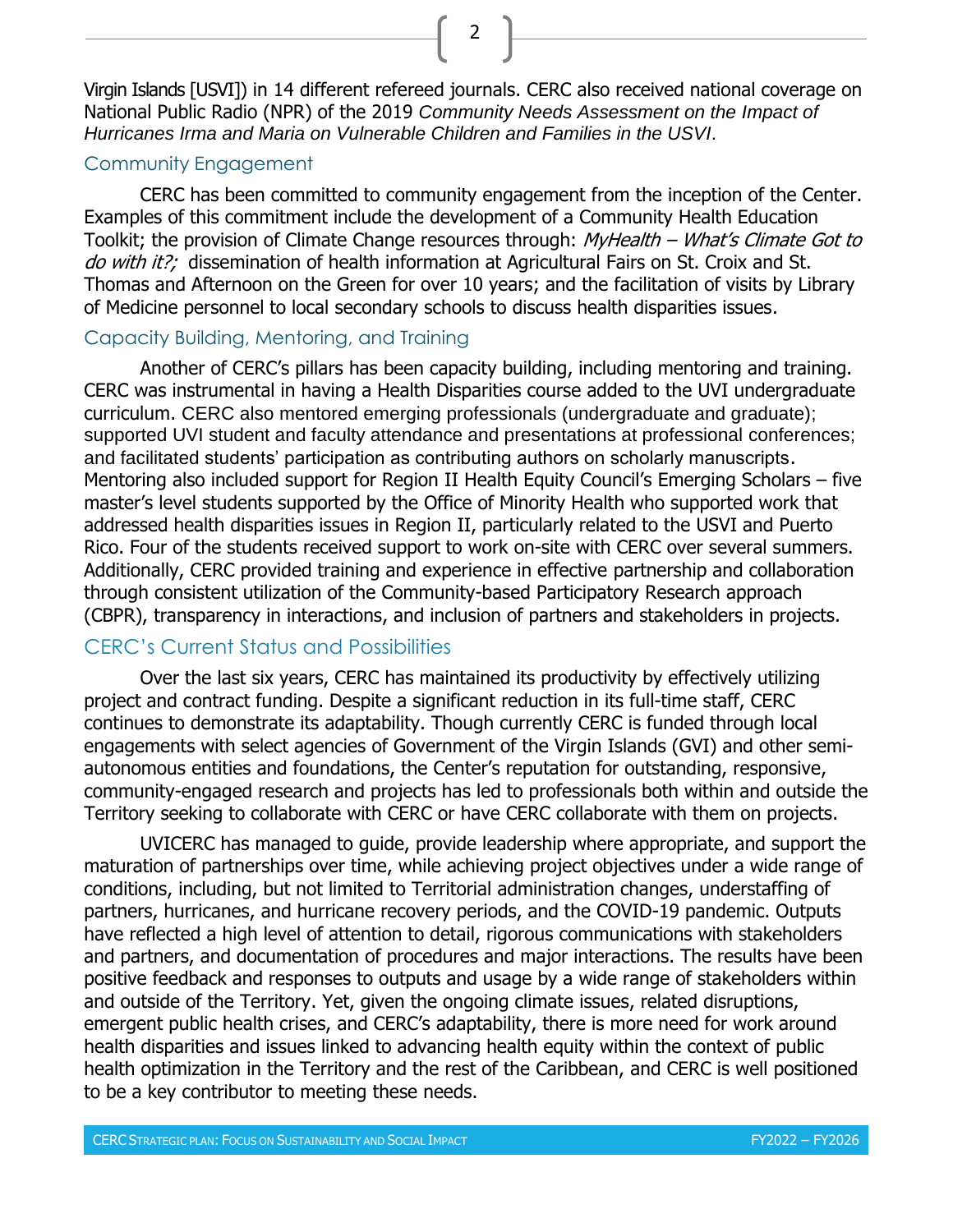# <span id="page-11-0"></span>The Strategic Planning Process

CERC' s strategic planning process has provided an opportunity for the Center to reflect on its history, take a critical look at its current status, and re-imagine its potential. In keeping with its commitment to stakeholder engagement, CERC invited several stakeholders to participate directly in the strategic planning process. Additionally, the process included identifying primary, secondary, and key stakeholders who will be engaged and impacted by the work of the Center.

# <span id="page-11-1"></span>Stakeholder Engagement

Members of the CSPG held discussions to identify primary, secondary, and key stakeholders to be engaged during CERC's strategic planning process. Table 2, below, reflects stakeholders identified by CSPG members during initial brainstorming sessions as well as during the review process of the various drafts of the plan.

Representatives from all categories of stakeholders were requested to provide feedback on the penultimate version of the strategic plan. All feedback was positive in terms of the comprehensiveness and clarity of the strategic plan.

| Category                                                                                                                                                                                                                                                                                   |                                                                  | <b>Stakeholders/Stakeholder Groups</b>                                                                                                                                                                                                                                                                                                                                 |
|--------------------------------------------------------------------------------------------------------------------------------------------------------------------------------------------------------------------------------------------------------------------------------------------|------------------------------------------------------------------|------------------------------------------------------------------------------------------------------------------------------------------------------------------------------------------------------------------------------------------------------------------------------------------------------------------------------------------------------------------------|
| <b>Primary Stakeholders</b>                                                                                                                                                                                                                                                                | 1.<br>2.                                                         | UVI (faculty, staff, students, alumni)<br>Virgin Islands Department of Health (VIDOH)                                                                                                                                                                                                                                                                                  |
| <b>Beneficiaries or targets of CERC</b><br>services (especially linked to<br>strategic plan activities)                                                                                                                                                                                    | 3.<br>4.<br>5.<br>6.<br>7.                                       | Virgin Islands Department of Human Services (VIDHS)<br>General public<br>Lutheran Social Services of the Virgin Islands (LSS-VI)<br>St. Thomas East End Medical Center (STEEMCC)<br>Frederiksted Health Care, Inc. (FHC)                                                                                                                                               |
|                                                                                                                                                                                                                                                                                            | 8.<br>9.                                                         | Juan F. Luis Hospital & Medical Center (JFL)<br>Schneider Regional Medical Center (SRMC)                                                                                                                                                                                                                                                                               |
| <b>Secondary Stakeholders</b><br>Persons directly involved with or<br>responsible for beneficiaries or<br>targets of CERC services,<br>activities, or outputs; persons<br>whose jobs or lives might be<br>affected by the strategic planning<br>process or by CERC services and<br>outputs | 1.<br>2.<br>3.<br>4.<br>5.<br>6.<br>7.<br>8.<br>9.<br>10.<br>11. | Deans and other UVI administrative personnel<br>Healthcare providers<br>V.I. Department of Education (VIDE)<br>Virgin Islands Housing Authority (VIHA)<br><b>Women's Coalition</b><br><b>Family Resource Center</b><br>Bureau of Economic Research (BER)<br><b>VIDHS</b><br><b>VIDOH</b><br>UVI Eastern Caribbean Center (ECC)<br>UVI Institutional Review Board (IRB) |
| <b>Key Stakeholders</b><br>Government officials & policy<br>makers; those who can influence<br>others; those with an interest in<br>the outcome of the strategic                                                                                                                           | 1.<br>2.<br>3.<br>4.<br>5.                                       | Delegate to Congress<br>Department of Planning and Natural Resources (DPNR)<br>Department of Public Works (DPW)<br>The Eastern Caribbean Health Outcomes Network<br>(ECHORN)<br>Federal partners                                                                                                                                                                       |

#### **CERC Stakeholders**

CERC STRATEGIC PLAN: FOCUS ON SUSTAINABILITY AND SOCIAL IMPACT **FRAME CONTROL** FY2022 – FY2026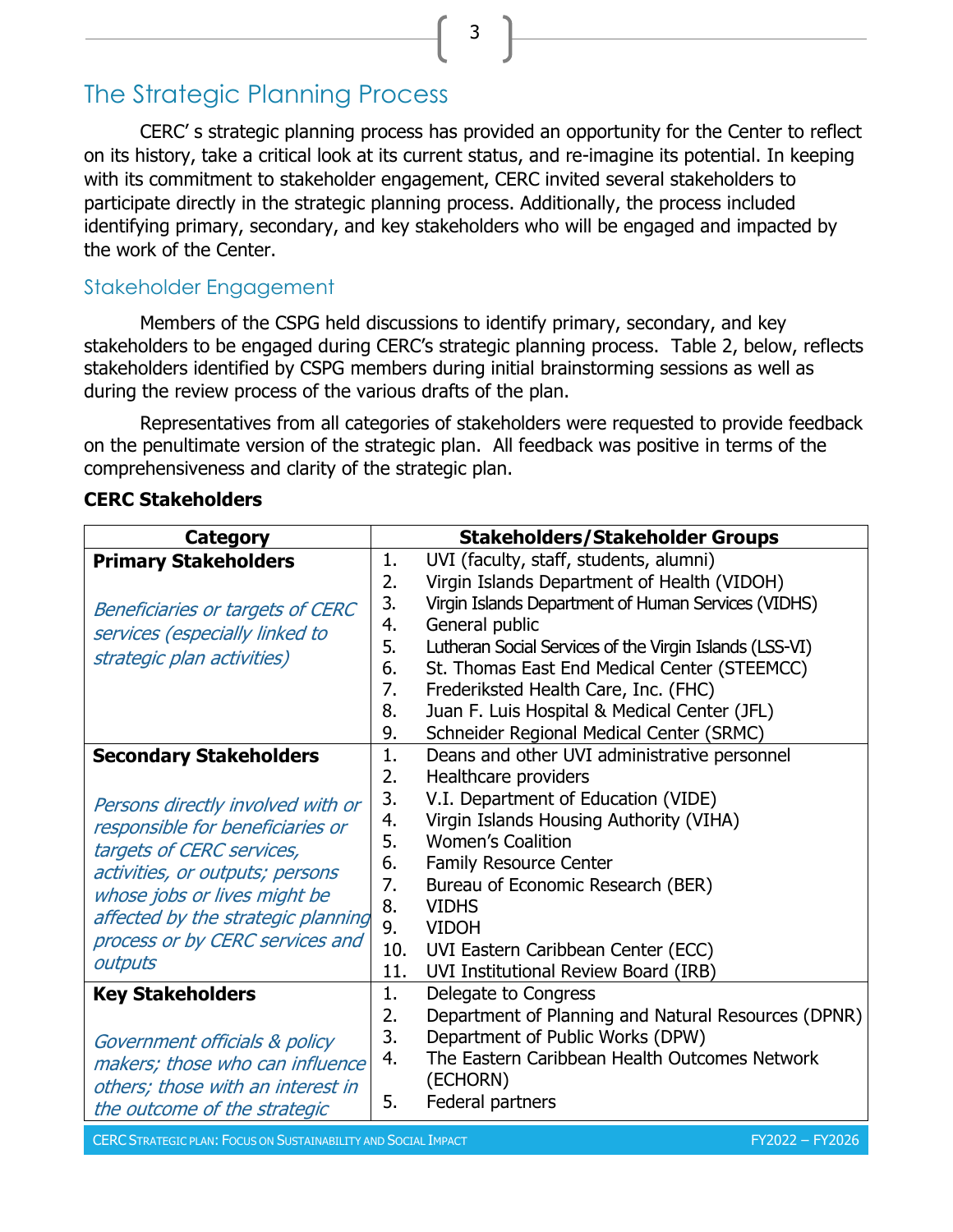| Category                    |     | <b>Stakeholders/Stakeholder Groups</b>               |
|-----------------------------|-----|------------------------------------------------------|
| planning process and CERC's | 6.  | <b>Funders</b>                                       |
| services and outputs        | 7.  | Government Employees Retirement System (GERS)        |
|                             | 8.  | Legislature of the Virgin Islands                    |
|                             | 9.  | Other GVI agencies (not previously identified)       |
|                             | 10. | UVI Caribbean Green Technology Center (CGTC)         |
|                             | 11. | UVI Established Program to Stimulate Competitive     |
|                             |     | Research (EPSCoR)                                    |
|                             | 12. | <b>USVI Superior and Supreme Courts</b>              |
|                             | 13. | Community-based organization                         |
|                             | 14. | Foundations - to include Community Foundation of the |
|                             |     | Virgin Islands; St. Croix Foundation; St. John       |
|                             |     | Foundation                                           |

# <span id="page-12-0"></span>CERC's Vision

CERC will be an exceptional research center in the Caribbean advancing health equity through translational research.

# <span id="page-12-1"></span>CERC's Mission

CERC will provide strategic, purposeful, responsible, and responsive translational research focused on the social determinants of health and will support capacity building for research among faculty, students, and community members.

CERC will achieve this mission by:

- $\checkmark$  Establishing inter-disciplinary research teams.
- $\checkmark$  Collaborating with primary stakeholders in securing grant funds and conducting research studies.
- $\checkmark$  Engaging the community using the CBPR approach.
- $\checkmark$  Networking and collaborating with colleagues within and outside UVI and the Territory.
- $\checkmark$  Serving as an incubator for building research capacity for UVI faculty and students, and other emerging professionals.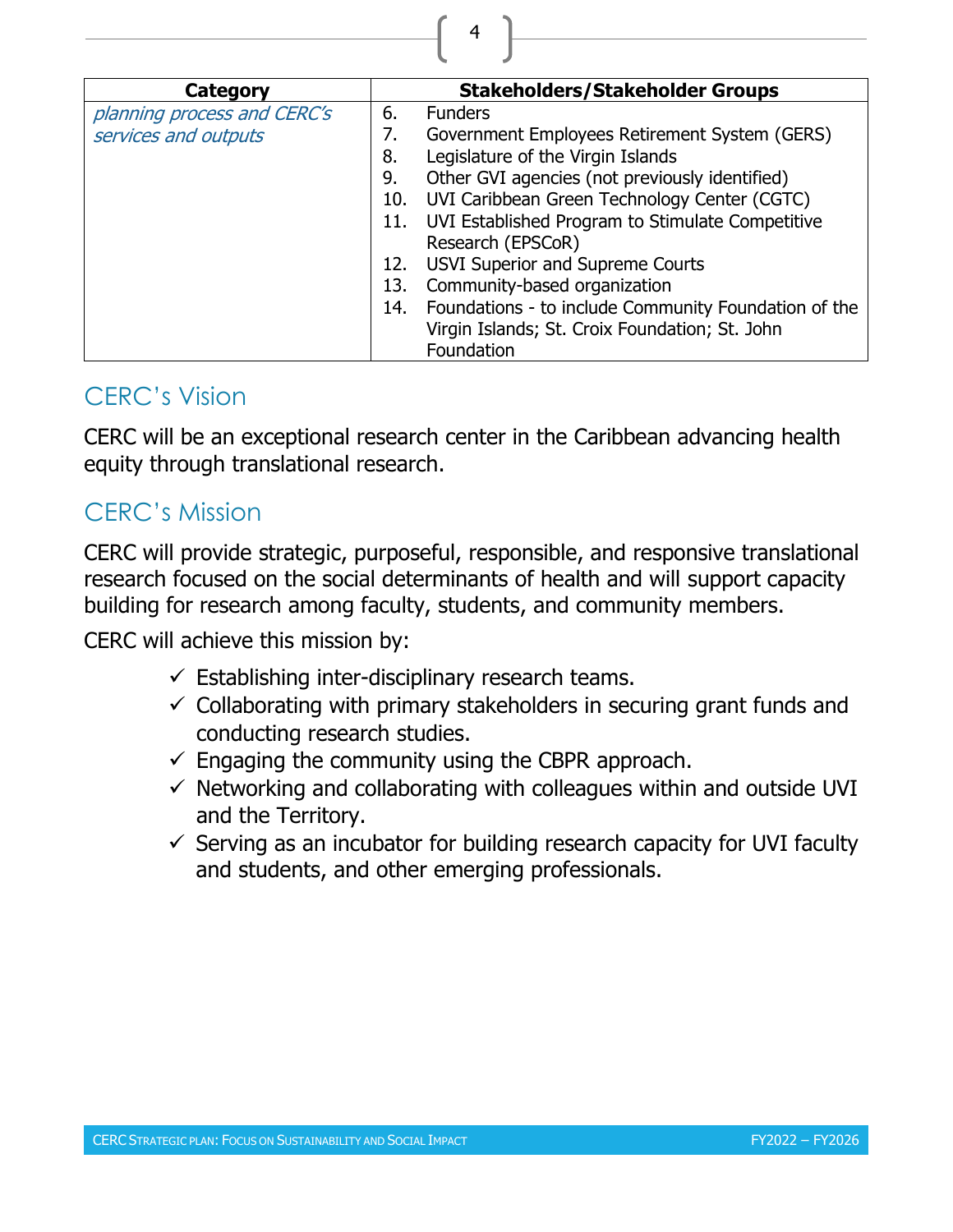# <span id="page-13-0"></span>Core Values

**Accountability and Transparency:** We are accountable and open in administrative and operational activities and engage in the responsible conduct of research guided by established principles as we readily communicate research results.

5

**Collaboration and Teamwork:** We promote a cooperative working environment and value the contributions of all team members and partners to achieve optimal outputs.

**Cultural Competence:** We acknowledge and champion the awareness and acceptance of cultural differences and maintain a non-judgmental approach in relationships and interactions.

**Diversity and Inclusion:** We celebrate diversity and embrace inclusion in our endeavors.

**Excellence and Innovation:** We provide a premier resource for investigating and identifying relevant, creative solutions to issues important to the welfare of Virgin Islanders.

**Integrity:** We conduct ourselves in a principled, professional, ethical, and legal manner, with the highest degree of fairness, honesty, justice, and respect.

**Inquiry:** We value the exploration associated with building knowledge about phenomena of interest.

**Responsible Community Engagement:** We engage the community in research that is conducted to optimize the relevance, value, and benefits of research findings to them.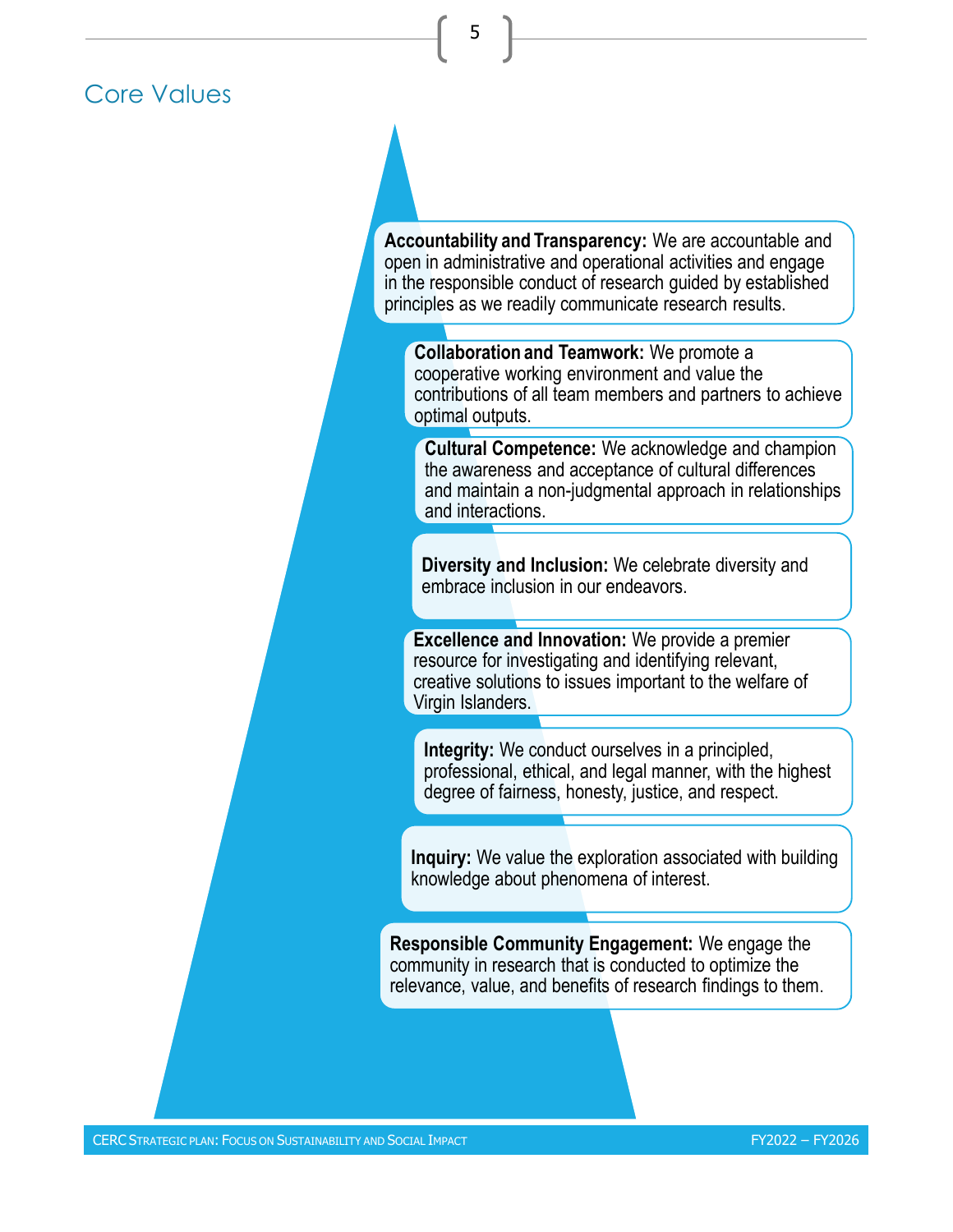# <span id="page-14-0"></span>Core Beliefs

We believe that  $\dots$ 



Cultural competence is a necessary element of responsive, responsible research.



6

Community-based participatory research produces grounded, relevant, critical data, and information.



Diversity and inclusion underpin quality research.



It is critical to engage in principled, best practices for information generation and dissemination.



USVI residents are entitled to quality research evidence that supports and increases equity in health care access.



Planning, communication, and evaluation support excellence in outputs.



Research provides strong training opportunities for students.



Research impacts the health and healthcare of people from diverse groups across the life span to support health equity.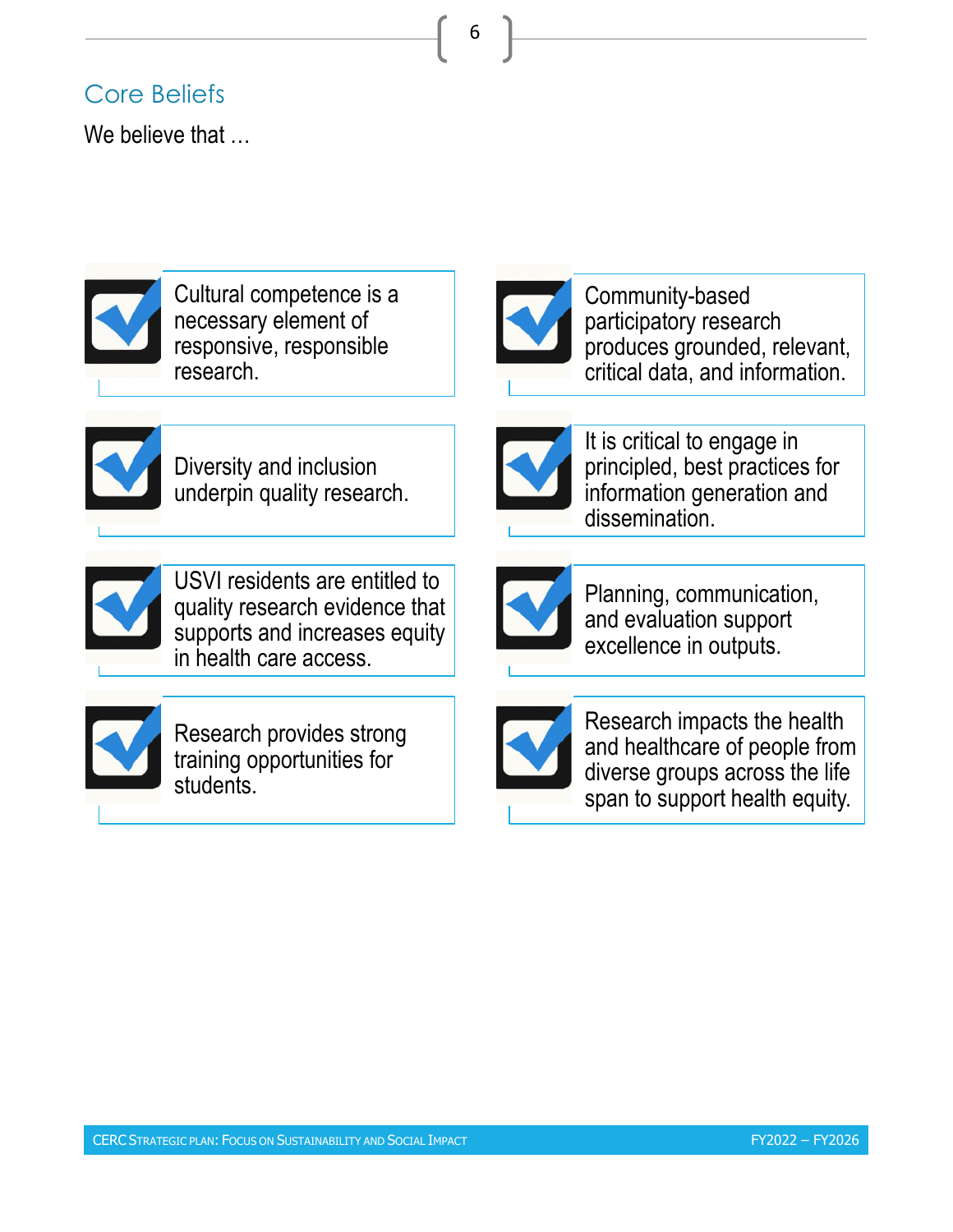# <span id="page-15-0"></span>SWOT Analysis

Using key documents – to include annual reports, progress reports, and other administrative documents, the CSPG engaged in a situational analysis that addressed key questions and includes the completion of a Strengths, Weaknesses, Opportunities, and Threats (SWOT) analysis that anchors the proposed strategic plan. The CSPG spent time discussing CERC's historical underpinnings, much of which is captured, in summary form, in the Context section of the document. Discussions also revolved around current realities, including shifts in funding streams, recent disruptions, and current organizational and Territorial realities that have implications for the future of the Center.

The discussions yielded the list of strengths and weaknesses internal to CERC as well as the list of opportunities and threats, external to CERC, that must be considered, embraced, and/or addressed as the Center moves forward to achieve its mission and actualize its vision.

#### <span id="page-15-1"></span>**Strengths**

- ➢ Welcoming to student researchers, faculty, and other collaborators
- ➢ Competent, knowledgeable researchers
- ➢ Resilience
- $\triangleright$  Excellent work reputation
- ➢ Demonstrable evidence of a high level of community engagement
- $\triangleright$  Excellent track record in student engagement in human subjects research
- $\triangleright$  Success in securing funding from diverse sources
- ➢ Major source of research and research reports on determinants of health in USVI
- ➢ Consistent dissemination of research outputs on health-related issues through local, regional, national, and international conferences and publications in refereed journals.
- ➢ Significant experience with public and public-private partnerships and collaborations
- $\triangleright$  Championed the need to address health disparities and health disparities research to various stakeholder groups in the Territory.
- ➢ History of supporting cross-disciplinary faculty and student participation in research

#### <span id="page-15-2"></span>**Weaknesses**

- $\triangleright$  Insufficient and limited staff
- $\triangleright$  CERC continues to function with interim leadership (just three years).
- $\triangleright$  Lack of a sustainable/dependable funding source
- $\triangleright$  Lack of permanent space CERC displaced since Hurricanes Irma and Maria.

# <span id="page-15-3"></span>**Opportunities**

- $\triangleright$  To amplify the contributions, purpose, and value of CERC within and outside UVI
- $\triangleright$  To identify funding opportunities and diversify funding sources
- $\triangleright$  To build new alliances, collaborations, and partnerships and strengthen older alliances
- $\triangleright$  To expand the engagement of students in the research enterprise
- $\triangleright$  To establish a research training center for student researchers
- $\triangleright$  To provide and/or support internship (paid and unpaid) opportunities for students
- $\triangleright$  To influence and quide the development of and changes to USVI health policy
- $\triangleright$  To invite faculty engagement in health-related research projects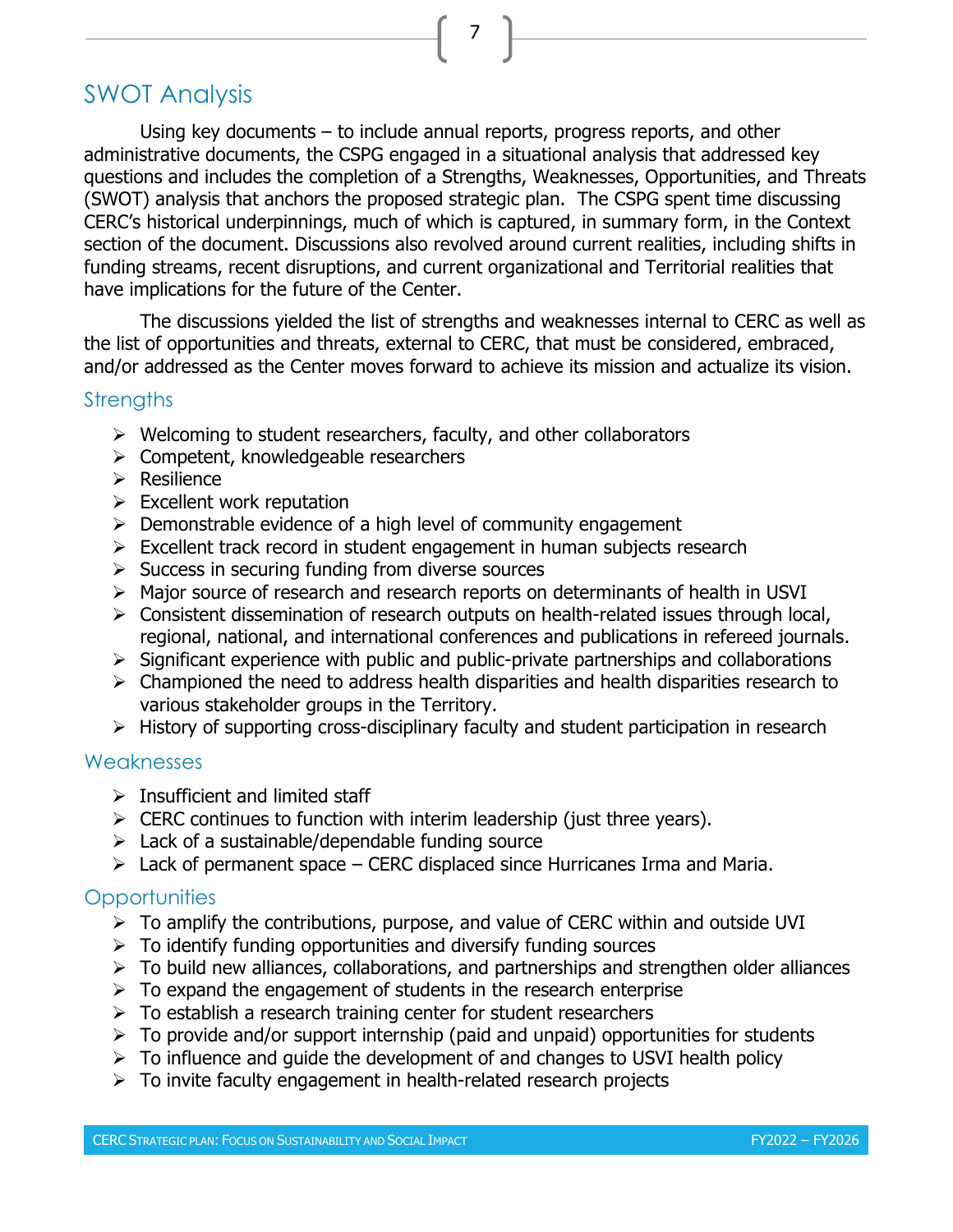# <span id="page-16-0"></span>**Threats**

- ➢ Watch list for UVI Next
- ➢ CERC leadership has not been formalized
- ➢ Limited funding and reduced Federal mechanisms through which to apply for funding
- ➢ Limitations of current office space and office equipment furniture, equipment, and operating supplies lost because of Hurricanes Irma and/or Maria not yet replaced
- ➢ Insufficient recognition of the value of outputs and contributions to University and USVI community
- ➢ Lack of institutional support could significantly undermine efforts to rebuild and expand
- $\triangleright$  Interruptions of operations from natural hazards and other disruptions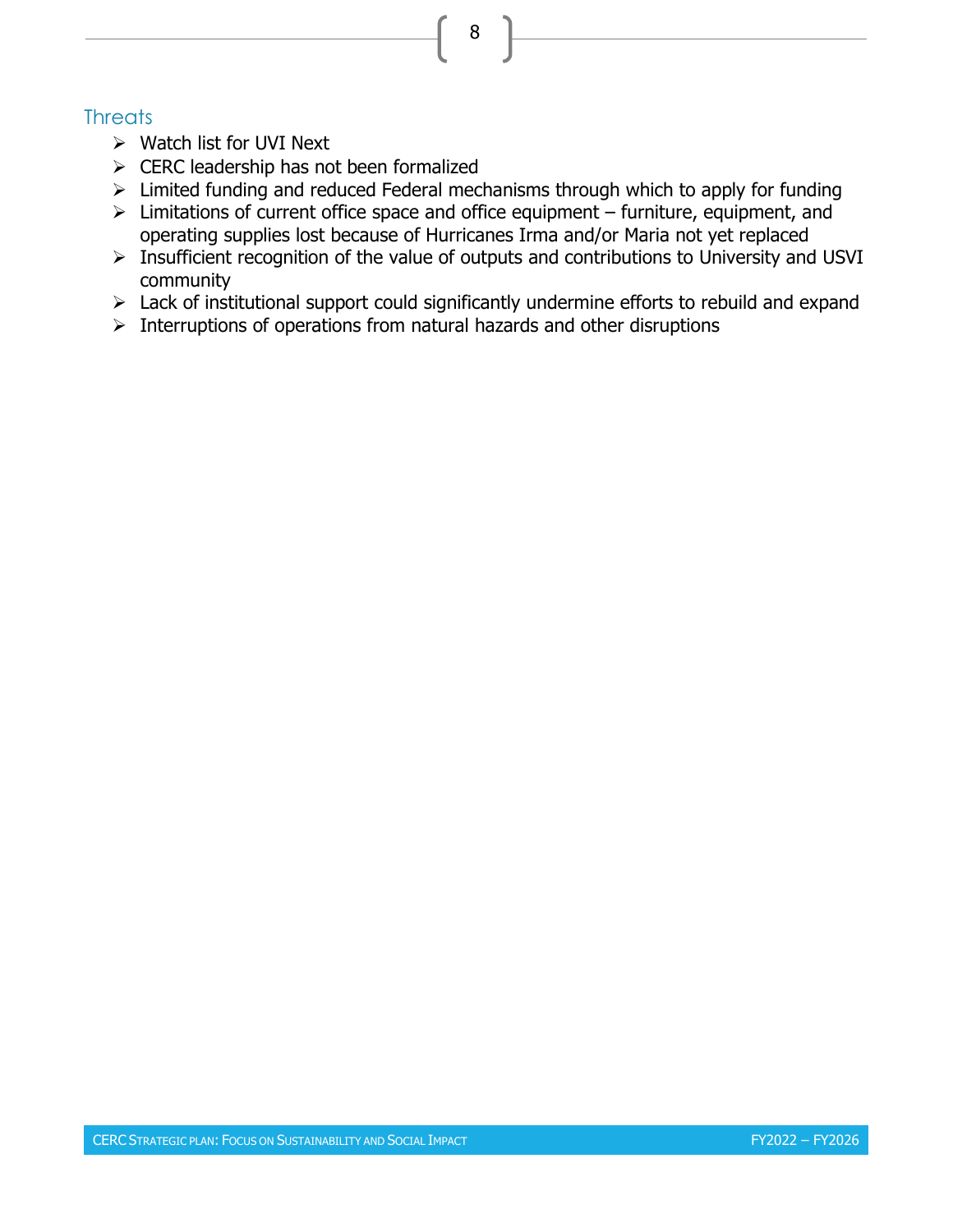# <span id="page-17-0"></span>Strategic Priorities

Over the past several years, CERC has focused on three strategic priorities: translational research, community engagement, and capacity building. Through the strategic planning process, the Center has re-affirmed these three strategic priorities and added two others: sustainability and collaboration and partnerships.

9



CERC STRATEGIC PLAN: FOCUS ON SUSTAINABILITY AND SOCIAL IMPACT **FRAME AND SOCIAL AND SOCIAL IMPACT**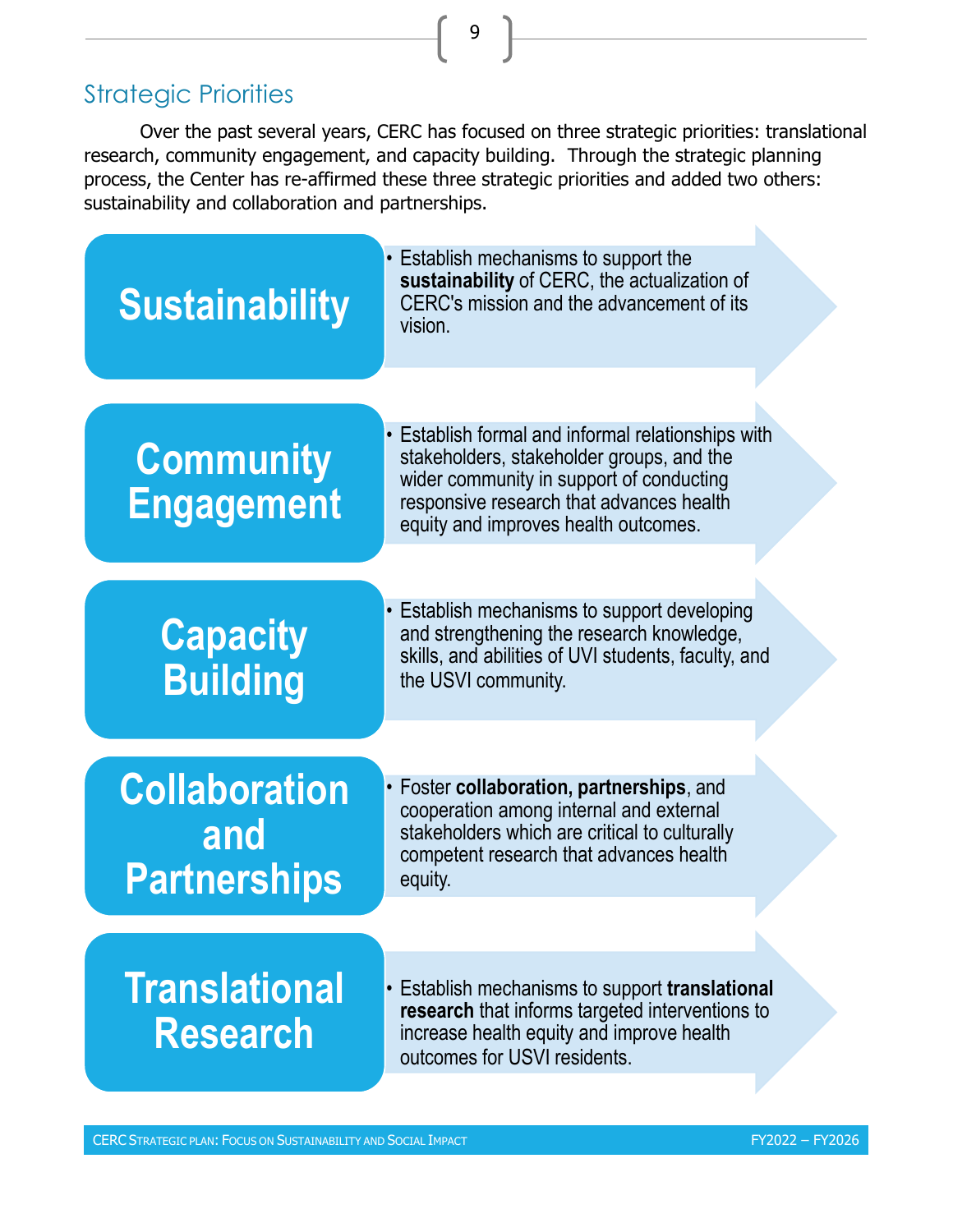# <span id="page-18-0"></span>Strategic Priorities and Related Strategic Goals

| <b>Sustainability</b>                              | • Annually, identify and respond to a minimum of two funding<br>opportunities to support CERC's fiscal stability.<br>• Secure seed funding to support at least 33% CERC<br>operations and staffing during Years 2, 3, and 4 of CERC's<br>strategic plan.<br>• Identify and fill key positions needed to support CERC's<br>viability and optimal operations.                                                                                                                                                                                                                                                   |
|----------------------------------------------------|---------------------------------------------------------------------------------------------------------------------------------------------------------------------------------------------------------------------------------------------------------------------------------------------------------------------------------------------------------------------------------------------------------------------------------------------------------------------------------------------------------------------------------------------------------------------------------------------------------------|
| <b>Community</b><br><b>Engagement</b>              | • Establish CERC Community Advisory Council by the end of<br>FY2021-2022.<br>• Develop at least one Community Toolbox annually over the<br>life of the strategic plan.<br>• By FY2021-2022, establish a CERC Research Partnership.                                                                                                                                                                                                                                                                                                                                                                            |
| <b>Capacity</b><br><b>Building</b>                 | • Annually, provide opportunities for student research<br>assistants to develop and strengthen their research<br>knowledge, skills, and abilities.<br>• Annually, provide opportunities for interested faculty to<br>participate in grant writing, research projects, and research<br>dissemination.<br>• Annually, provide opportunities for CERC Research<br>Partnership and Community Advisory Council members to<br>receive CBPR training, participate in research projects, and<br>engage in research dissemination.<br>• Bi-annually, host a health disparities/health equity institute in<br>the USVI. |
| <b>Collaboration</b><br>and<br><b>Partnerships</b> | • Develop an operational framework to foster and strengthen<br>collaboration and strategic partnerships to support CERC's<br>mission.<br>• Establish partnerships with key agencies and entities based<br>on MOAs/MOUs to advance translational research<br>opportunities.<br>• Establish networking relationships with research entities and<br>other organizations to support and advance CERC's mission.                                                                                                                                                                                                   |
| <b>Translational</b><br><b>Research</b>            | • Establish a framework for engaging in translational research.<br>• Facilitate partners' and collaborators' understanding of the<br>value of and need for translational research.<br>• Develop and implement translational research projects.                                                                                                                                                                                                                                                                                                                                                                |

10

CERC STRATEGIC PLAN: FOCUS ON SUSTAINABILITY AND SOCIAL IMPACT **FYELD AND SOCIAL AND SOCIAL IMPACT**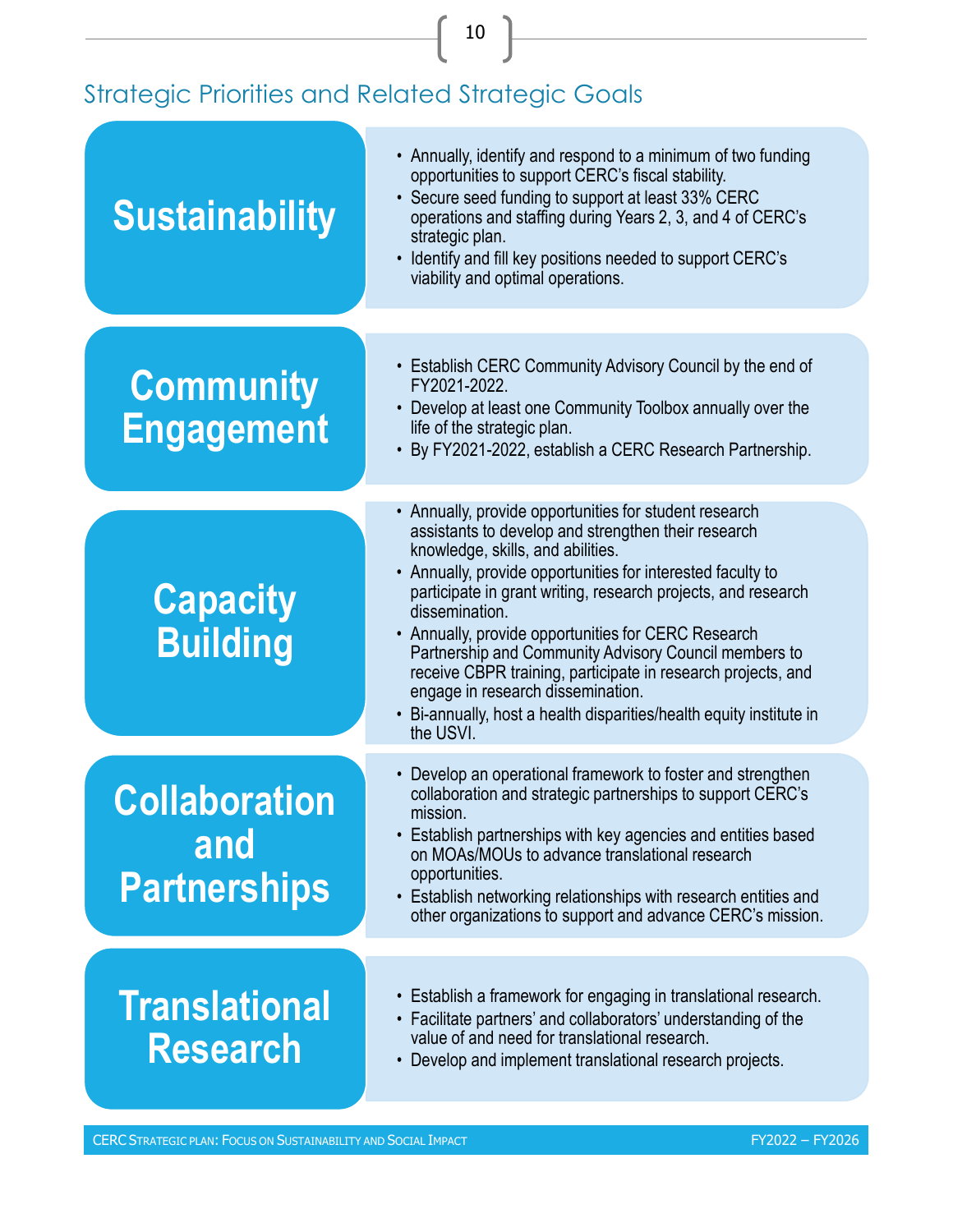# <span id="page-19-0"></span>Structure of Plan

Given that this is the first strategic plan that CERC has developed, it is also crucial that the plan is clearly rooted in CERC's history and that it conveys the current realities, while decisively articulating the Center's commitment to intentionally adding value to UVI's research enterprise while engaging in translational research to inform policy that expands health equity and contributes to improved health outcomes. Through the strategic plan development process, CERC has endeavored to ensure a strategic plan that is transformational and utilizes a structure that will facilitate and contribute to the focus, clarity, and viability of the strategic plan. CERC's strategic plan also seeks to enhance the "accessibility" of the plan to all who will be involved in its implementation.

CERC's strategic goals have been developed around strategic priorities, which have been established to move the Center towards actualizing its mission and realizing its vision. Strategic goals are further broken down into strategic objectives that will provide a time-bound framework within which to achieve delineated strategic goals. Strategic objectives are Specific, Measurable, Achievable/Attainable, Realistic/Responsive, and Time-bound (SMART).

For each strategic priority, goal statements are presented, followed by objectives that support the achievement of each goal. For each objective, there is then an enumeration of the action(s), data sources/system, baseline data (when available), responsible person(s), targets for quantitative indicators, and information on the frequency of monitoring to determine whether various objectives are achieved.

What follows are the Action Plans, as previously described. Action Plans are presented for each of the five strategic priorities. Immediately after each Action Plan, performance measures that would signal the achievement of the strategic goals associated with each strategic priority are presented. Performance measures are followed by a description of resource needs in support of achieving the delineated strategic goals.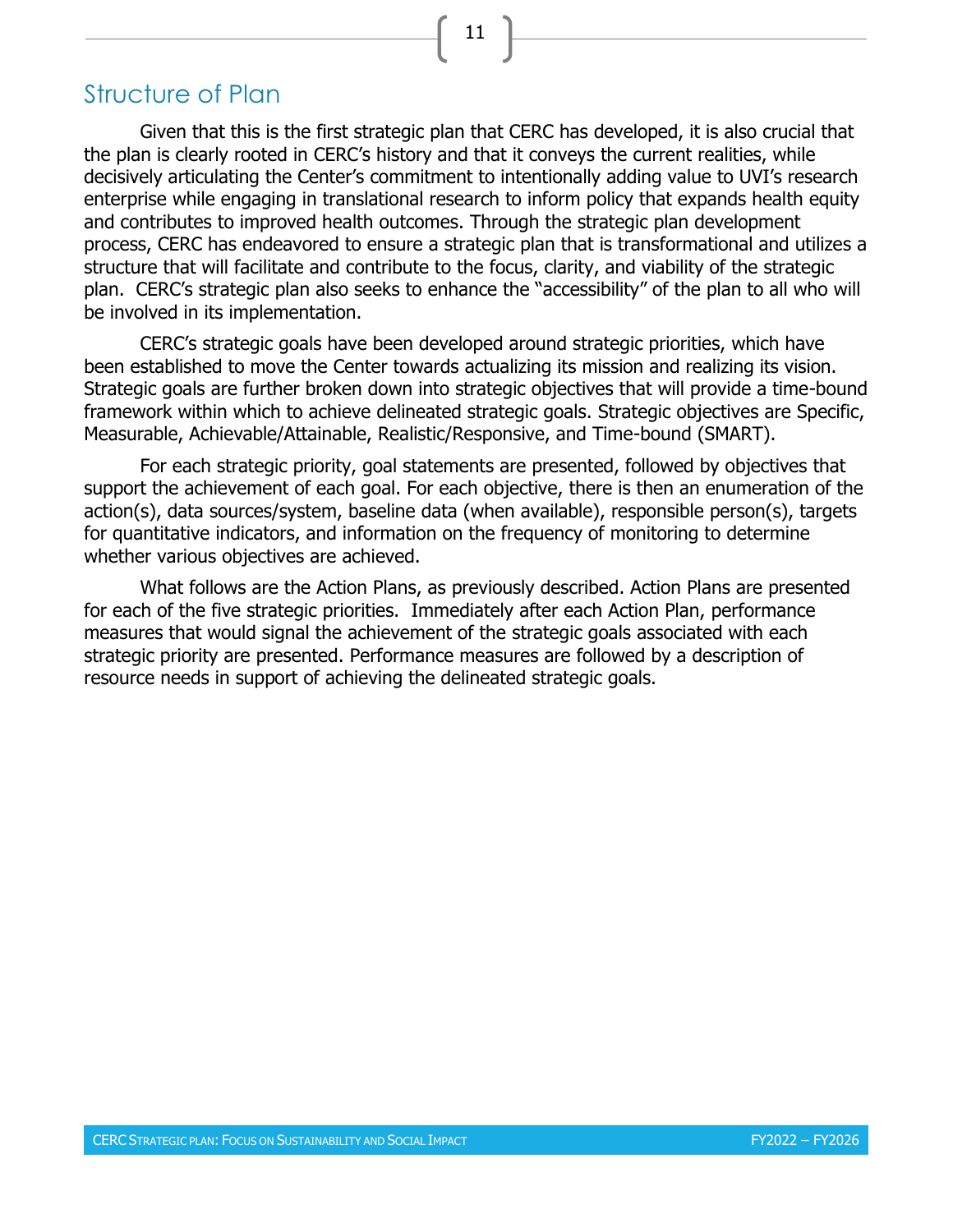# Action Plan for Strategic Priority 1: Sustainability

**Strategic Priority 1**: **Sustainability** ➔ Establish mechanisms to support the sustainability of CERC, the actualization of CERC's mission and the advancement of the vision.

12

Goal 1.1. Annually, identify and respond to a minimum of two funding opportunities to support CERC's fiscal stability.

**Objective 1.1.1.** Identify funding opportunities that align with CERC's vision and mission.

<span id="page-20-0"></span>

| <b>Action</b>                                                                                                                                                                                | Data Sources/System                                                                                                                                                                                  | <b>Responsible Person(s)</b>                    | <b>Frequency of</b><br><b>Monitoring</b>                           | Indicator(s) of<br><b>Progress</b>                                      | <b>Baseline Data</b>                                                                 |                                                                                 |
|----------------------------------------------------------------------------------------------------------------------------------------------------------------------------------------------|------------------------------------------------------------------------------------------------------------------------------------------------------------------------------------------------------|-------------------------------------------------|--------------------------------------------------------------------|-------------------------------------------------------------------------|--------------------------------------------------------------------------------------|---------------------------------------------------------------------------------|
| Review funding announcements from<br>Federal and local governments as well as<br>Foundations and non-profit entities; and<br>review funded projects (federal government<br>and foundations). | Grants.gov; NIH Reporter; key<br>foundations; Virgin Islands<br>Department of Property and<br>Procurement website; local semi-<br>autonomous agencies; nonprofit<br>organizations' websites; UVI OSP |                                                 | Research Director;<br>Research Coordinator;<br>Research Associates | Monthly,<br>quarterly, and<br>annually (by<br>fiscal year)              | At least three funding<br>announcement sources<br>reviewed at least twice<br>weekly. | Currently Grants.gov is<br>reviewed at least twice a<br>month.                  |
| Identify potential funding opportunities to<br>pursue.                                                                                                                                       |                                                                                                                                                                                                      |                                                 |                                                                    |                                                                         | At least two potential<br>funding opportunities<br>identified monthly.               | Currently, at least one<br>potential funding is<br>identified every two months. |
|                                                                                                                                                                                              |                                                                                                                                                                                                      |                                                 |                                                                    | Collaborators identified                                                | CERC has developed prior<br>grant applications with<br>collaborators.                |                                                                                 |
| Arrive at agreement on opportunities to<br>pursue.                                                                                                                                           | Feedback from CERC Team<br>members and targeted primary and<br>secondary stakeholders.                                                                                                               | CERC Team and key<br>collaborators and partners |                                                                    | At least one potential<br>funding opportunity<br>agreed upon quarterly. | No systematic data<br>captured on agreed-upon<br>funding opportunities.              |                                                                                 |
|                                                                                                                                                                                              | Most recent USVI Community<br>Health Assessment; current needs<br>assessment reports                                                                                                                 |                                                 |                                                                    |                                                                         |                                                                                      |                                                                                 |

**Objective 1.1.2.** Identify writing teams to develop grant applications and related required documents.

| <b>Action</b>                  | Data Sources/System                                                                                           | <b>Responsible Person(s)</b>              | <b>Frequency of</b><br><b>Monitoring</b>                   | Indicator(s) of<br><b>Progress</b>                                                            | <b>Baseline Data</b>                                                     |
|--------------------------------|---------------------------------------------------------------------------------------------------------------|-------------------------------------------|------------------------------------------------------------|-----------------------------------------------------------------------------------------------|--------------------------------------------------------------------------|
| Establish writing team.        | Document from Provost Component<br>identifying faculty and faculty areas<br>of expertise.<br><b>CERC</b> Team | <b>CERC Director</b><br>Research Director | Monthly,<br>quarterly, and<br>annually (by<br>fiscal year) | Writing team established<br>within one week of<br>agreement to pursue<br>funding opportunity. | In the past, writing teams<br>have not been established<br>consistently. |
| Determine writing assignments. | Meetings with prospective writing<br>team members.                                                            | Research Director<br>Writing Team members |                                                            | Writing assignments<br>made.                                                                  |                                                                          |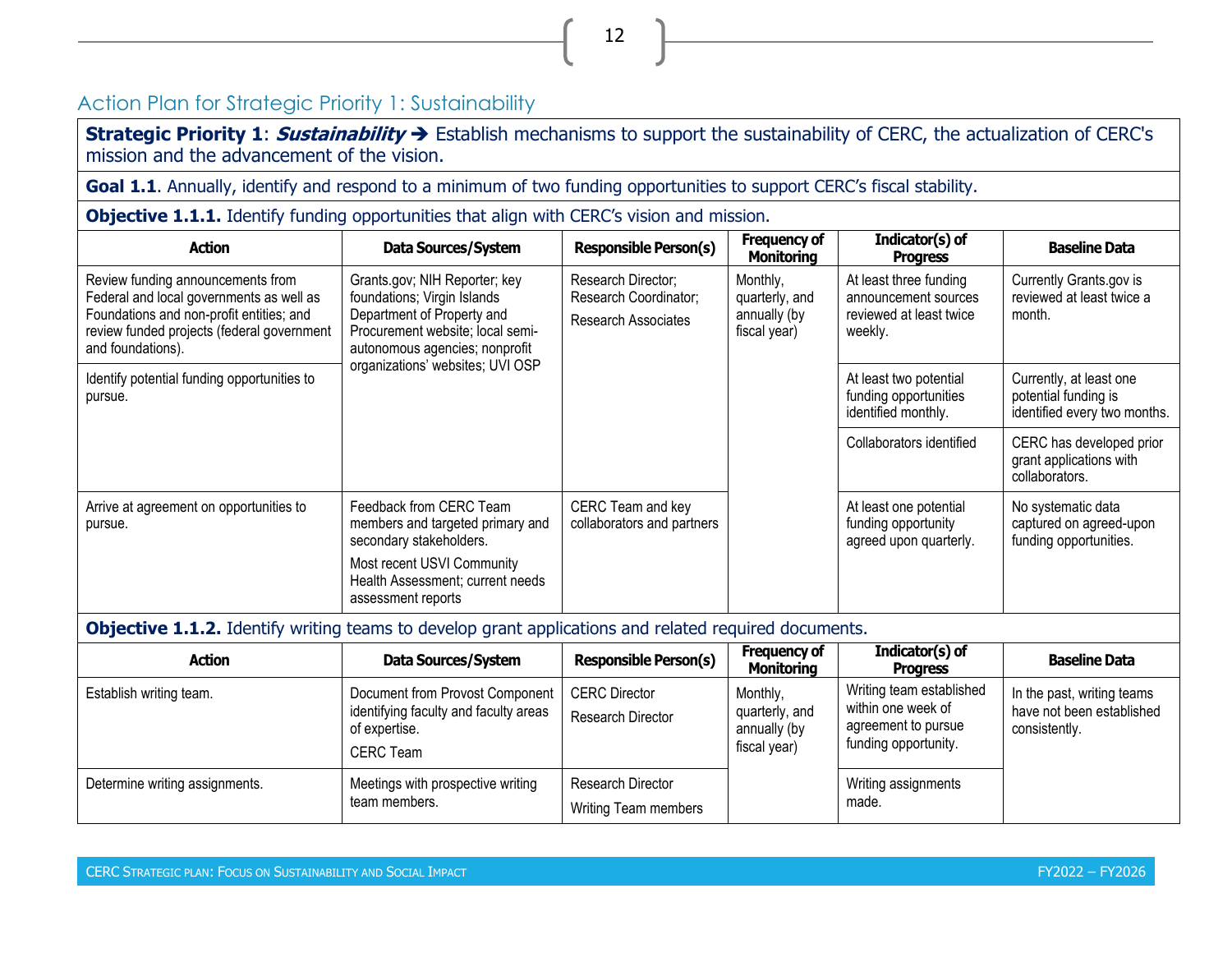#### **Strategic Priority 1**: **Sustainability** ➔ Establish mechanisms to support the sustainability of CERC, the actualization of CERC's mission and the advancement of the vision.

13

| Develop Action Plan for completing grant<br>applications. | Office of Sponsored Programs<br>(OSP) documents related to grant<br>writing procedures and<br>requirements<br>Funding opportunity requirements<br>and deadlines | Research Director with<br>support from Research<br>Associates and<br>Administrative support<br>staff |  | Action Plan completed<br>and agreed upon by<br>writing team.<br>Action Plan implemented. | Action Plans have<br>previously been developed<br>and implemented. |
|-----------------------------------------------------------|-----------------------------------------------------------------------------------------------------------------------------------------------------------------|------------------------------------------------------------------------------------------------------|--|------------------------------------------------------------------------------------------|--------------------------------------------------------------------|
|-----------------------------------------------------------|-----------------------------------------------------------------------------------------------------------------------------------------------------------------|------------------------------------------------------------------------------------------------------|--|------------------------------------------------------------------------------------------|--------------------------------------------------------------------|

**Objective 1.1.3.** During each fiscal year, complete and submit applications/required documents for at least two funding opportunities.

| <b>Action</b>                                                                                | Data Sources/System                                        | <b>Responsible Person(s)</b>                                  | <b>Frequency of</b><br><b>Monitoring</b>                                                                                                                                                                                                                                                  | Indicator(s) of<br><b>Progress</b>                                                                          | <b>Baseline Data</b>                                                   |                                                            |
|----------------------------------------------------------------------------------------------|------------------------------------------------------------|---------------------------------------------------------------|-------------------------------------------------------------------------------------------------------------------------------------------------------------------------------------------------------------------------------------------------------------------------------------------|-------------------------------------------------------------------------------------------------------------|------------------------------------------------------------------------|------------------------------------------------------------|
| Implement Action Plan.                                                                       | Funding opportunity documentation                          | Team Lead                                                     | Monthly,<br>One action plan<br>completed per funding<br>responses to funding<br>quarterly, and<br>opportunity response.<br>annually (by<br>fiscal year)<br>consistently developed or<br>Review checklist<br>implemented.<br>developed and completed<br>for each application<br>completed. |                                                                                                             |                                                                        | Action Plans for developing<br>opportunities have not been |
|                                                                                              |                                                            |                                                               |                                                                                                                                                                                                                                                                                           |                                                                                                             |                                                                        |                                                            |
| Review application elements against<br>submission criteria.                                  |                                                            | <b>CERC</b> Director<br><b>Research Director</b><br>Team Lead |                                                                                                                                                                                                                                                                                           | 75% of applications (all<br>elements) submitted<br>within the two-day prior<br>window.                      | Systematically done for<br>previous funding<br>applications developed. |                                                            |
| Submit all application elements to OSP<br>Director two days prior to submission<br>deadline. | OSP guidelines for responding to<br>funding opportunities. | <b>Research Director</b>                                      |                                                                                                                                                                                                                                                                                           | Reviewer feedback from<br>unsuccessful applications<br>used to strengthen future<br>applications submitted. | Over the past five years, the<br>two-day timeline has not<br>been met. |                                                            |

**Strategic Priority 1**: **Sustainability** ➔ Establish mechanisms to support the sustainability of CERC, the actualization of CERC's mission and the advancement of the vision. Goal 1.2. Secure seed funding to support at least 33% CERC operations and staffing during Years 2, 3, and 4 of CERC's strategic plan. **Objective 1.2.1.** By Quarter 2, Year 1, develop draft seed money request proposal. **Action Data Sources/System Responsible Person(s) Frequency of Indicator(s) of Progress** Baseline Data Develop proposal to request seed funding *[Seed funding for staff @ \$150,000/year. Total \$450,000 (33% salary + fringe)]*. CERC UVINext Reports | CERC Director CERC Research Director Monthly, quarterly, and Draft proposal completed by the end of Quarter 2, Year 1 (*March 31, 2022*). Prior funding request documents in CERC files/archives.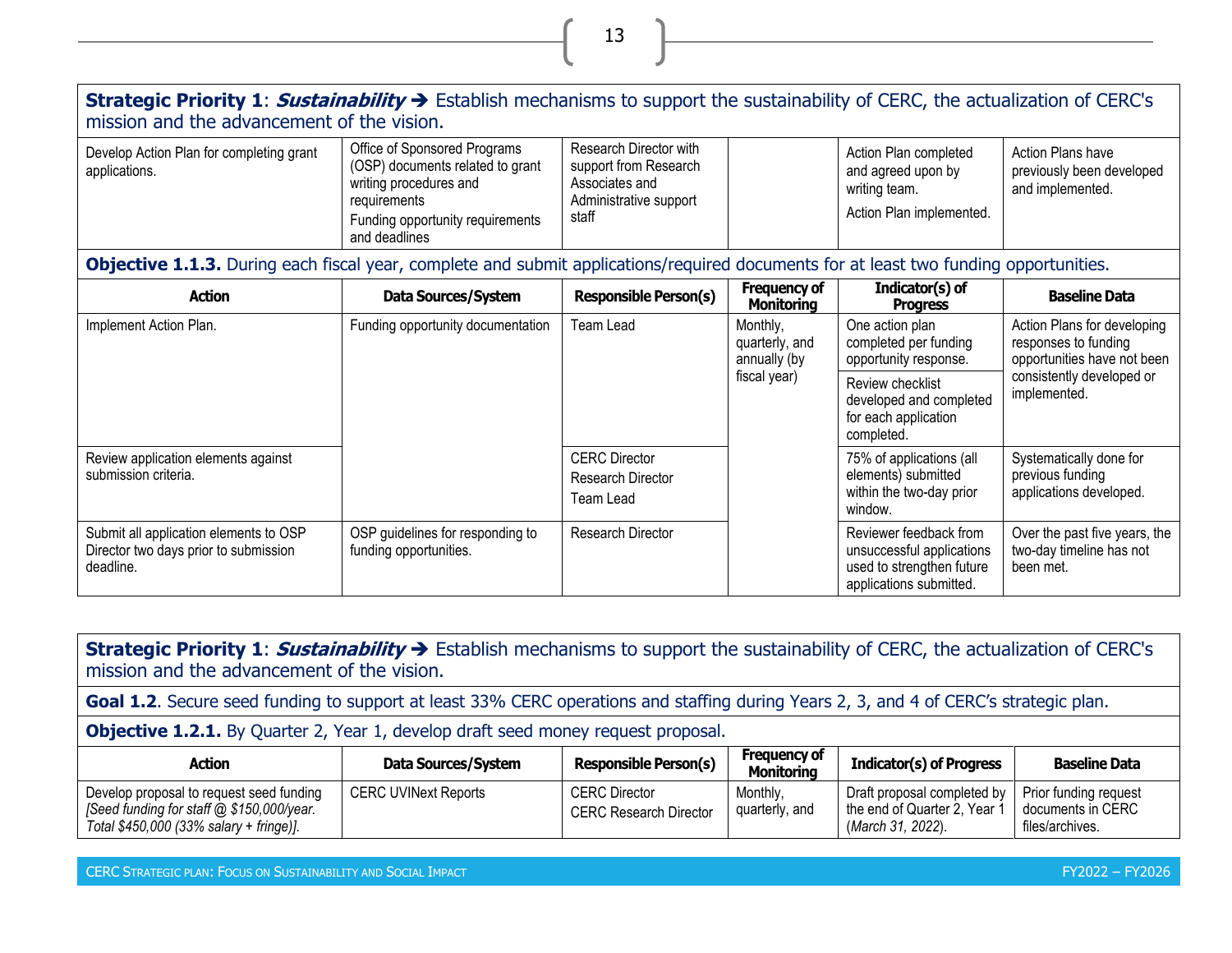### **Strategic Priority 1**: **Sustainability** ➔ Establish mechanisms to support the sustainability of CERC, the actualization of CERC's mission and the advancement of the vision.

14

| Submit proposal for seed funding.                                                                                                                               | Prior funding request documents in                                                                                                                                                     | annually (by | Salary information for                                         |
|-----------------------------------------------------------------------------------------------------------------------------------------------------------------|----------------------------------------------------------------------------------------------------------------------------------------------------------------------------------------|--------------|----------------------------------------------------------------|
| Provide additional information and/or<br>clarification as requested by UVI Budget<br>Committee, and Virgin Islands Legislative,<br>and/or Executive branch(es). | <b>CERC</b> files/archives<br>Salary information for former CERC<br>personnel in various positions<br>UVI pay schedules<br>Information of cost of computers<br>and related peripherals | fiscal year) | former CERC personnel<br>in various positions is<br>available. |

**Objective 1.2.2.** By Quarter 3, Year 1, submit seed money request proposal to UVI Budget Committee as well as Legislative and Executive branches of GVI.

| <b>Action</b>                                                                                                                    | Data Sources/System                              | <b>Responsible Person(s)</b> | <b>Frequency of</b><br>Monitoring                          | <b>Indicator(s) of Progress</b>                        | <b>Baseline Data</b>                                                       |                                                     |                                                 |  |
|----------------------------------------------------------------------------------------------------------------------------------|--------------------------------------------------|------------------------------|------------------------------------------------------------|--------------------------------------------------------|----------------------------------------------------------------------------|-----------------------------------------------------|-------------------------------------------------|--|
| Obtain support from SON Dean for<br>submitting seed money proposals.                                                             | Prior requests for seed money to<br>support CERC | <b>CERC Interim Director</b> | Monthly,<br>quarterly, and<br>annually (by<br>fiscal year) |                                                        |                                                                            |                                                     | Seed money proposal<br>submitted to SON Dean by |  |
|                                                                                                                                  |                                                  |                              |                                                            |                                                        |                                                                            | Dean's support received for<br>seed money proposal. | Information on key<br>positions needed, salary  |  |
| Upon approval, submit internal seed money<br>proposal.                                                                           |                                                  |                              |                                                            | Proposal submitted to all<br>entities by May 15, 2022. | levels, and other<br>operating cost information<br>is available from prior |                                                     |                                                 |  |
| Follow appropriate procedures for<br>submitting proposals to Legislative and<br>Executive branches for funding<br>consideration. |                                                  |                              |                                                            |                                                        | requests submitted for<br>seed money to support<br>CERC.                   |                                                     |                                                 |  |

**Objective 1.2.3.** By Quarter 1, Year 2, develop and submit budget to Accounting Department based on seed money received UVI, Legislative, and/or Executive branches of GVI.

| <b>Action</b>                                                                                              | Data Sources/System                                                                                                                               | <b>Responsible Person(s)</b>                             | <b>Frequency of</b><br><b>Monitoring</b>                   | <b>Indicator(s) of Progress</b>                                                                                                              | <b>Baseline Data</b> |
|------------------------------------------------------------------------------------------------------------|---------------------------------------------------------------------------------------------------------------------------------------------------|----------------------------------------------------------|------------------------------------------------------------|----------------------------------------------------------------------------------------------------------------------------------------------|----------------------|
| Develop a budget that reflects all sources<br>of funding for CERC personnel and<br>operations.             | Current and prior year expenditure<br>and reconciliation reports<br>Current funding sources and levels<br><b>Accounting Department guidelines</b> | <b>CERC Director</b><br><b>Administrative Specialist</b> | Monthly,<br>quarterly, and<br>annually (by<br>fiscal year) | Budget, using required<br><b>Accounting Department</b><br>format, completed, and<br>submitted within one week<br>of receipt of seed funding. | N/A                  |
| Submit a budget that reflects full support for<br>staff on hand as well as to cover operating<br>supplies. |                                                                                                                                                   |                                                          |                                                            | Budget reflects funding for<br>key staff positions and<br>submitted within required                                                          |                      |
| Submit budget within timeframe specified<br>by the Accounting Department.                                  |                                                                                                                                                   |                                                          |                                                            | timeframe.                                                                                                                                   |                      |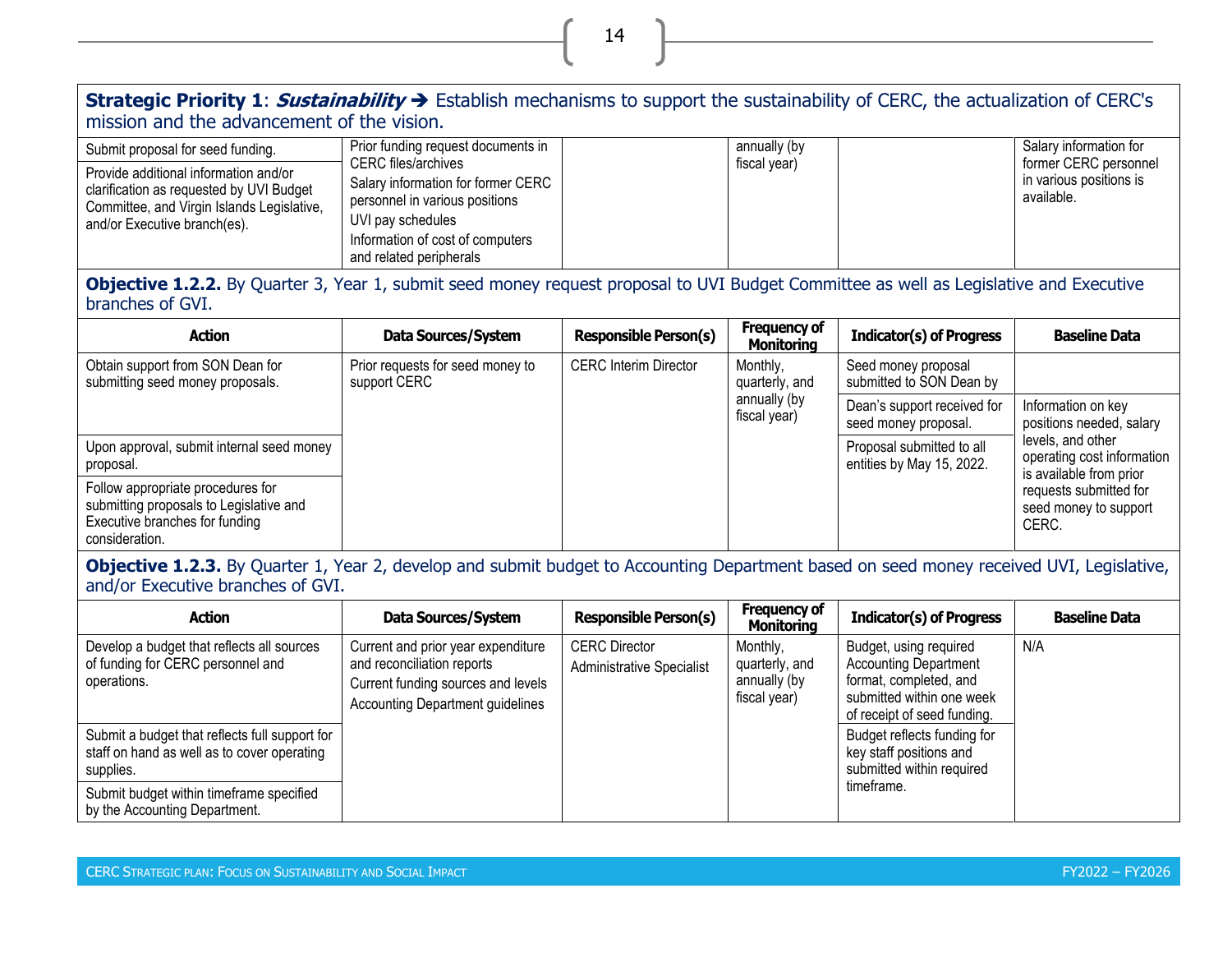**Strategic Priority 1**: **Sustainability** ➔ Establish mechanisms to support the sustainability of CERC, the actualization of CERC's mission and the advancement of the vision.

15

**Goal 1.3**. Identify and fill key positions needed to support CERC's viability and optimal operations.

**Objective 1.3.1.** By Quarter 2, Year 1, determine key positions needed to ensure viability of CERC to achieve strategic plan goals.

| <b>Action</b>                                                                                         | Data Sources/System                                      | <b>Responsible Person(s)</b>                                     | <b>Frequency of</b><br>Monitoring          | Indicator(s) of<br><b>Progress</b>                           | <b>Baseline Data</b>                                                       |
|-------------------------------------------------------------------------------------------------------|----------------------------------------------------------|------------------------------------------------------------------|--------------------------------------------|--------------------------------------------------------------|----------------------------------------------------------------------------|
| Prioritize key research positions to be<br>supported by seed funding based on CERC<br>Strategic Plan. | Prior CERC annual reports<br>CERC current Strategic Plan | <b>CERC</b> Director<br>Research Director<br>Research Associates | Monthly,<br>quarterly, and<br>annually (by | Key technical and<br>administrative positions<br>identified. | CERC has previously had a<br>Director & PI, Research<br>Director, Research |
| Identify technical support position(s)<br>needed.                                                     |                                                          |                                                                  | fiscal year)                               |                                                              | Coordinator, Research<br>Associates, Program<br>Administrator, and         |
| Identify administrative support position<br>needed.                                                   |                                                          |                                                                  |                                            |                                                              | consultants who have<br>supported the Center.                              |

## **Objective 1.3.2.** By Quarter 1, Year 2, use seed funding to fund identified positions.

| <b>Action</b>                                                                                 | Data Sources/System                                         | <b>Responsible Person(s)</b>                          | <b>Frequency of</b><br><b>Monitoring</b> | Indicator(s) of<br><b>Progress</b>                                     | <b>Baseline Data</b>                                                              |
|-----------------------------------------------------------------------------------------------|-------------------------------------------------------------|-------------------------------------------------------|------------------------------------------|------------------------------------------------------------------------|-----------------------------------------------------------------------------------|
| Develop position descriptions in<br>PeopleAdmin based on UVI Human<br>Resources requirements. | Human Resources guidelines<br>PeopleAdmin system            | Research Director<br><b>Administrative Specialist</b> | Monthly &<br>quarterly                   | Position descriptions<br>developed as required, to<br>include scope of | CERC has on file position<br>descriptions and key<br>responsibilities for current |
| Determine scope of responsibilities to be<br>supported by seed funds.                         | <b>CERC Strategic Plan</b><br><b>Existing CERC projects</b> | <b>CERC Director</b><br>Research Director             |                                          | responsibilities associated<br>with each position.                     | and previously funded<br>positions.                                               |

#### **Objective 1.3.3.** By Quarter 2, Year 2, hire staff for identified positions.

| <b>Action</b>                                  | Data Sources/System                                                                                     | <b>Responsible Person(s)</b>                                          | <b>Frequency of</b><br><b>Monitoring</b>                   | Indicator(s) of<br><b>Progress</b>                                                     | <b>Baseline Data</b>                                                                               |
|------------------------------------------------|---------------------------------------------------------------------------------------------------------|-----------------------------------------------------------------------|------------------------------------------------------------|----------------------------------------------------------------------------------------|----------------------------------------------------------------------------------------------------|
| Post position announcements to<br>PeopleAdmin. | Human Resources guidelines                                                                              | <b>CERC Director</b><br><b>CERC Research Director</b>                 | Monthly,<br>quarterly, and<br>annually (by<br>fiscal year) | 100% of identified<br>positions posted within<br>two weeks of securing<br>seed monies. | CERC has extensive<br>experience with using the<br>PeopleAdmin system for<br>posting positions and |
| <b>Establish Selection Committee.</b>          | Available CERC personnel<br>UVI Human Resources Department                                              |                                                                       |                                                            | At least 75% of committee<br>members participate in<br>the selection process.          | completing the selection<br>and hiring process (based<br>on UVI Human Resources<br>requirements.)  |
| Complete hiring process.                       | Media outlets to advertise positions;<br>PeopleAdmin - pool of candidates<br>Human Resources guidelines | <b>CERC Director; Human</b><br>Resource Partner; SON<br>Dean; Provost |                                                            | 100% of funded positions<br>filled.                                                    |                                                                                                    |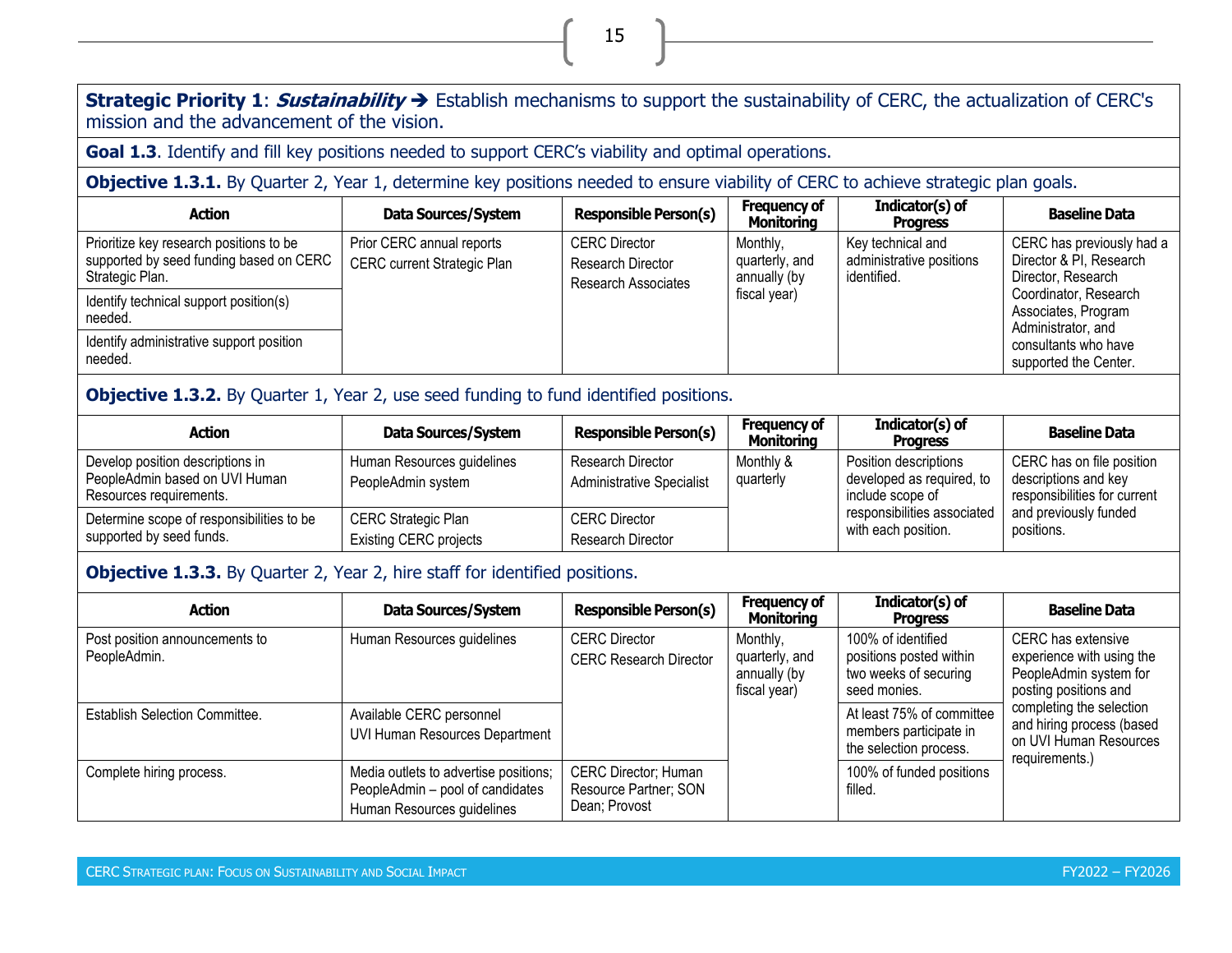# Performance Measures and Desired Outcomes for Goals in Support of Strategic Priority 1: Sustainability

| <b>Goal Statement</b>                                                                                                                       | <b>Performance Measures that will</b><br>show that the goal has been achieved                                                                                                                                                                                                 | <b>Desired Outcomes</b> based on<br>achievement of the goal                                                                                                                                                                                             |
|---------------------------------------------------------------------------------------------------------------------------------------------|-------------------------------------------------------------------------------------------------------------------------------------------------------------------------------------------------------------------------------------------------------------------------------|---------------------------------------------------------------------------------------------------------------------------------------------------------------------------------------------------------------------------------------------------------|
| Goal 1.1. Annually, identify and respond to a<br>minimum of two funding opportunities to support<br><b>CERC's fiscal stability.</b>         | A minimum of 25% of applications for Federal<br>✔<br>funding receive support.<br>At least two awards from Foundations or<br>$\checkmark$<br>private entities over life of strategic plan.<br>At least five GVI funding awards over life of<br>$\checkmark$<br>strategic plan. | Funding secured results in long-term<br>sustainability of CERC.<br>Funding results in expansion of research<br>endeavors and greater social impact of CERC<br>research activities                                                                       |
| Goal 1.2. Secure seed funding to support at least<br>33% CERC operations and staffing during Years 2,<br>3, and 4 of CERC's strategic plan. | Seed funding secured for three-year period.<br>V<br>Short-term stabilization of CERC funding<br>✓                                                                                                                                                                             | CERC's value and contributions to UVI and the<br>USVI community acknowledged through fiscal<br>investment<br>CERC's ability to continue addressing health<br>disparities and support health equity through<br>research remains possible                 |
| Goal 1.3. Identify and fill key positions needed to<br>support CERC's viability and optimal operations.                                     | Critical research vacancies filled<br>$\checkmark$<br>Critical technical vacancies filled<br>✓                                                                                                                                                                                | CERC staffing at viable level to adequately<br>$\checkmark$<br>address strategic goals and other ongoing Center<br>maintenance activities.<br>Demonstrable evidence of value-added based on<br>$\checkmark$<br>having viable staffing level within CERC |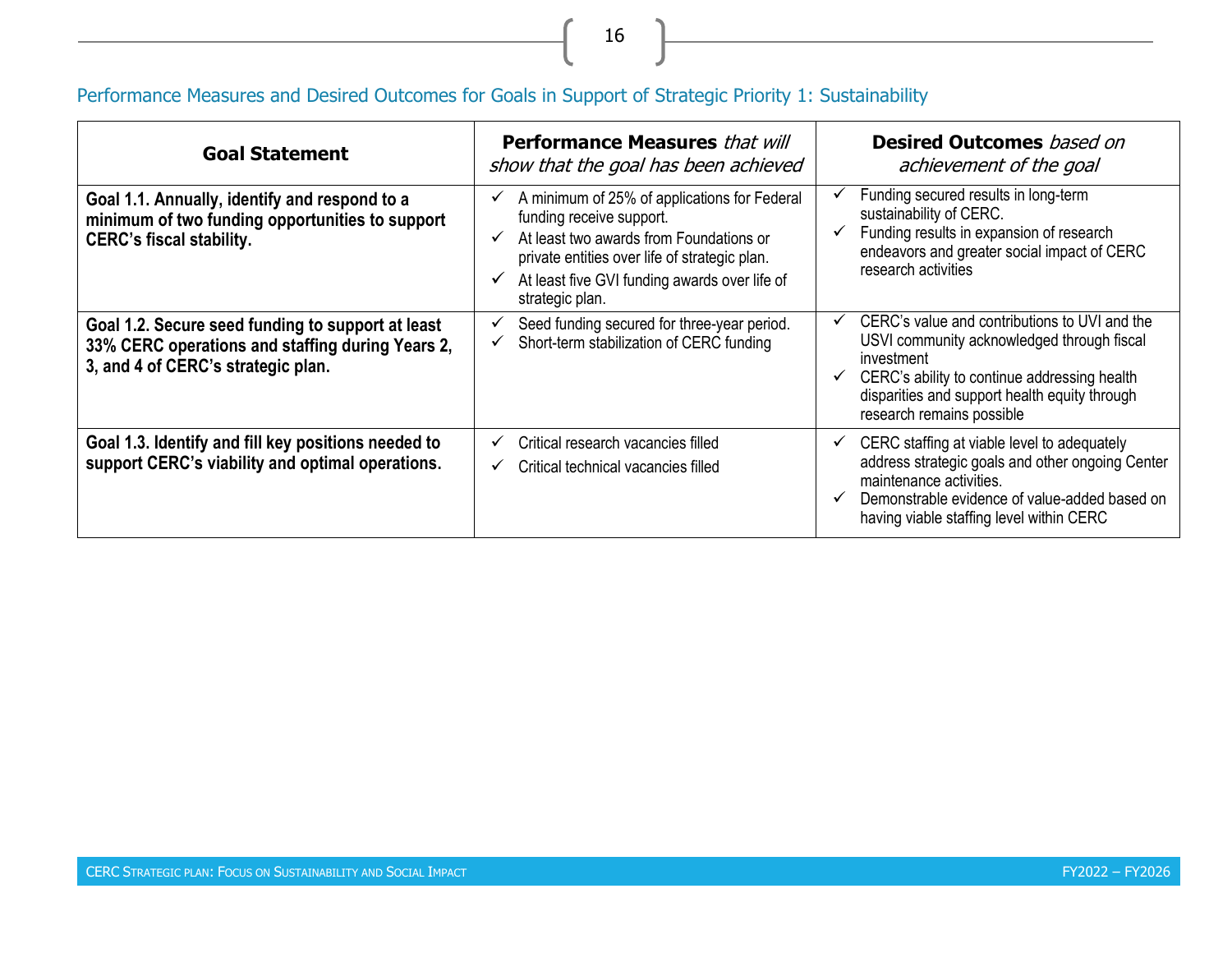# Action Plan for Strategic Priority 2: Community Engagement

**Strategic Priority 2**: **Community Engagement** ➔ Establish formal and informal relationships with stakeholders and stakeholder groups across the districts in support of conducting research that advances health equity and improves health outcomes.

17

**Goal 2.1**. Establish CERC Community Advisory Council by the end of FY2021-2022.

**Objective 2.1.1.** By Quarter 3, Year 1, develop structure, inclusion criteria, and purpose statement document to quide CERC Community Advisory Council.

<span id="page-25-0"></span>

| <b>Action</b>                                                                                                      | Data Sources/System                                                                    | <b>Responsible Person(s)</b>         | <b>Frequency of</b><br><b>Monitoring</b> | Indicator(s) of<br><b>Progress</b>                                                                                                         | <b>Baseline Data</b>                                                                                                                     |                                                                                                               |     |
|--------------------------------------------------------------------------------------------------------------------|----------------------------------------------------------------------------------------|--------------------------------------|------------------------------------------|--------------------------------------------------------------------------------------------------------------------------------------------|------------------------------------------------------------------------------------------------------------------------------------------|---------------------------------------------------------------------------------------------------------------|-----|
| Review examples of community advisory<br>council frameworks and policies.                                          | Research centers and university<br>centers<br>Specialist                               | CERC senior staff;<br>Communications |                                          |                                                                                                                                            | Quarterly and<br>annually                                                                                                                | List of appropriate<br>examples of<br>community advisory<br>council frameworks<br>and policies<br>identified. | N/A |
| Produce draft written framework and<br>guidelines for the CERC Advisory Council.                                   |                                                                                        |                                      |                                          | Draft written<br>framework for<br>advisory council<br>completed.                                                                           | N/A                                                                                                                                      |                                                                                                               |     |
| Create a preliminary participants list from<br>key community organizations and CERC<br>collaborators and partners. | USVI community organization<br>directories; list of CERC partners<br>and collaborators |                                      |                                          | Preliminary list of<br>participants for first<br><b>CERC Community</b><br><b>Advisory Council</b><br>available for review<br>and feedback. | Names of representatives of<br>groups and organizations that<br>would be potential members of<br>the CERC Community Advisory<br>council. |                                                                                                               |     |

#### **Objective 2.1.2.** By Quarter 2, Year 2, confirm members of the CERC Community Advisory Council.

| <b>Action</b>                                                                                                                                          | Data Sources/System                                           | <b>Responsible Person(s)</b>                              | <b>Frequency of</b><br>Monitoring | Indicator(s) of<br><b>Progress</b>                                       | <b>Baseline Data</b> |
|--------------------------------------------------------------------------------------------------------------------------------------------------------|---------------------------------------------------------------|-----------------------------------------------------------|-----------------------------------|--------------------------------------------------------------------------|----------------------|
| Develop and implement communications<br>strategy and an information package on<br>CERC and the CERC Advisory Council for<br>potential and new members. | CERC documents and draft<br><b>Advisory Council Framework</b> | CERC senior staff and<br>Communications<br>Specialist     | Quarterly and<br>annually         | Communications<br>Strategy developed<br>Information packets<br>produced. | N/A                  |
| Confirm members of inaugural Community<br>Advisory Council.                                                                                            |                                                               | CERC senior staff and<br><b>Administrative Specialist</b> |                                   | <b>CERC Community</b><br><b>Advisory Council</b><br>members confirmed.   | N/A                  |

**Objective 2.1.3.** By Quarter 3, Year 2 and ongoing, convene CERC Community Advisory Council and commence activities.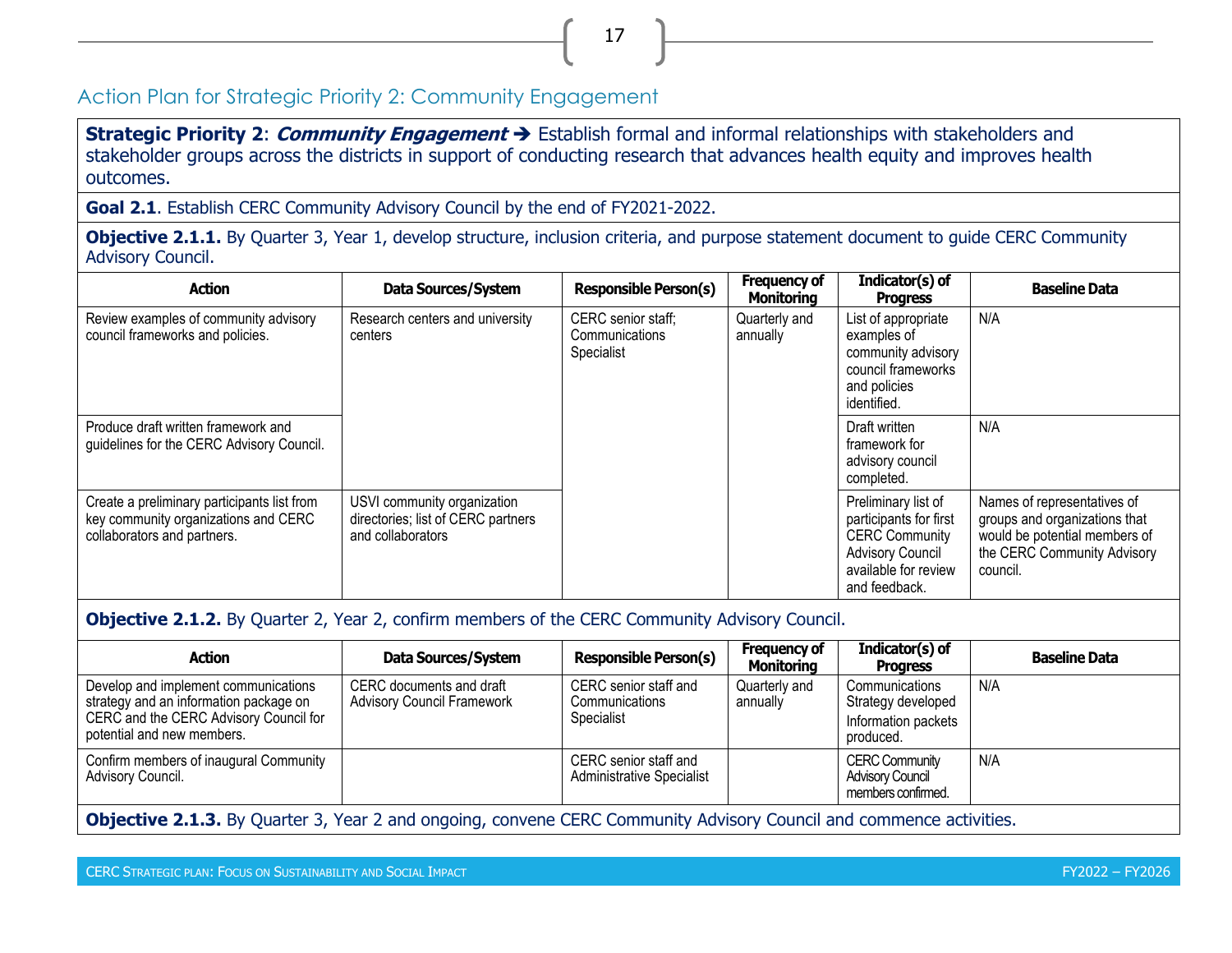#### **Strategic Priority 2**: **Community Engagement** ➔ Establish formal and informal relationships with stakeholders and stakeholder groups across the districts in support of conducting research that advances health equity and improves health outcomes.

18

| <b>Action</b>                                                                                                                                                        | Data Sources/System                                                         | <b>Responsible Person(s)</b>                                                         | <b>Frequency of</b><br><b>Monitoring</b> | Indicator(s) of<br><b>Progress</b>                    | <b>Baseline Data</b> |
|----------------------------------------------------------------------------------------------------------------------------------------------------------------------|-----------------------------------------------------------------------------|--------------------------------------------------------------------------------------|------------------------------------------|-------------------------------------------------------|----------------------|
| Plan and implement an inaugural CERC<br>Community Advisory Council meeting.                                                                                          | <b>CERC Advisory Council Framework</b>                                      | CERC senior staff and<br>Communications and<br><b>Public Relations</b><br>Specialist | Quarterly and<br>annually                | Inaugural meeting<br>convened.                        | N/A                  |
| Initiate review and formal approval of<br><b>CERC Community Advisory Council</b><br>framework and guidelines and development  <br>of initial and ongoing activities. | <b>CERC Advisory Council Framework</b><br>List of confirmed Council members | <b>CERC Director and senior</b><br>staff                                             |                                          | Framework and<br>guidelines<br>document<br>developed. | N/A                  |
| <b>CERC Community Advisory Council</b><br>meetings convened quarterly.                                                                                               | List of confirmed Council members                                           | <b>CERC Director;</b><br>Administrative Specialist;<br>Council Co-Chairs             |                                          | Quarterly meetings<br>convened.                       | N/A                  |

**Strategic Priority 2**: **Community Engagement** ➔ Establish formal and informal relationships with stakeholders and stakeholder groups across the districts in support of conducting research that advances health equity and improves health outcomes.

**Goal 2.2.** Develop at least one Community Toolbox annually over the life of the strategic plan.

**Objective 2.2.1.** Generate the quidelines and components to complete Community Toolboxes annually.

| <b>Action</b>                                                                                                             | Data Sources/System                                                                                                                                                                                                                                                                                                  | <b>Responsible Person(s)</b>                                                                                                           | <b>Frequency of</b><br><b>Monitoring</b> | <b>Indicator(s) of Progress</b>                                                                  | <b>Baseline Data</b>                                          |
|---------------------------------------------------------------------------------------------------------------------------|----------------------------------------------------------------------------------------------------------------------------------------------------------------------------------------------------------------------------------------------------------------------------------------------------------------------|----------------------------------------------------------------------------------------------------------------------------------------|------------------------------------------|--------------------------------------------------------------------------------------------------|---------------------------------------------------------------|
| Identify list of possible topics and areas for<br>Community Toolboxes and select one for<br>initial effort.               | Official data and information<br>from local and federal sources<br>including STEEMCC Needs<br>Assessment; VIDOH Title V<br>(MCH) and MIECHV Needs<br>Assessments<br>Healthy VI 2030; Healthy<br>People 2030<br><b>Current Federally Qualified</b><br><b>Health Centers Uniform Data</b><br>System (FQHC UDS) reports | CERC senior staff leader,<br><b>CERC Communications</b><br>Specialist, and Committee<br>from CERC Community<br><b>Advisory Council</b> | Quarterly                                | Lists compiled.                                                                                  | CERC data outputs and<br>activity reports<br>FQHC UDS reports |
| Collect information and data as appropriate<br>for specific topics and audiences.                                         |                                                                                                                                                                                                                                                                                                                      |                                                                                                                                        | Quarterly and<br>annually                | Information and data collected.                                                                  |                                                               |
| Compile specific information and materials<br>on selected topic and produce toolbox for<br>effective use by stakeholders. |                                                                                                                                                                                                                                                                                                                      |                                                                                                                                        |                                          | Materials compiled.<br>Stakeholder feedback received<br>on initial compilation.                  |                                                               |
| Develop and implement plan for<br>dissemination and familiarization of<br>content.                                        |                                                                                                                                                                                                                                                                                                                      |                                                                                                                                        |                                          | Dissemination Plan developed<br>and implemented.<br>Stakeholder feedback received<br>on Toolbox. |                                                               |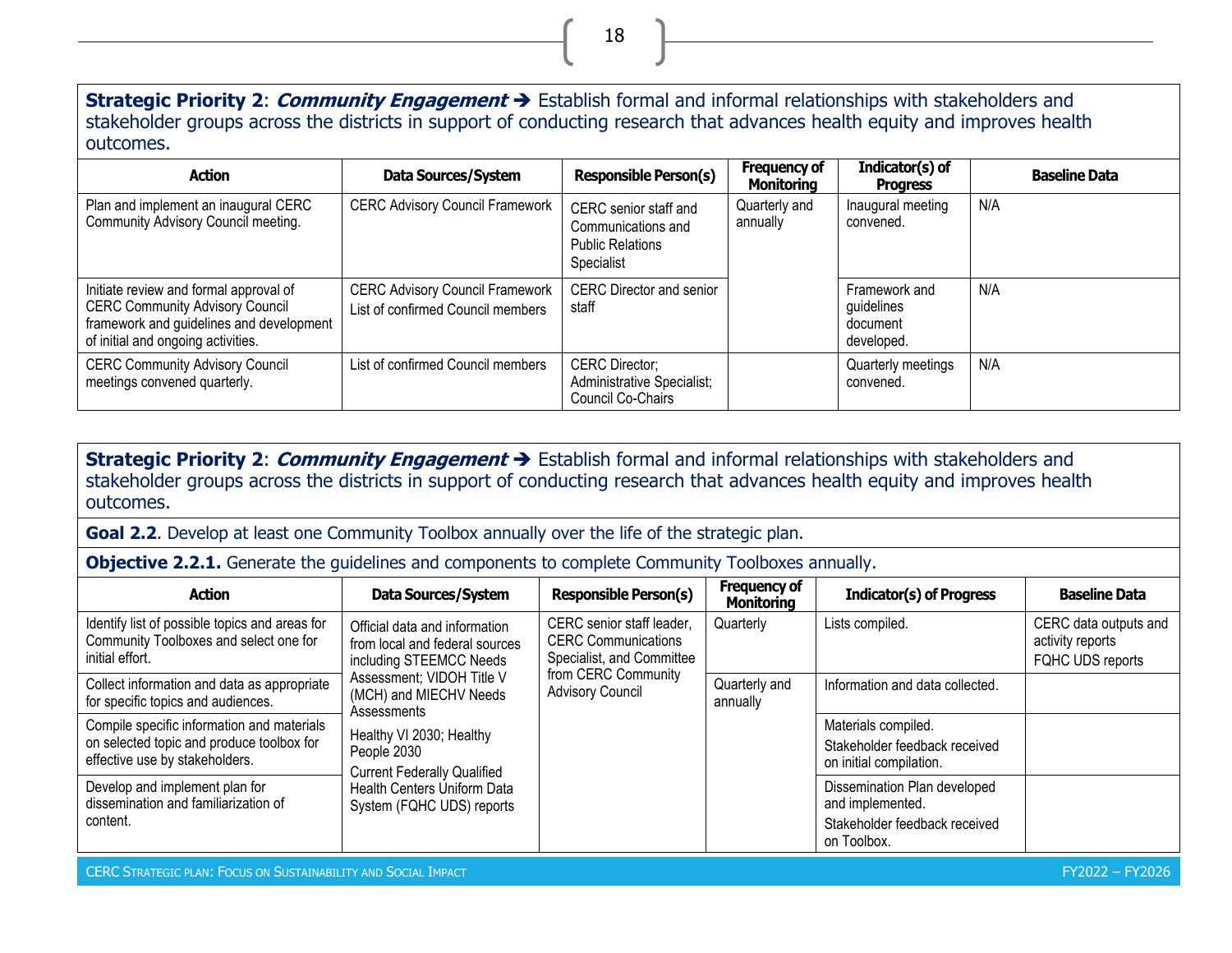**Strategic Priority 2**: **Community Engagement** ➔ Establish formal and informal relationships with stakeholders and stakeholder groups across the districts in support of conducting research that advances health equity and improves health outcomes.

**Goal 2.3**. By FY2022, establish a CERC Research Partnership.

**Objective 2.3.1.** By Quarter 4, Year 1 and ongoing, develop structure, inclusion criteria, and purpose statement document to guide CERC Research Partnership.

| <b>Action</b>                                                                                      | <b>Data Sources/System</b>                                                                          | <b>Responsible</b><br>Person(s)                               | <b>Frequency of</b><br><b>Monitoring</b> | <b>Indicator(s) of Progress</b>                                                          | <b>Baseline Data</b>                                                                              |
|----------------------------------------------------------------------------------------------------|-----------------------------------------------------------------------------------------------------|---------------------------------------------------------------|------------------------------------------|------------------------------------------------------------------------------------------|---------------------------------------------------------------------------------------------------|
| Review examples of research partnership<br>frameworks and policies.                                | University research centers;<br>HSRP-VI which was established<br>within CERC in 2014                | <b>CERC Director and</b><br>Senior staff                      | Quarterly and<br>annually                | Appropriate examples of<br>research partnership<br>frameworks and policies<br>completed. | Human Services Research<br>Partnership - Virgin Islands<br>(HSRP-VI) established in<br>fall 2014. |
| Produce draft written framework and<br>quidelines for the CERC Research<br>Partnership.            |                                                                                                     |                                                               |                                          | Draft written framework and<br>guidelines completed.                                     | Guiding principles<br>developed for HSRP-VI.                                                      |
| Create a preliminary participants list from<br>UVI faculty and CERC collaborators and<br>partners. | UVI directories and participants lists<br>from past and current collaborations<br>and partnerships. | <b>CERC</b> senior staff<br>and student Research<br>Assistant |                                          | Draft participants list for<br>research partnership<br>compiled.                         |                                                                                                   |

**Objective 2.3.2.** By Quarter 2, Year 2, confirm members of the CERC Research Partnership.

| <b>Action</b>                                                                                                                                           | Data Sources/System                                                                                                                                       | <b>Responsible</b><br>Person(s)             | Frequency of<br><b>Monitoring</b> | <b>Indicator(s) of Progress</b>                                                                                                                   | <b>Baseline Data</b> |
|---------------------------------------------------------------------------------------------------------------------------------------------------------|-----------------------------------------------------------------------------------------------------------------------------------------------------------|---------------------------------------------|-----------------------------------|---------------------------------------------------------------------------------------------------------------------------------------------------|----------------------|
| Generate a link to the CERC<br>communications strategy to include the<br>CERC Research Partnership as part of<br>outreach to potential and new members. | CERC information and briefing on<br><b>CERC Research Partnership</b><br><b>HSRP-VI Quarterly Progress</b><br>Reports; Annual Reports; Close-out<br>Report | <b>CERC</b><br>Communications<br>Specialist | Quarterly and<br>annually         | Integration of communication<br>approaches and needs for<br>research partnership made<br>with CERC communications<br>strategy.                    |                      |
| Invite university and community members<br>to become members of the CERC<br>Research Partnership.                                                       | Background materials; list of<br>potential research partners                                                                                              | Director,<br>Communications<br>Specialist   |                                   | Written invitations issued to<br>selected university and<br>community professionals and<br>researchers to participate in<br>Research Partnership. |                      |

**Objective 2.3.3.** By Quarter 3, Year 2, and ongoing, convene CERC Research Partnership and initiate activities.

| Action                                                                  | Data Sources/System                                                            | <b>Responsible</b><br>Person(s)   | <b>Frequency of</b><br><b>Monitoring</b> | <b>Indicator(s) of Progress</b>                                             | <b>Baseline Data</b> |
|-------------------------------------------------------------------------|--------------------------------------------------------------------------------|-----------------------------------|------------------------------------------|-----------------------------------------------------------------------------|----------------------|
| Plan and implement a foundational CERC<br>Research Partnership meeting. | HSRP-VI documentation and<br>sample correspondence; HSRP-VI<br>meeting agendas | CERC Director and<br>senior staff | Quarterlv and<br>annually                | Plans completed for initial<br><b>CERC Research Partnership</b><br>meeting. | N/A                  |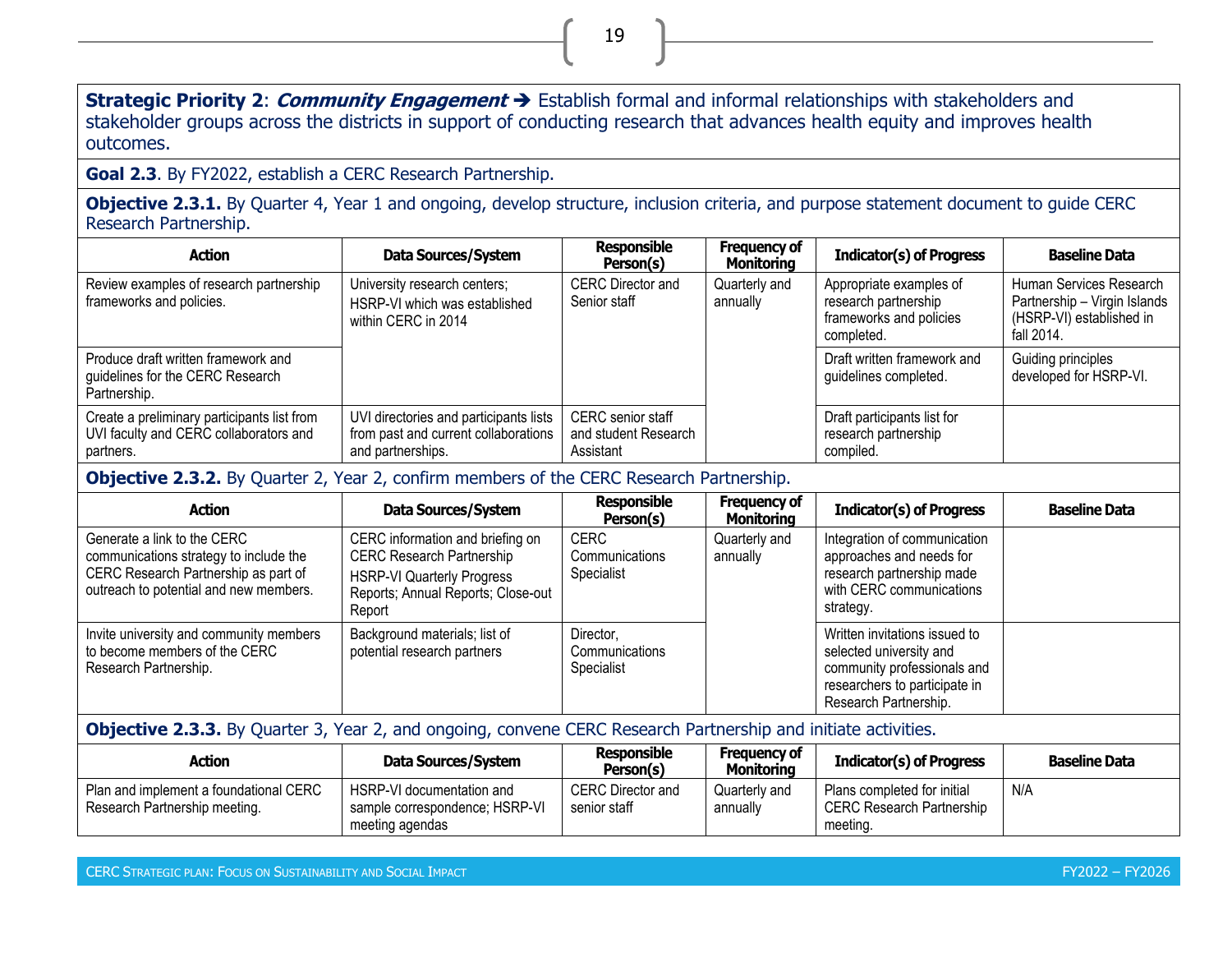## **Strategic Priority 2**: **Community Engagement** ➔ Establish formal and informal relationships with stakeholders and stakeholder groups across the districts in support of conducting research that advances health equity and improves health outcomes.

| Initiate review of goals and responsibilities<br>of the partnership and the development of<br>initial and ongoing activities. | Partnership Guidelines, CERC<br>background information | Director, Office of<br>Sponsored Programs                                       | Goals and responsibilities of<br>partnership reviewed, and<br>initial activities developed and<br>agreed on. |  |
|-------------------------------------------------------------------------------------------------------------------------------|--------------------------------------------------------|---------------------------------------------------------------------------------|--------------------------------------------------------------------------------------------------------------|--|
| <b>CERC Research Partnership meetings</b><br>convened quarterly.                                                              | List of confirmed Partnership<br>members               | <b>CERC Director;</b><br>Administrative<br>Specialist;<br>Partnership Co-Chairs | Quarterly meetings convened.                                                                                 |  |

## Performance Measures and Desired Outcomes for Goals in Support of Strategic Priority 2: Community Engagement

| <b>Goal Statement</b>                                                                                | <b>Performance Measures</b> that will show<br>that the goal has been achieved                                                                                                                                                                            | <b>Desired Outcomes</b> based on<br>achievement of the goal                                                                                                                                                                               |
|------------------------------------------------------------------------------------------------------|----------------------------------------------------------------------------------------------------------------------------------------------------------------------------------------------------------------------------------------------------------|-------------------------------------------------------------------------------------------------------------------------------------------------------------------------------------------------------------------------------------------|
| <b>Goal 2.1. Establish CERC Community Advisory</b><br>Council by the end of FY2021-2022.             | Two-thirds of the invitees agree to be part of the<br><b>CERC Community Advisory Council</b><br>60% of CERC Community Advisory Council<br>participate in the first and ongoing meetings.                                                                 | CERC demonstrates an effective and engaged<br>Community Advisory Council.<br>The Community Advisory Council facilitates the<br>effectiveness of CERC CBRP and translational<br>projects.                                                  |
| Goal 2.2. Develop at least one Community<br>Toolbox annually over the life of the strategic<br>plan. | Community members and targeted groups regularly<br>access online Community Toolboxes, as measured<br>by tabulated "hits".<br>At least one Community Toolbox produced<br>annually.                                                                        | Community Toolboxes are used by other<br>organizations and groups in the USVI.<br>Government agencies and private sector<br>community programs request, use, and<br>recommend CERC Community Toolboxes.                                   |
| Goal 2.3. By FY2022, establish a CERC<br>Research Partnership.                                       | The Research Partnership includes a diverse<br>✓<br>group of engaged primary, secondary, and key<br>stakeholders.<br>The Research Partnership results in at least four<br>$\checkmark$<br>discussions annually regarding a joint project or<br>proposal. | The CERC Research Partnership is an example<br>of community and university and community<br>stakeholders working successfully together.<br>The Research Partnership facilitates and supports<br>joint research projects in the Territory. |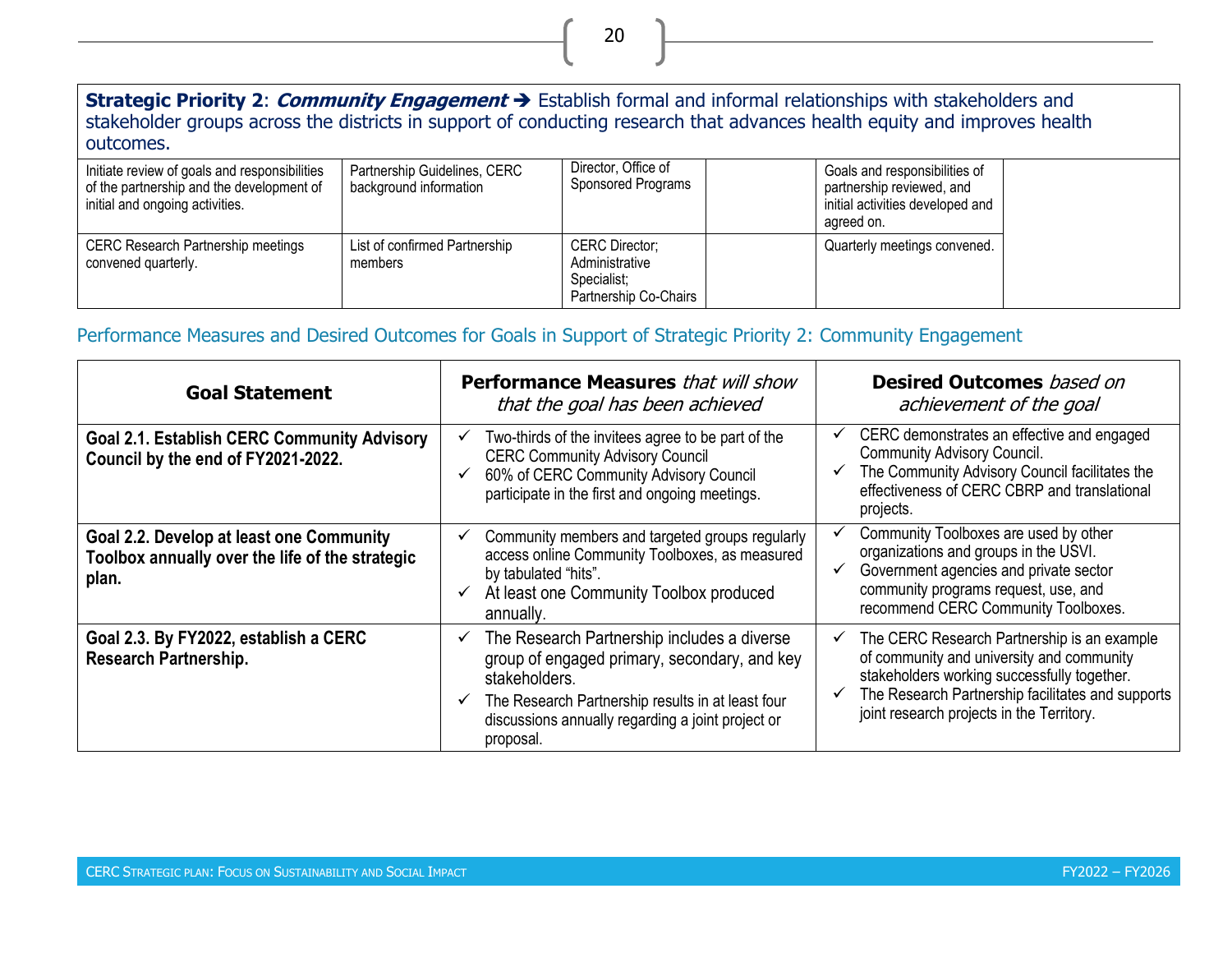# Action Plan for Strategic Priority 3: Capacity Building

**Strategic Priority 3**: **Capacity Building** ➔ Establish mechanisms to support developing and strengthening the research knowledge, skills, and abilities of UVI students, faculty, and the USVI community.

Goal 3.1. Annually, provide opportunities for student research assistants and mentees to develop and strengthen their research knowledge, skills, and abilities.

21

**Objective 3.1.1.** By Quarter 3, Year 1, develop summer research training program for undergraduate students.

<span id="page-29-0"></span>

| <b>Action</b>                                                                                                                                                     | Data Sources/System                                                                                                                                                                                                                                               | <b>Responsible</b><br>Person(s)                                 | <b>Frequency of</b><br><b>Monitoring</b>      | Indicator(s) of<br><b>Progress</b>                                                                                                                                    | <b>Baseline Data</b>                                                                                     |
|-------------------------------------------------------------------------------------------------------------------------------------------------------------------|-------------------------------------------------------------------------------------------------------------------------------------------------------------------------------------------------------------------------------------------------------------------|-----------------------------------------------------------------|-----------------------------------------------|-----------------------------------------------------------------------------------------------------------------------------------------------------------------------|----------------------------------------------------------------------------------------------------------|
| Develop a summer training program for<br>student research assistants.                                                                                             | <b>Entering Research: A Curriculum to</b><br>Support Undergraduate and<br><b>Graduate Research Trainees</b>                                                                                                                                                       | Research Director<br>Faculty collaborators<br>(CLASS; NUR; CSM) | Quarterly and<br>annually (by<br>fiscal year) | Training program<br>developed.                                                                                                                                        | No previous structured<br>training program has been<br>developed or implemented,                         |
| In partnership with the UVI Emerging<br>Caribbean Scientists program, recruit/invite<br>student research assistants to participate in<br>summer training program. | NIH Data Science Training<br><b>Resources (Data Science Training</b><br>Resources   Data Science at NIH)<br><b>Emerging Caribbean Scientists</b><br>program participants interested in<br>social science and biomedical<br>research<br>Training Program materials |                                                                 |                                               | Student recruitment<br>completed.<br>Student research<br>assistants hired.                                                                                            | though CERC personnel have<br>mentored over 20 graduate<br>and undergraduate students<br>over the years. |
| Implement training program.                                                                                                                                       |                                                                                                                                                                                                                                                                   |                                                                 |                                               | Training program<br>implemented.<br>Program evaluated.<br>Student research<br>activities continue<br>beyond the training<br>program and after<br>graduation from UVI. |                                                                                                          |

**Objective 3.1.2.** By Quarter 4, Year 1 and ongoing, provide opportunities for undergraduate and graduate students to participate in research activities.

| <b>Action</b>                                                                                                             | Data Sources/System                                                                                                                          | <b>Responsible</b><br>Person(s)                | <b>Frequency of</b><br>Monitoring | $Indicator(s)$ of<br><b>Progress</b>                                                                           | <b>Baseline Data</b>                                                                                  |
|---------------------------------------------------------------------------------------------------------------------------|----------------------------------------------------------------------------------------------------------------------------------------------|------------------------------------------------|-----------------------------------|----------------------------------------------------------------------------------------------------------------|-------------------------------------------------------------------------------------------------------|
| Support student research assistants'<br>completion of CITI Human Subjects<br>Research certification.                      | UVI Office of Sponsored Programs<br>(OSP)                                                                                                    | Research Director<br>Assistant Director, OSP   | Quarterly &<br>annually           | Student Research<br>Assistants' CITI<br>certificates on file                                                   | All CERC student researchers<br>have received human<br>subjects' certification.                       |
| Provide opportunities for student research<br>assistants to participate in research<br>projects utilizing secondary data. | DHHS publicly available data sets<br>(i.e., BRFSS, NHIS, NHANES,<br>YRBS)*; CERC data sets: YRBS;<br>HSRP; PDG B-5; CFVI Needs<br>Assessment | Research Director<br>Research Project<br>Teams |                                   | <b>Student Research</b><br>Assistants engaged in<br>research projects<br>Students share<br>research activities | At least 50% of CERC<br>student researchers have<br>used CERC secondary data<br>for research studies. |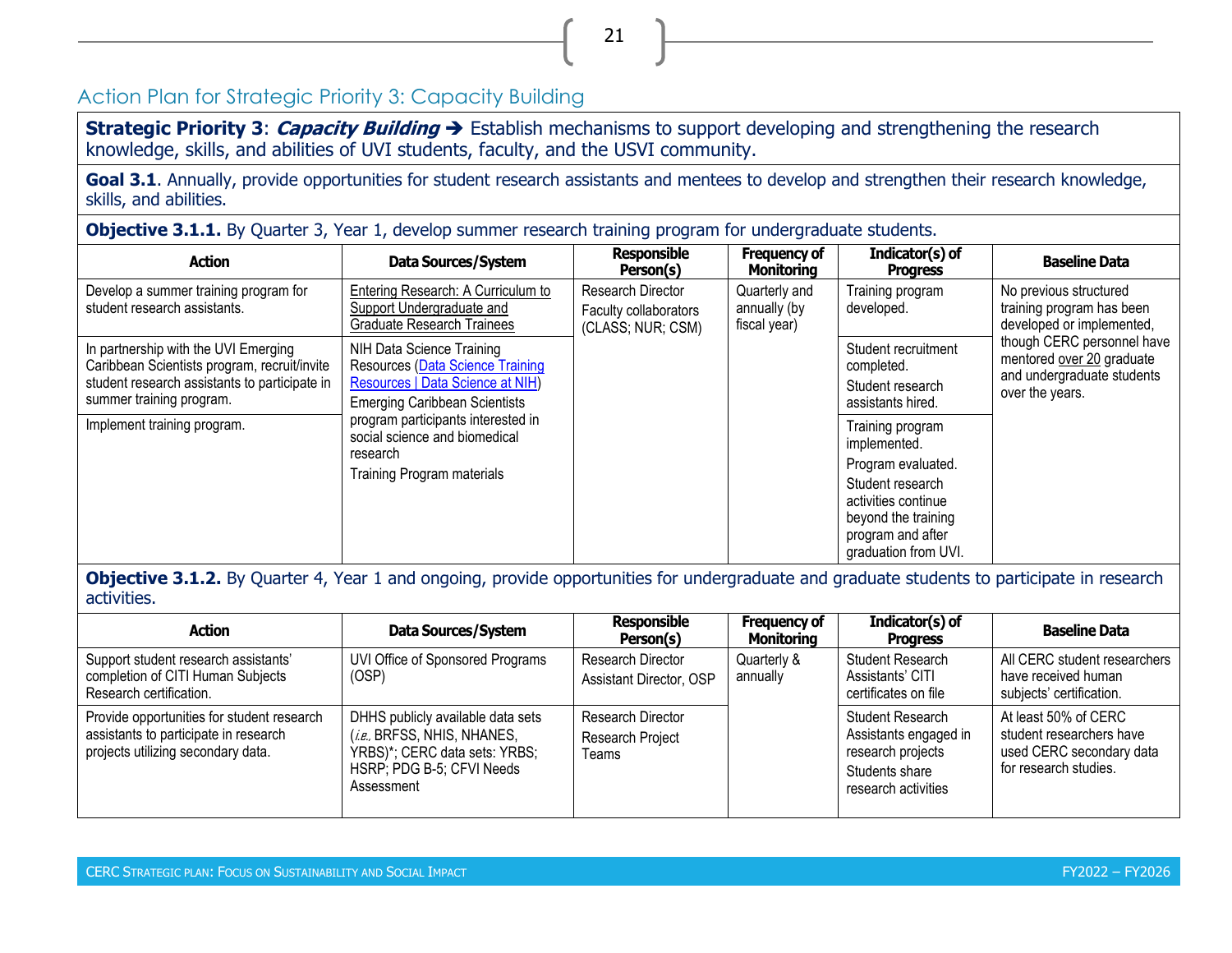#### **Strategic Priority 3**: **Capacity Building** ➔ Establish mechanisms to support developing and strengthening the research knowledge, skills, and abilities of UVI students, faculty, and the USVI community. Provide opportunities for student research assistants to participate in human subjects' research. CERC funded research projects Emerging Caribbean Scientists program student researchers Students' role in human subjects research clearly delineated Student researchers have participated in human subjects' research. **Objective 3.1.3.** By Quarter 2, Year 2 and ongoing, provide opportunities for undergraduate and graduate students to participate in research dissemination activities. **Action Data Sources/System Responsible Person(s) Frequency of Monitoring Indicator(s) of Progress Baseline Data** Support student research assistants' development of posters for presentation at UVI student symposia and UVI Research Day. UVI MARC/RISE/HBCU-UP training materials for faculty mentors Entering Research: A Curriculum to Support Undergraduate and Graduate Research Trainees Other resources for mentors available electronically (particularly from institutions that focus on supporting CERC Research Director and faculty involved in the training program. Quarterly and annually Students present research (poster or podium presentations) at local (UVI Research Day) and national meetings (such as ABRCMS). CERC has historically provided this support; CERC student research assistants and mentees have won awards for posters presented at national meetings. Support student research assistants' development of posters for presentation at national student meetings. Include student research assistants as Students have Some former CERC student

22

**Strategic Priority 3**: **Capacity Building** ➔ Establish mechanisms to support developing and strengthening the research knowledge, skills, and abilities of UVI students, faculty, and the USVI community.

Goal 3.2. Annually, provide opportunities for interested faculty to participate in grant writing, research projects, and research dissemination.

**Objective 3.2.1.** By Quarter 3, Year 1, and ongoing, send communication to academic deans and other key individuals in the Academy inviting faculty to participate in grant writing teams with CERC members.

| <b>Action</b>                                                                    | Data Sources/System                                                                                      | <b>Responsible</b><br>Person(s)            | <b>Frequency of</b><br><b>Monitoring</b> | <b>Indicator(s) of Progress</b>                                                                  | <b>Baseline Data</b>                                                  |
|----------------------------------------------------------------------------------|----------------------------------------------------------------------------------------------------------|--------------------------------------------|------------------------------------------|--------------------------------------------------------------------------------------------------|-----------------------------------------------------------------------|
| Identify possible funding opportunities for<br>cross-disciplinary collaboration. | Funding opportunities published by<br>Federal agencies, Foundations, GVI*<br>agencies and other entities | Research Director;<br>Research Associates; | Monthly,<br>quarterly, and               | Listing of identified funding<br>opportunities<br>E-copies of funding<br>announcement guidelines | Information on possible<br>funding opportunities<br>routinely shared. |

CERC STRATEGIC PLAN: FOCUS ON SUSTAINABILITY AND SOCIAL IMPACT FY2022 – FY2026

authors on manuscripts developed to disseminate research findings.

research mentors)

research assistants have been included as authors on manuscripts published based on CERC research findings.

specifically assigned roles for contributing to

development and are included as authors on manuscripts submitted for publication consideration.

manuscript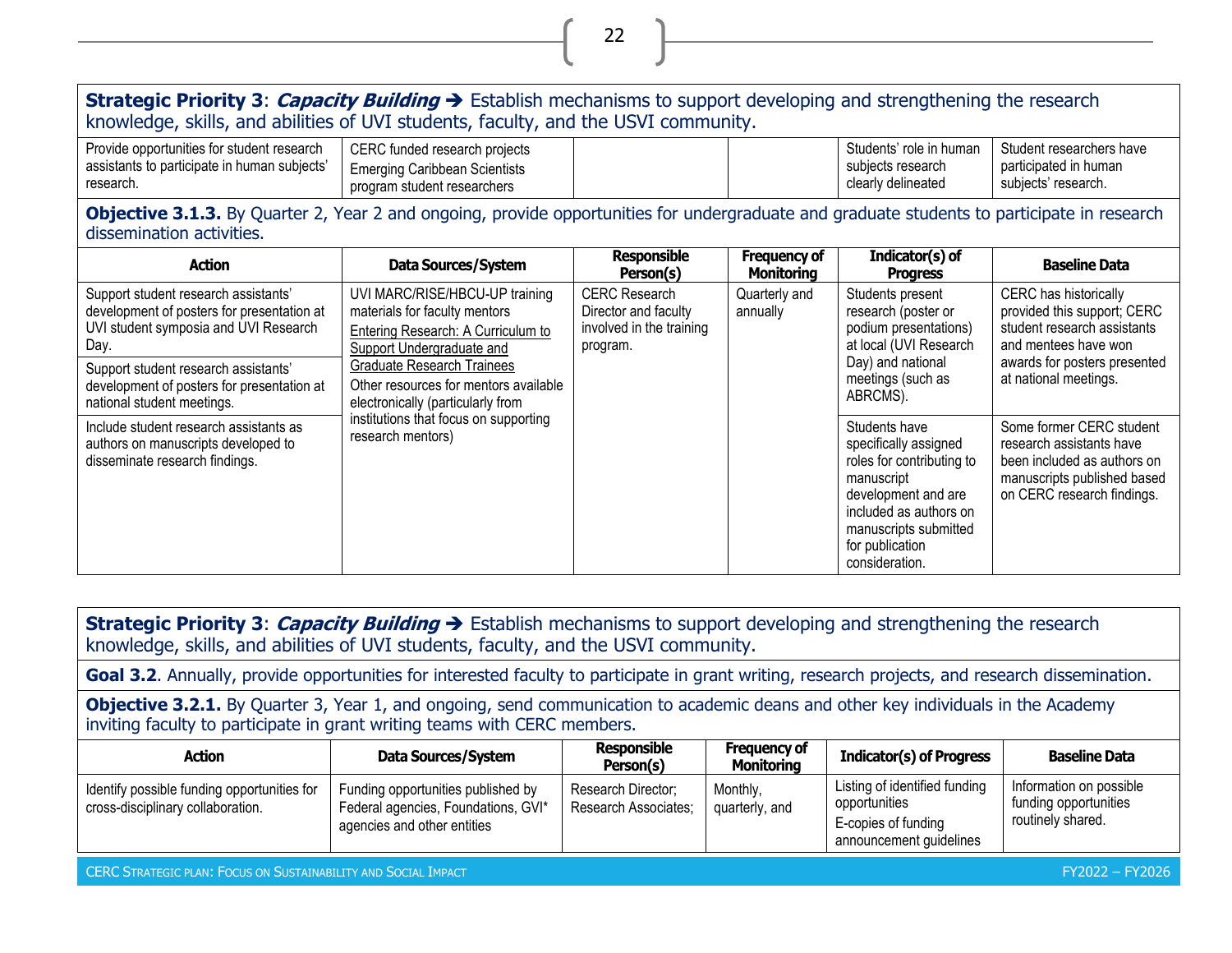| Strategic Priority 3: <i>Capacity Building</i> → Establish mechanisms to support developing and strengthening the research<br>knowledge, skills, and abilities of UVI students, faculty, and the USVI community. |                                                                                                                                                    |                                                                           |                                          |                                                                                               |                                                                                                                                           |  |
|------------------------------------------------------------------------------------------------------------------------------------------------------------------------------------------------------------------|----------------------------------------------------------------------------------------------------------------------------------------------------|---------------------------------------------------------------------------|------------------------------------------|-----------------------------------------------------------------------------------------------|-------------------------------------------------------------------------------------------------------------------------------------------|--|
|                                                                                                                                                                                                                  |                                                                                                                                                    | student Research<br>Assistants                                            | annually (fiscal<br>year reporting)      |                                                                                               |                                                                                                                                           |  |
| Each semester, invite teaching and<br>research faculty members to serve on<br>grant writing teams.                                                                                                               | Contact information for Academic<br>deans and heads of units with<br>research faculty members                                                      | <b>Research Director</b><br>Administrative<br>Specialist                  |                                          | E-mails to Deans and<br>Provost<br>Emails to MARC/RISE<br>faculty mentors                     | E-invitations have been<br>shared with Academic<br>Deans and sometimes<br>faculty members.                                                |  |
| Establish writing teams and develop<br>application(s) in response to funding<br>opportunities.                                                                                                                   | Provost database of faculty and<br>faculty specializations<br>List of collaborating institutions and<br>organizations                              | Research Director;<br>Research Associates                                 |                                          | List of team members<br>Writing team roles and<br>responsibilities defined.                   | Minimal, systematic use of<br>writing teams outside CERC<br>personnel                                                                     |  |
| Objective 3.2.2. By Quarter 2, Year 1, and ongoing, invite faculty to participate in CERC's Summer Student Research Training Program.                                                                            |                                                                                                                                                    |                                                                           |                                          |                                                                                               |                                                                                                                                           |  |
| <b>Action</b>                                                                                                                                                                                                    | <b>Data Sources/System</b>                                                                                                                         | <b>Responsible</b><br>Person(s)                                           | <b>Frequency of</b><br><b>Monitoring</b> | <b>Indicator(s) of Progress</b>                                                               | <b>Baseline Data</b>                                                                                                                      |  |
| Invite faculty members to serve as<br>mentors in CERC Summer Student<br>Research Training Program.                                                                                                               | Provost database of faculty and<br>faculty specializations<br>MARC/RISE/HBCU-UP* listing of                                                        | <b>CERC Research</b><br>Director                                          | Quarterly,<br>annually                   | Invitations transmitted<br>Invitation accepted by at<br>least two faculty members<br>annually | N/A                                                                                                                                       |  |
| Invite faculty to serve on team to develop<br>student research training program.                                                                                                                                 | faculty mentors                                                                                                                                    |                                                                           |                                          |                                                                                               |                                                                                                                                           |  |
| Objective 3.2.3. By Quarter 2, Year 2, and annually thereafter, invite faculty to serve in key role(s) on translational research projects.                                                                       |                                                                                                                                                    |                                                                           |                                          |                                                                                               |                                                                                                                                           |  |
| <b>Action</b>                                                                                                                                                                                                    | Data Sources/System                                                                                                                                | <b>Responsible</b><br>Person(s)                                           | <b>Frequency of</b><br><b>Monitoring</b> | <b>Indicator(s) of Progress</b>                                                               | <b>Baseline Data</b>                                                                                                                      |  |
| Invite faculty to serve in research role on<br>funded projects (for example, PI, Co-PI,<br>MPI, Investigator).                                                                                                   | Funding opportunities published by<br>Federal agencies, Foundations, GVI<br>agencies and other entities<br>Identified viable funding opportunities | <b>CERC Director</b><br>Research Director<br>Administrative<br>specialist | Monthly,<br>quarterly, annually          | Documentation of E-<br>invitations and E-<br>acceptances                                      | CERC has historically and<br>consistently issued E-<br>invitations to faculty. Most<br>have declined due to teach<br>load, other research |  |
| Provide opportunities for faculty to serve<br>on research teams to participate in<br>research dissemination activities.                                                                                          | List and support documents for<br>agreed-upon funding opportunities                                                                                | <b>CERC Director</b><br><b>Research Director</b>                          |                                          | Documentation of faculty<br>roles in research projects<br>and dissemination activities        | responsibilities, and/or<br>service responsibilities.                                                                                     |  |

\*Note: Please note that abbreviations used in the "Data Sources/System" columns on p. 21 and pp. 23-24 are spelled out in the table that captures Abbreviations/Acronyms on p. vii.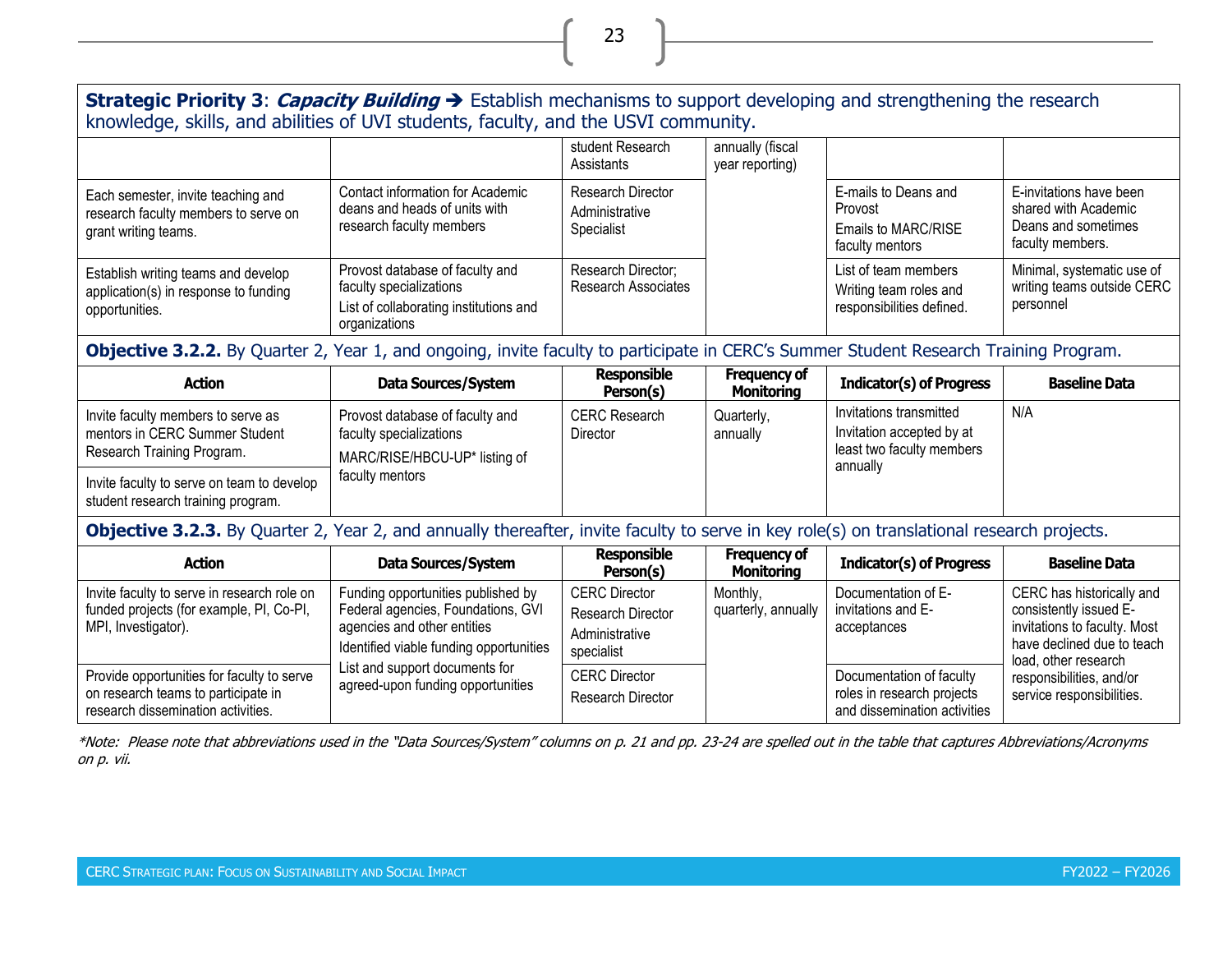**Strategic Priority 3**: **Capacity Building** ➔ Establish mechanisms to support developing and strengthening the research knowledge, skills, and abilities of UVI students, faculty, and the USVI community.

24

**Goal 3.3**. Annually, provide opportunities for CERC Research Partnership and Community Advisory Council members to receive CBPR training, opportunities to participate in research projects, and opportunities for research dissemination.

**Objective 3.3.1.** By Quarter 4, Year 1, and ongoing, implement CBPR training cycle for CERC Research Partnership and CERC Community Advisory Council members.

| <b>Action</b>                                  | Data Sources/System                                | <b>Responsible Person(s)</b>                                                        | <b>Frequency of</b><br><b>Monitoring</b>   | Indicator(s) of<br><b>Progress</b> | <b>Baseline Data</b>                                                                 |  |  |  |  |  |                                               |                                     |
|------------------------------------------------|----------------------------------------------------|-------------------------------------------------------------------------------------|--------------------------------------------|------------------------------------|--------------------------------------------------------------------------------------|--|--|--|--|--|-----------------------------------------------|-------------------------------------|
| Hire consultant to provide CBPR training.      | Recommendation from Federal<br>partners            | <b>CERC Director</b><br>Research Director                                           | Quarterly and<br>annually (fiscal<br>year) | <b>CBPR Consultant</b><br>engaged  | CBPR previously engaged<br>to support Federally funded<br>project; training sessions |  |  |  |  |  |                                               |                                     |
| Develop calendar of CBPR training<br>sessions. | Professional services agreement<br>with consultant | Research Director<br>Council and Partnership<br>Co-Chairs<br><b>CBPR</b> consultant |                                            |                                    |                                                                                      |  |  |  |  |  | Training calendar developed<br>and agreed-on. | scheduled; and training<br>provided |
| Implement CBPR training.                       | Based on training calendar                         |                                                                                     |                                            |                                    | CBPR training launched.<br>CBPR training completed.                                  |  |  |  |  |  |                                               |                                     |

**Objective 3.3.2.** By Quarter 2, Year 2 and ongoing host listening sessions, focus group discussions, and/or community forums/townhall meetings to solicit feedback from the community regarding critical/emergent issues related to health disparities and health outcomes for USVI residents.

| <b>Action</b>                                                                                                                                                                                                         | <b>Data Sources/System</b>                                                                                                                                                                                  | <b>Responsible Person(s)</b>                                                                                         | <b>Frequency of</b><br><b>Monitoring</b> | Indicator(s) of<br><b>Progress</b>                                                                                                               | <b>Baseline Data</b>                                                                                                       |
|-----------------------------------------------------------------------------------------------------------------------------------------------------------------------------------------------------------------------|-------------------------------------------------------------------------------------------------------------------------------------------------------------------------------------------------------------|----------------------------------------------------------------------------------------------------------------------|------------------------------------------|--------------------------------------------------------------------------------------------------------------------------------------------------|----------------------------------------------------------------------------------------------------------------------------|
| Host one session quarterly to solicit<br>feedback from stakeholders - primary,<br>secondary, and key stakeholders.                                                                                                    | VIDOH CHA; STEEMCC Needs<br>Assessment; VIDOH Title V (MCH)*<br>and MIECHV Needs Assessments<br>Healthy VI 2030; Healthy People<br>2030<br>Gray literature and published data<br>about USVI health concerns | Research Director and<br>senior CERC personnel                                                                       | Quarterly and<br>annually                | $75 - 100\%$ of sessions<br>convened.                                                                                                            | Previously, CERC has held<br>targeted sessions with the<br>two Federally Qualified<br>Health Centers and two<br>hospitals. |
| At each quarterly Research Partnership<br>and Community Advisory Council meeting,<br>include an agenda item that focuses on<br>issues related to health disparities and<br>health outcomes.                           | Meeting agenda                                                                                                                                                                                              | Research Director and<br>Co-Chairs of CERC<br>Research Partnership and<br><b>CERC Community</b><br>Advisory Council. |                                          | Agenda item included on<br>100% of agendas.                                                                                                      | N/A                                                                                                                        |
| Utilize feedback from listening sessions,<br>focus group discussions, community<br>forums/town hall meetings and quarterly<br>meetings to prioritize funding opportunities<br>based on local issues related to health | Transcripts from sessions with<br>stakeholders<br>Minutes from Partnership and<br>Council quarterly meetings                                                                                                |                                                                                                                      |                                          | 60%+ alignment between<br>funding opportunities<br>pursued and priority<br>disparities and health<br>issues identified by the<br>USVI community. |                                                                                                                            |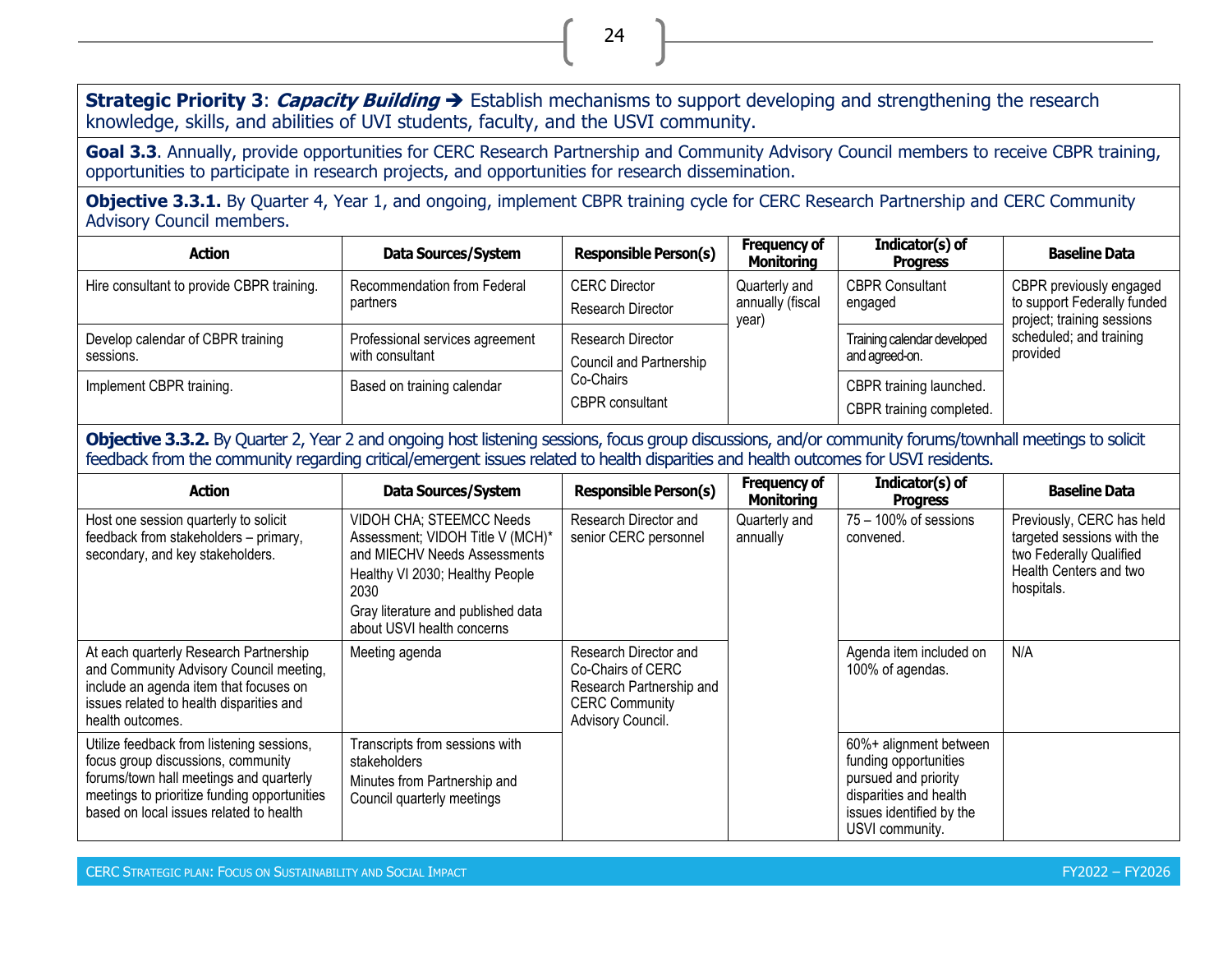**Strategic Priority 3**: **Capacity Building** ➔ Establish mechanisms to support developing and strengthening the research knowledge, skills, and abilities of UVI students, faculty, and the USVI community. disparities and health outcomes of USVI residents.

25

**Objective 3.3.3.** By Quarter 1, Year 3 and ongoing, engage CERC Research Partnership and Community Advisory Council members in translational research projects.

| <b>Action</b>                                                                                                                                                            | Data Sources/System                                                                    | <b>Responsible Person(s)</b>                                                                               | <b>Frequency of</b><br>Monitoring          | Indicator(s) of<br><b>Progress</b>                                                                                                                                                   | <b>Baseline Data</b>                                                                                                                                                   |
|--------------------------------------------------------------------------------------------------------------------------------------------------------------------------|----------------------------------------------------------------------------------------|------------------------------------------------------------------------------------------------------------|--------------------------------------------|--------------------------------------------------------------------------------------------------------------------------------------------------------------------------------------|------------------------------------------------------------------------------------------------------------------------------------------------------------------------|
| During quarterly meetings or through<br>special meetings, as needed, provide<br>Partnership and Council members with<br>opportunities to engage in research<br>projects. | Funding opportunity information<br>Meeting materials - research<br>project information | <b>CERC</b> Director<br>Research Director<br>Council and Partnership<br>Co-Chairs<br>Research team members | Quarterly and<br>annually (fiscal<br>year) | <b>Research Opportunities</b><br>included on meeting<br>agendas<br>Meeting minutes capture<br>discussion of research<br>opportunities and possible<br>roles for community<br>members | Previous Research<br>Partnership members have<br>received updates on<br>research projects and have<br>been invited to be actively<br>involved in research<br>projects. |
| Coordinate with OSP for CITI certification<br>access for community members.                                                                                              | Links to CITI certification materials                                                  | <b>OSP Assistant Director</b>                                                                              |                                            | Council and Partnership<br>members have CITI<br>Human Subjects<br>Research certificates.                                                                                             | While previously offered, no<br>community members<br>received Human Subjects<br>certification.                                                                         |

**Strategic Priority 3**: **Capacity Building** ➔ Establish mechanisms to support developing and strengthening the research knowledge, skills, and abilities of UVI students, faculty, and the USVI community.

**Goal 3.4**. Bi-annually, host a health disparities/health equity institute in the USVI.

**Objective 3.4.1.** By Quarter 3, Year 2, and bi-annually, thereafter, determine focus and scope of proposed health disparities/health equity institute.

| <b>Action</b>                                                                                                                | Data Sources/System                                                                                     | Responsible<br>Person(s)                                                     | <b>Frequency of</b><br><b>Monitoring</b>                          | <b>Indicator(s) of Progress</b>                                                                  | <b>Baseline Data</b>                                                                       |
|------------------------------------------------------------------------------------------------------------------------------|---------------------------------------------------------------------------------------------------------|------------------------------------------------------------------------------|-------------------------------------------------------------------|--------------------------------------------------------------------------------------------------|--------------------------------------------------------------------------------------------|
| Identify possible funding opportunities to<br>support conferences/institutes related to<br>health equity/health disparities. | Funding opportunities published by<br>Federal agencies, Foundations, GVI<br>agencies and other entities | Research Director;<br>Research Associates;<br>student Research<br>Assistants | Monthly,<br>quarterly, and<br>annually (fiscal<br>year reporting) | Listing of identified funding<br>opportunities<br>E-copies of funding<br>announcement guidelines | Information on possible<br>funding opportunities<br>routinely shared.                      |
| Establish grant writing team to respond to<br>funding opportunity/opportunities.                                             | Contact information for Academic<br>deans                                                               | Research Director<br>Administrative<br>Specialist                            |                                                                   | E-mails to Deans and<br>Provost                                                                  | E-invitations have been<br>shared with Academic<br>Deans and sometimes<br>faculty members. |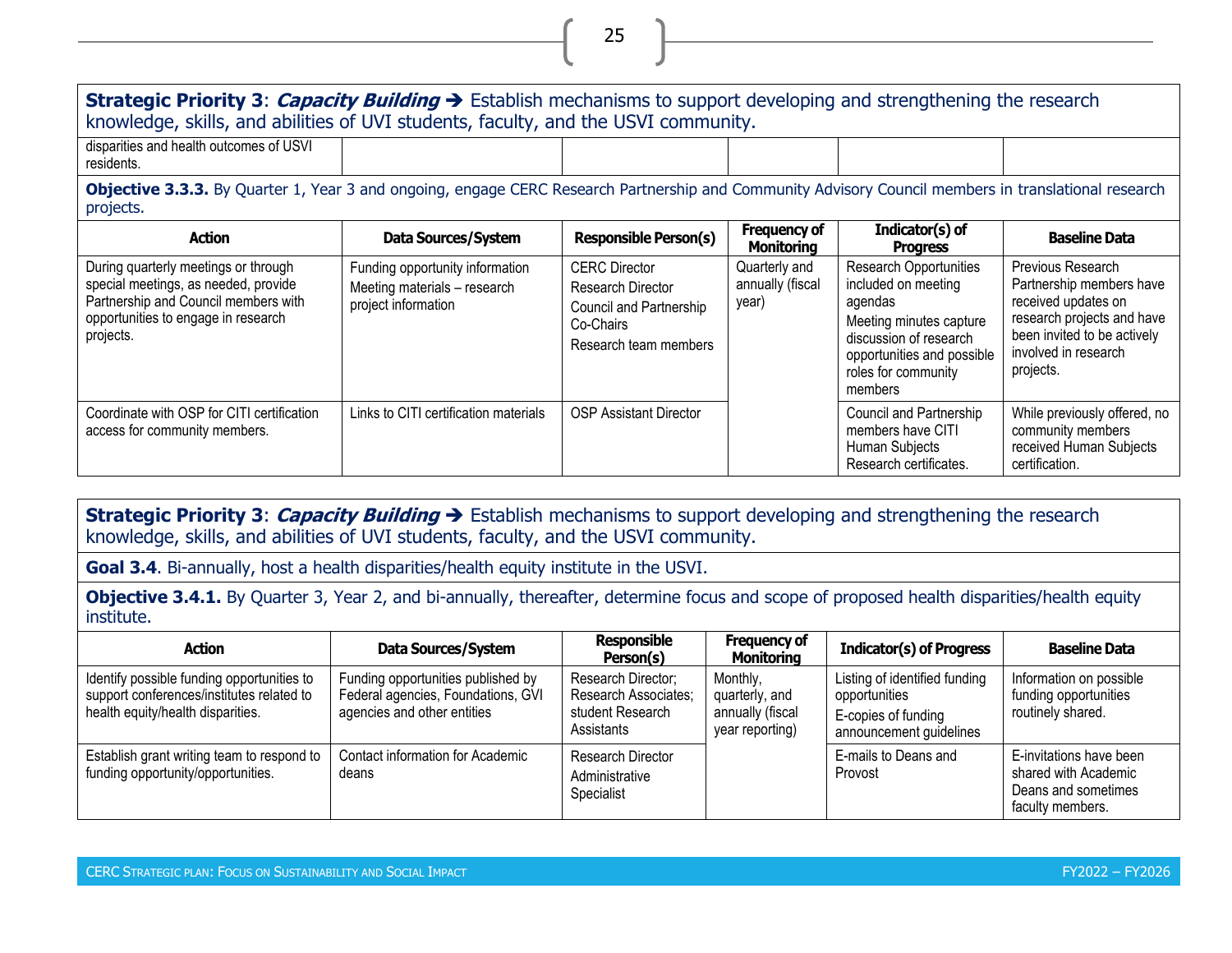#### **Strategic Priority 3**: **Capacity Building** ➔ Establish mechanisms to support developing and strengthening the research knowledge, skills, and abilities of UVI students, faculty, and the USVI community.

26

| Minimal, systematic use of<br>writing teams outside CERC<br>Schedule of meeting times<br>personnel |
|----------------------------------------------------------------------------------------------------|
|                                                                                                    |
|                                                                                                    |

## **Objective 3.4.2.** By Quarter 2, Year 3, and ongoing secure funding to host health disparities/health equity institutes.

| <b>Action</b>                                                                                             | Data Sources/System                         | <b>Responsible</b><br>Person(s) | <b>Frequency of</b><br><b>Monitoring</b> | <b>Indicator(s) of Progress</b>                                                                   | <b>Baseline Data</b>                                         |
|-----------------------------------------------------------------------------------------------------------|---------------------------------------------|---------------------------------|------------------------------------------|---------------------------------------------------------------------------------------------------|--------------------------------------------------------------|
| Submit funding request for a conference<br>planning grant to support the proposed                         | Feedback from collaborators and<br>partners | Grant writing team              | Annually                                 | Funding mechanism<br>identified.                                                                  | CERC has successfully<br>convened 8 Health                   |
| institute.                                                                                                |                                             |                                 |                                          | Grant application completed                                                                       | Disparities Institutes.                                      |
| Establish and launch institute planning                                                                   |                                             |                                 |                                          | and submitted.                                                                                    |                                                              |
| committee.                                                                                                |                                             |                                 |                                          | Funding secured.                                                                                  | CERC has successfully<br>conference planning grant<br>funds. |
| Establish institute themes.                                                                               |                                             | <b>Planning Committee</b>       |                                          | Themes developed and<br>agreed-upon.                                                              |                                                              |
| Invitations sent to proposed keynote<br>speakers and "Call for Abstracts"<br>disseminated electronically. | Planning committee program<br>materials     |                                 |                                          | Invitations sent;<br>confirmations received; Call<br>for Abstracts sent;<br>submissions received. |                                                              |

**Objective 3.4.3.** By Quarter 4, Year 3, and bi-annually thereafter, host a health disparities/health equity institute.

| <b>Action</b>                                                                                                       | Data Sources/System                                                                                                                                | <b>Responsible</b><br>Person(s)                                                  | <b>Frequency of</b><br><b>Monitoring</b> | <b>Indicator(s) of Progress</b>                                                 | <b>Baseline Data</b>                                                                                        |
|---------------------------------------------------------------------------------------------------------------------|----------------------------------------------------------------------------------------------------------------------------------------------------|----------------------------------------------------------------------------------|------------------------------------------|---------------------------------------------------------------------------------|-------------------------------------------------------------------------------------------------------------|
| Program committee formed and institute<br>program developed.                                                        | Funding opportunities published by<br>Federal agencies, Foundations, GVI<br>agencies and other entities<br>Identified viable funding opportunities | <b>CERC Director</b><br><b>Research Director</b><br>Administrative<br>specialist | Monthly,<br>quarterly, annually          | Program developed.<br>Registration completed.<br>Keynote speakers<br>confirmed. | CERC has historically and<br>consistently issued E-<br>invitations to faculty. Most<br>have declined due to |
| Institute convened.                                                                                                 | List and support documents for<br>agreed-upon funding opportunities                                                                                | <b>CERC Director</b><br><b>Research Director</b>                                 |                                          | Venue secured.<br>Sessions noted.<br>Key roles assigned.                        | teaching load, other<br>research responsibilities,<br>and/or service<br>responsibilities.                   |
| Primary, secondary, and key<br>stakeholders, as well as external<br>collaborators actively engaged in<br>institute. | Various databases of primary,<br>secondary, and key stakeholders<br>Database of collaborators                                                      | Program Committee                                                                |                                          | Institute evaluation<br>Registration information                                |                                                                                                             |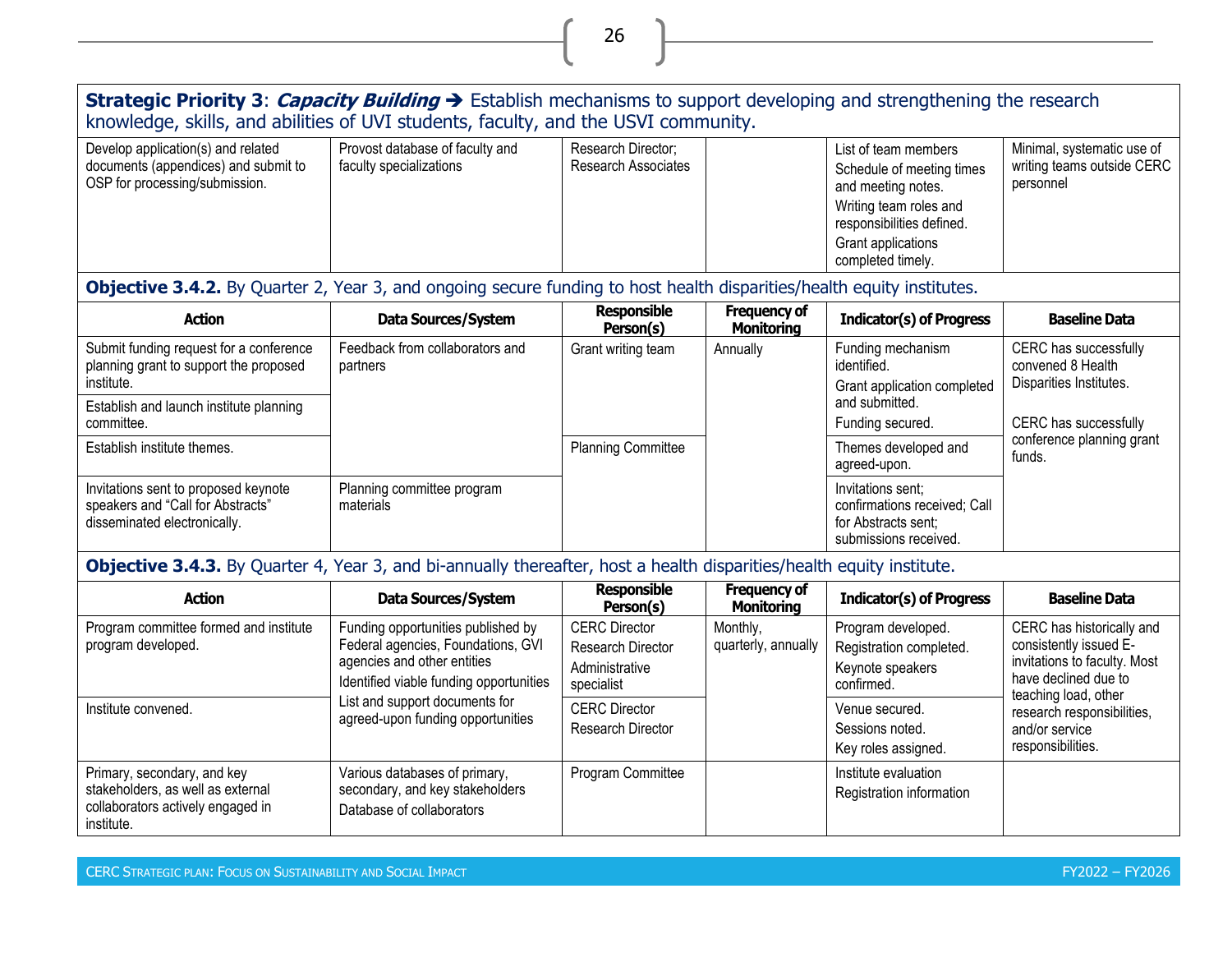| <b>Goal Statement</b>                                                                                                                                                                                                                                                  | <b>Performance Measures</b> that will show<br>that the goal has been achieved                                                                                                                                                                                                                              | <b>Desired Outcomes</b> based on<br>achievement of the goal                                                                                                                                                                                                                                                                                                                                                                                                                                                                                                                                                                                                                               |
|------------------------------------------------------------------------------------------------------------------------------------------------------------------------------------------------------------------------------------------------------------------------|------------------------------------------------------------------------------------------------------------------------------------------------------------------------------------------------------------------------------------------------------------------------------------------------------------|-------------------------------------------------------------------------------------------------------------------------------------------------------------------------------------------------------------------------------------------------------------------------------------------------------------------------------------------------------------------------------------------------------------------------------------------------------------------------------------------------------------------------------------------------------------------------------------------------------------------------------------------------------------------------------------------|
| Goal 3.1. Annually, provide opportunities for<br>student research assistants to develop and<br>strengthen their research knowledge, skills,<br>and abilities.                                                                                                          | $\checkmark$<br>Students' research knowledge, skills, and abilities<br>strengthened.<br>✓<br>Increased number of students participate in the<br><b>CERC Summer Student Research Training</b><br>Program.                                                                                                   | Students are more comfortable and confident<br>✓<br>engaging in the research enterprise.<br>✓<br>Students' interest and desire to engage in health<br>disparities research increases.<br>Increased number of students going to graduate<br>school and pursuing degrees in biomedical<br>research fields.                                                                                                                                                                                                                                                                                                                                                                                  |
| Goal 3.2. Annually, provide opportunities for<br>interested faculty to participate in grant writing,<br>research projects, and research dissemination.                                                                                                                 | Cross-disciplinary grant writing teams are in place<br>✓<br>Cross disciplinary research projects being<br>✓<br>implemented<br>Cross-disciplinary scholarly outputs being<br>✓<br>completed.                                                                                                                | Increased number of UVI faculty engaged in the<br>✓<br>grant writing enterprise.<br>Increased number of UVI faculty engaged in<br>$\checkmark$<br>translational research.<br>Increased number of UVI faculty engaged in<br>research dissemination activities.                                                                                                                                                                                                                                                                                                                                                                                                                             |
| Goal 3.3. Annually, provide opportunities for<br><b>CERC Research Partnership and Community</b><br><b>Advisory Council members to receive CBPR</b><br>training, opportunities to participate in<br>research projects, and opportunities for<br>research dissemination. | Stakeholders outside of the UVI setting receive<br>$\checkmark$<br><b>CBPR</b> training<br>Stakeholders outside of UVI participate in<br>✓<br>research project<br>Stakeholders outside UVI participate in<br>✓<br>dissemination of research findings at professional<br>meetings and through publications. | Research capacity of USVI community members<br>✓<br>increased.<br>Increase in the number USVI community members<br>✓<br>who understand the principles of CBPR.<br>Increased use of research findings by providers to<br>inform healthcare policy and practice.<br>Increase in the number of USVI community<br>✓<br>members who consider research findings when<br>addressing health disparities and improving health<br>outcomes for USVI residents.<br>Increase in the number of USVI community<br>members who look to CERC for guidance in<br>understanding the implications of research findings<br>for increasing health equity and overall health<br>outcomes for the USVI resident. |
| Goal 3.4. Bi-annually, host a health<br>disparities/health equity institute in the USVI.                                                                                                                                                                               | Funding received to host institute.<br>✓<br>Keynote speaker secured.<br>✓<br>Abstracts received in support of institute theme.<br>✓<br>Institute convened.<br>✓<br>Attendees include stakeholders from all<br>✓<br>stakeholder groups.                                                                     | Research capacity and understanding of USVI<br>community members increased.<br>✓<br>Expansion of research collaboration through<br>university-community partnerships.<br>UVI students and faculty showcase research<br>$\checkmark$<br>related to USVI residents<br>Translational research findings highlighted.                                                                                                                                                                                                                                                                                                                                                                          |

# Performance Measures and Desired Outcomes for Goals in Support of Strategic Priority 3: Capacity Building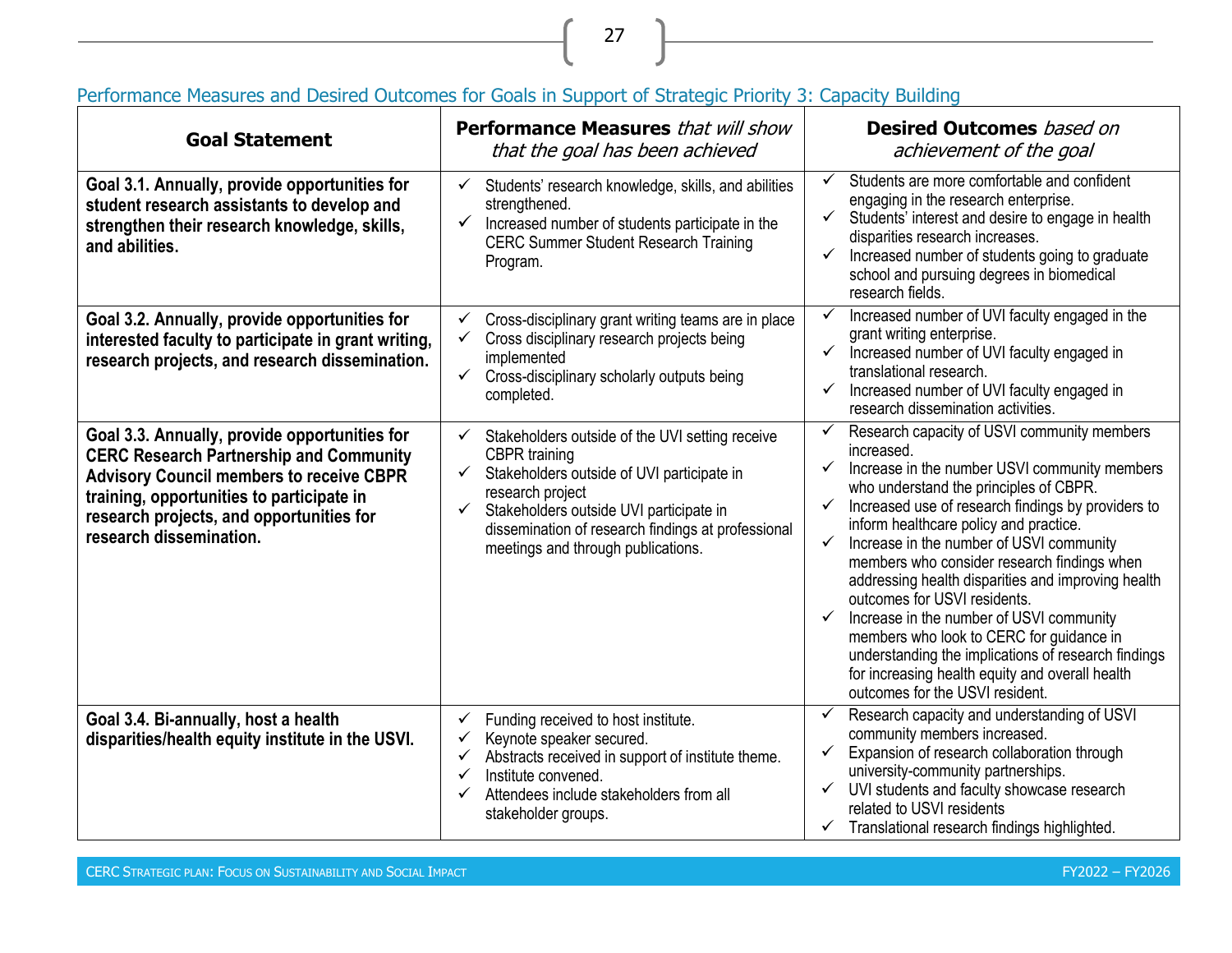# Action Plan for Strategic Priority 4: Collaboration and Partnerships

**Strategic Priority 4**: **Collaboration and Partnerships** ➔ Foster collaboration, partnerships, and cooperation among internal and external stakeholders which are critical to culturally competent research that advances health equity.

Goal 4.1. Develop an operational framework to foster and strengthen collaboration and strategic partnerships to support CERC's mission.

**Objective 4.1.1.** By Quarter 2, Year 1, institute written guidelines for formal and informal collaborations and partnerships.

| <b>Action</b>                                                                                                       | Data Sources/System                                                                       | <b>Responsible Person(s)</b>             | <b>Frequency of</b><br><b>Monitoring</b> | Indicator(s) of<br><b>Progress</b>                                                                    | <b>Baseline Data</b>                                                                                                                |
|---------------------------------------------------------------------------------------------------------------------|-------------------------------------------------------------------------------------------|------------------------------------------|------------------------------------------|-------------------------------------------------------------------------------------------------------|-------------------------------------------------------------------------------------------------------------------------------------|
| Review examples of frameworks for<br>collaborative agreements.                                                      | Digitally accessible examples of<br>collaborative frameworks,<br>agreements, and funding. | <b>CERC Director and senior</b><br>staff | Quarterly and<br>annually                | Examples of frameworks<br>for collaborative Draft<br>framework reviewed and<br>ranked for usefulness. | Current CERC and other<br>UVI center agreements and<br>examples from other<br>organizations that include<br>reports and evaluations |
| Develop a draft framework, including<br>guidelines for a risk assessment, for review<br>with key stakeholders.      |                                                                                           |                                          |                                          | Draft framework reviewed<br>by stakeholders.                                                          | N/A                                                                                                                                 |
| Generate a plan for stakeholder<br>involvement addressing monitoring of<br>agreements and dissemination of outputs. |                                                                                           |                                          |                                          | Plan for stakeholder<br>involvement and<br>communications<br>generated.                               | N/A                                                                                                                                 |

#### <span id="page-36-0"></span>**Objective 4.1.2.** By Quarter 2, Year 1, produce and implement a written, transparent communication strategy for the development and utilization of the collaboration/partnership framework.

| <b>Action</b>                                                                                                      | Data Sources/System              | <b>Responsible Person(s)</b>                          | <b>Frequency of</b><br><b>Monitoring</b> | Indicator(s) of<br><b>Progress</b>                                                                         | <b>Baseline Data</b>                                                                 |
|--------------------------------------------------------------------------------------------------------------------|----------------------------------|-------------------------------------------------------|------------------------------------------|------------------------------------------------------------------------------------------------------------|--------------------------------------------------------------------------------------|
| Create agreed-on guidelines to effectively<br>communicate with stakeholders and<br>prospective partners.           | Sample communication strategies, | <b>CERC Director;</b><br>Communications<br>Specialist | Quarterly and<br>annually                | Guidelines for effective<br>communications with<br>stakeholders                                            | Usage data for various<br>communication modes and<br>costs                           |
| Determine best sites and modes for making<br>a collaboration framework available or<br>accessible to stakeholders. |                                  |                                                       |                                          | Best sites and modes to<br>support stakeholder<br>accessibility determined.                                | Availability and costs of<br>various communications<br>instruments and<br>approaches |
|                                                                                                                    |                                  |                                                       |                                          | Tracking of website<br>metrics to include:<br>Pageviews; New vs<br>Returning visitors; and<br>Time on Site |                                                                                      |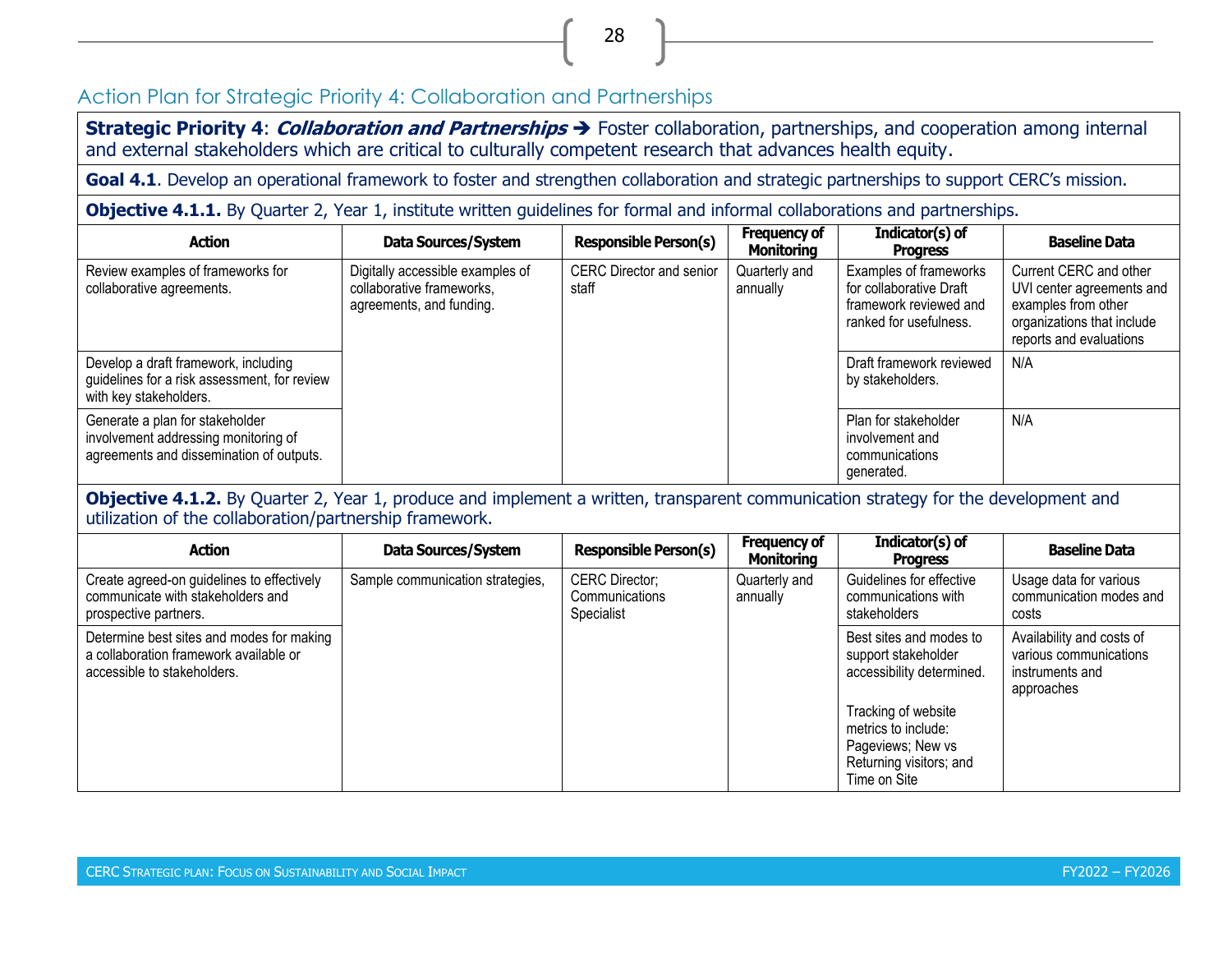**Strategic Priority 4**: **Collaboration and Partnerships** ➔ Foster collaboration, partnerships, and cooperation among internal and external stakeholders which are critical to culturally competent research that advances health equity.

29

Goal 4.2. Establish partnerships with key agencies and entities based on MOAs/MOUs to advance translational research opportunities.

**Objective 4.2.1.** By Quarter 2, Year 2, convene a foundational meeting to orient and explore specific partnership goals with selected stakeholders.

| <b>Action</b>                                                                                                                                     | Data Sources/System                                                                        | <b>Responsible Person(s)</b>     | <b>Frequency of</b><br><b>Monitoring</b> | Indicator(s) of<br><b>Progress</b>                                                              | <b>Baseline Data</b>                                                               |
|---------------------------------------------------------------------------------------------------------------------------------------------------|--------------------------------------------------------------------------------------------|----------------------------------|------------------------------------------|-------------------------------------------------------------------------------------------------|------------------------------------------------------------------------------------|
| Identify and contact list of all appropriate<br>stakeholders.                                                                                     | Lists of CERC current and historic<br>collaborators and partners                           | CERC senior staff                | Quarterly and<br>annually                | Stakeholder list<br>created.                                                                    | Information on funding and<br>other requirements utilized in<br>past relationships |
| Share the CERC Collaboration and<br>Partnership Framework with key<br>stakeholders.                                                               |                                                                                            |                                  |                                          | <b>CERC Collaboration</b><br>and Partnership<br>Framework shared<br>with stakeholders.          |                                                                                    |
| Plan and complete facilitated inaugural<br>meetings with invited stakeholders to<br>identify areas of collaboration and possible<br>partnerships. | <b>CERC Collaboration and</b><br>Partnership Framework; list of<br>identified stakeholders | Facilitator<br>CERC senior staff |                                          | Facilitated inaugural<br>meeting, with invited<br>stakeholders<br>organized and<br>implemented. | Numbers of stakeholders<br>invited and participation levels                        |

**Objective 4.2.2.** By Quarter 4, Year 2, generate an agreement of understanding for approval by key stakeholders to address mutual goals.

| <b>Action</b>                                                                                                                                                                                                          | <b>Data Sources/System</b>                                                                                                                         | <b>Responsible Person(s)</b>                              | <b>Frequency of</b><br><b>Monitoring</b> | Indicator(s) of<br><b>Progress</b>                                                                 | <b>Baseline Data</b>                                                            |
|------------------------------------------------------------------------------------------------------------------------------------------------------------------------------------------------------------------------|----------------------------------------------------------------------------------------------------------------------------------------------------|-----------------------------------------------------------|------------------------------------------|----------------------------------------------------------------------------------------------------|---------------------------------------------------------------------------------|
| Draft proposal of areas of importance to all<br>parties, including level of commitment by<br>partners, evaluation and monitoring plans,<br>and appropriate training.                                                   | <b>CERC Collaboration and</b><br>Partnership Framework, proposals<br>from CERC and invited<br>stakeholders. CERC<br><b>Communications Strategy</b> | CERC senior staff;<br>Director, OSP; UVI Legal<br>Counsel | Quarterly and<br>annually                | Proposal of areas of<br>importance to Parties<br>drafted.                                          | Outputs of CERC's<br>Collaboration and Partnership<br>inaugural meeting         |
| Share draft proposal for MOAs/MOUs with<br>identified partners for feedback, finalization,<br>and approval by appropriate Parties.                                                                                     | Draft Collaboration and Partnership<br>proposals                                                                                                   |                                                           |                                          | Draft proposal for<br>MOA/MOU with<br>partners shared for<br>feedback, finalized,<br>and approved. |                                                                                 |
| Monitor and evaluate the collaboration or<br>partnerships as outlined in the MOA/MOU<br>in accordance with the budget, monitoring<br>and evaluation plan guidelines in the<br>Collaboration and Partnership Framework. | Finalized Collaboration and<br>Partnership Agreement<br>(MOA/MOU), CERC Collaboration<br>and Partnership Framework                                 | <b>CERC</b> senior staff                                  |                                          | Evaluation plan for<br>MOA/MOU developed<br>and initiated.                                         | Outputs and data generated by<br>the Collaboration and<br>Partnership agreement |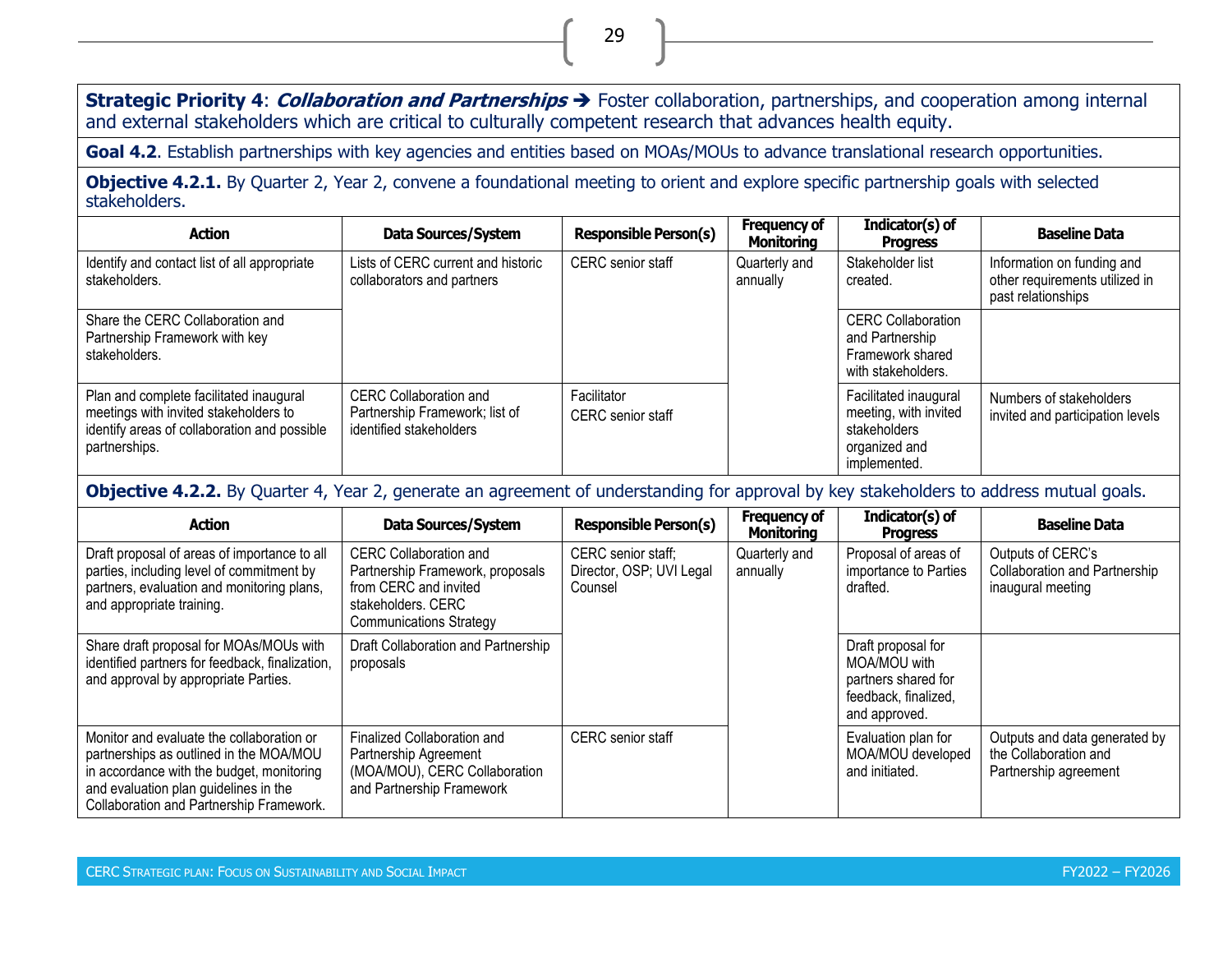**Strategic Priority 4**: **Collaboration and Partnerships** ➔ Foster collaboration, partnerships, and cooperation among internal and external stakeholders which are critical to culturally competent research that advances health equity.

**Goal 4.3**. Establish networking relationships with research entities and other organizations to support and advance CERC's mission.

**Objective 4.3.1.** By Quarter 4, Year 2, Objective statement produce and implement a written, transparent communication strategy for the development and maintenance of a network with appropriate research organizations and researchers.

| <b>Action</b>                                                                                                    | Data Sources/System                                                                                                                                         | <b>Responsible Person(s)</b>                        | <b>Frequency of</b><br><b>Monitoring</b> | Indicator(s) of<br><b>Progress</b>                          | <b>Baseline Data</b> |
|------------------------------------------------------------------------------------------------------------------|-------------------------------------------------------------------------------------------------------------------------------------------------------------|-----------------------------------------------------|------------------------------------------|-------------------------------------------------------------|----------------------|
| Review examples of research networks and<br>their guidelines as background information<br>for outreach approach. | Samples of research network<br>guidelines                                                                                                                   | CERC senior staff and<br><b>Student Researchers</b> |                                          | Background information<br>on research networks<br>reviewed. | N/A                  |
| Develop a list of potential research<br>organizations and researchers for the initial<br>outreach effort.        | List of research organizations; list of   CERC senior staff and<br>researcher associations in<br>Caribbean Region, researchers with<br>ties to UVI and CERC | <b>Student Researchers</b>                          | Annually                                 | List of potential<br>participants in network<br>developed.  | N/A                  |

**Objective 4.3.2.** By Quarter 1, Year 3 and ongoing, invite participants and initiate the CERC Research Network.

| <b>Action</b>                                                                                          | Data Sources/System                                                                                        | <b>Responsible Person(s)</b>                                         | <b>Frequency of</b><br><b>Monitoring</b> | Indicator(s) of<br><b>Progress</b>                                                      | <b>Baseline Data</b> |
|--------------------------------------------------------------------------------------------------------|------------------------------------------------------------------------------------------------------------|----------------------------------------------------------------------|------------------------------------------|-----------------------------------------------------------------------------------------|----------------------|
| Invite selected organizations and<br>researchers to participate in a CERC<br>Research Network.         | List of organizations and<br>researchers that have areas of<br>study and missions overlapping<br>with CERC | CERC senior staff and<br><b>Administrative Specialist</b>            | Quarterly and<br>annually                | Invitations sent and<br>acceptances received.                                           | N/A                  |
| Convene a virtual orientation meeting.                                                                 |                                                                                                            | <b>CERC Director and</b><br><b>Administrative Specialist</b>         |                                          | Orientation meeting<br>convened.                                                        | N/A                  |
| Produce a quarterly newsletter to the<br>CERC Research Network reporting on<br>opportunities and news. | CERC and partner reports                                                                                   | <b>CERC</b> senior staff<br><b>CERC Communications</b><br>Specialist |                                          | Newsletter produced and<br>disseminated quarterly<br>beginning in Quarter 2,<br>Year 3. | N/A                  |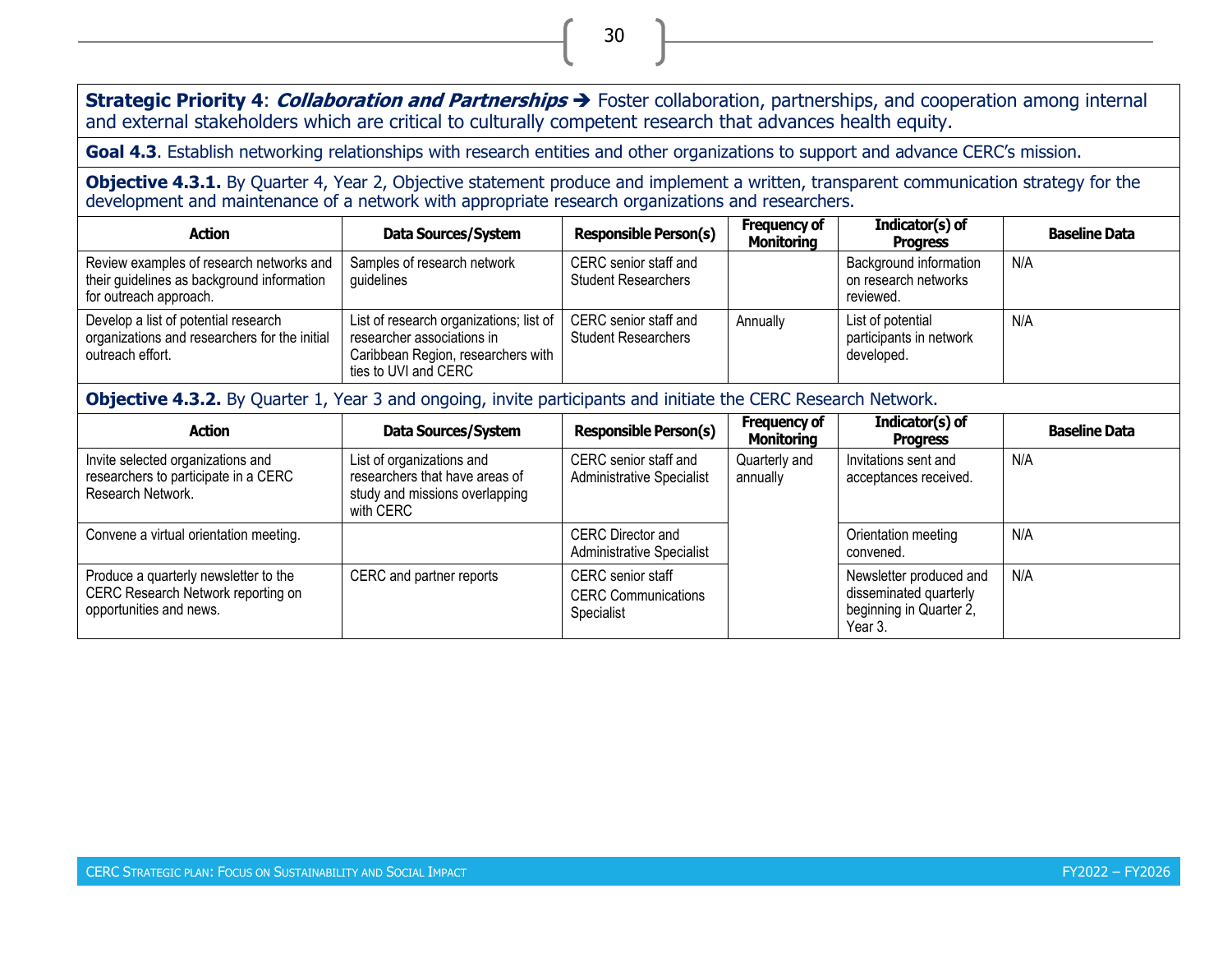# Performance Measures and Desired Outcomes for Goals in Support of Strategic Priority 4: Collaboration and Partnerships

31

<u> 1980 - Johann Barn, mars ar breithinn ar breithinn ar breithinn ar breithinn ar breithinn ar breithinn ar br</u>

| <b>Goal Statement</b>                                                                                                                              | <b>Performance Measures</b> that will show<br>that the goal has been achieved                                                                                                                                                       | <b>Desired Outcomes</b> based on achievement<br>of the goal                                                                                                                                                                           |  |  |
|----------------------------------------------------------------------------------------------------------------------------------------------------|-------------------------------------------------------------------------------------------------------------------------------------------------------------------------------------------------------------------------------------|---------------------------------------------------------------------------------------------------------------------------------------------------------------------------------------------------------------------------------------|--|--|
| Goal 4.1. Develop an operational framework<br>to foster and strengthen collaboration and<br>strategic partnerships to support CERC's<br>mission.   | <b>CERC Collaboration and Partnership Framework</b><br>received feedback from 40% of stakeholders in<br>review process.<br>The diversity of the communications outreach<br>provided multiple avenues for feedback.                  | Members of the Research Partnership speak of the<br>benefits of their involvement publicly.<br>The Research Partnership facilitates the<br>effectiveness of translational research projects.                                          |  |  |
| Goal 4.2. Establish partnerships with key<br>agencies and entities based on MOAs/MOUs<br>to advance translational research<br>opportunities.       | 60% of invited stakeholders attended the initial<br>$\checkmark$<br>meeting to advance the CERC Collaboration and<br>Partnership initiative.<br>At least 2 MOA/MOUs resulted from the initial<br>meeting of stakeholders.           | CERC improves access and success with projects<br>under agreements of collaboration and partnership<br>with government and community agencies.<br>Government agencies and community groups seek to<br>formalize agreements with CERC. |  |  |
| Goal 4.3. Establish networking relationships<br>with research entities and other<br>organizations to support and advance<br><b>CERC's mission.</b> | 50% of invited stakeholders participate in the<br>foundational meeting of the CERC Research<br>Network.<br>60% of the attendees at the CERC Research<br>$\checkmark$<br>Network inaugural meeting become members of<br>the network. | The CERC Research Network is seen as a space of<br>✓<br>transparency and tangible benefit to participants.<br>Network participants publicly speak of benefits to<br>$\checkmark$<br>belonging to the group.                           |  |  |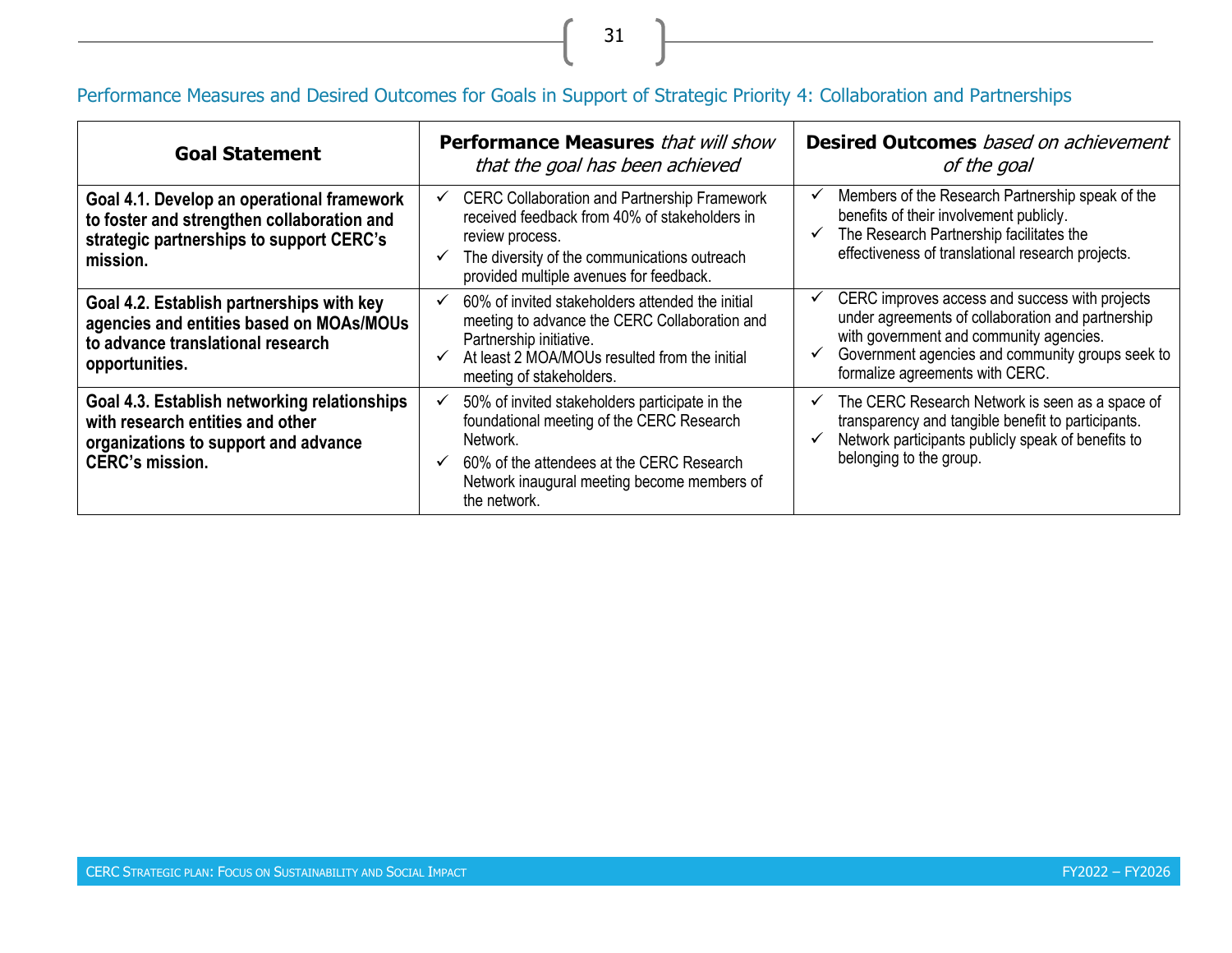# Action Plan for Strategic Priority 5: Translational Research

**Strategic Priority 5**: **Translational Research** ➔ Establish mechanisms to support translational research that informs targeted interventions to increase health equity and improve health outcomes for USVI residents.

32

**Goal 5.1**. Establish a framework for engaging in translational research.

**Objective 5.1.1.** By the end of Quarter 3, Year 1, determine the elements of translational research that are most relevant to CERC's mission.

| <b>Action</b>                                                                                                                                    | Data Sources/System                                                                                                                                                         | <b>Responsible Person(s)</b>                                                       | <b>Frequency of</b><br><b>Monitoring</b> | $Indication(s)$ of<br><b>Progress</b>              | <b>Baseline Data</b> |
|--------------------------------------------------------------------------------------------------------------------------------------------------|-----------------------------------------------------------------------------------------------------------------------------------------------------------------------------|------------------------------------------------------------------------------------|------------------------------------------|----------------------------------------------------|----------------------|
| Review previous CERC research and<br>projects to inform future research decision<br>making and deeper understanding of VI<br>health disparities. | CERC research outputs<br>Other resources:<br>Publications and web sites<br>https://www.niehs<br>nih.gov/research/programs/<br>translational/framework-<br>details/index.cfm | Research Director,<br>(Consultant and additional<br>staff depending on<br>funding) | Quarterly                                | Relevant CERC research<br>projects are identified. | CERC data            |
| Prioritize areas of research foci.                                                                                                               | Based on researched information                                                                                                                                             |                                                                                    |                                          | Research focus areas<br>identified                 | N/A                  |
| Identify possible grants to support<br>engagement in Translational Research.                                                                     | Federal, Foundation, and other<br>funding opportunity announcements                                                                                                         |                                                                                    | Monthly,<br>quarterly, and<br>annually   | Documentation of grant<br>opportunity searches     | N/A                  |

<span id="page-40-0"></span>**Objective 5.1.2.** By the end of Quarter 4, Year 1, develop a translational research framework document.

| <b>Action</b>                                                              | Data Sources/System | <b>Responsible Person(s)</b>                                                       | Frequency of<br><b>Monitoring</b> | Indicator(s) of<br><b>Progress</b>            | <b>Baseline Data</b>                                         |
|----------------------------------------------------------------------------|---------------------|------------------------------------------------------------------------------------|-----------------------------------|-----------------------------------------------|--------------------------------------------------------------|
| Use CERC research and project<br>information to create framework document. | Previous research   | Research Director,<br>(Consultant and additional<br>staff depending on<br>funding) | Quarterly                         | Draft framework<br>document developed.        | No previous Translational<br>Research framework<br>developed |
| Secure consensus on framework content.                                     |                     |                                                                                    |                                   | Agreement on content of<br>framework document | N/A                                                          |

**Strategic Priority 5**: **Translational Research** ➔ Establish mechanisms to support translational research that informs targeted interventions to increase health equity and improve health outcomes for USVI residents.

**Goal 5.2**. Facilitate partners' and collaborators' understanding of the value of and need for translational research.

**Objective 5.2.1.** By the end of Quarter 1, Year 2, develop educational materials on translational research.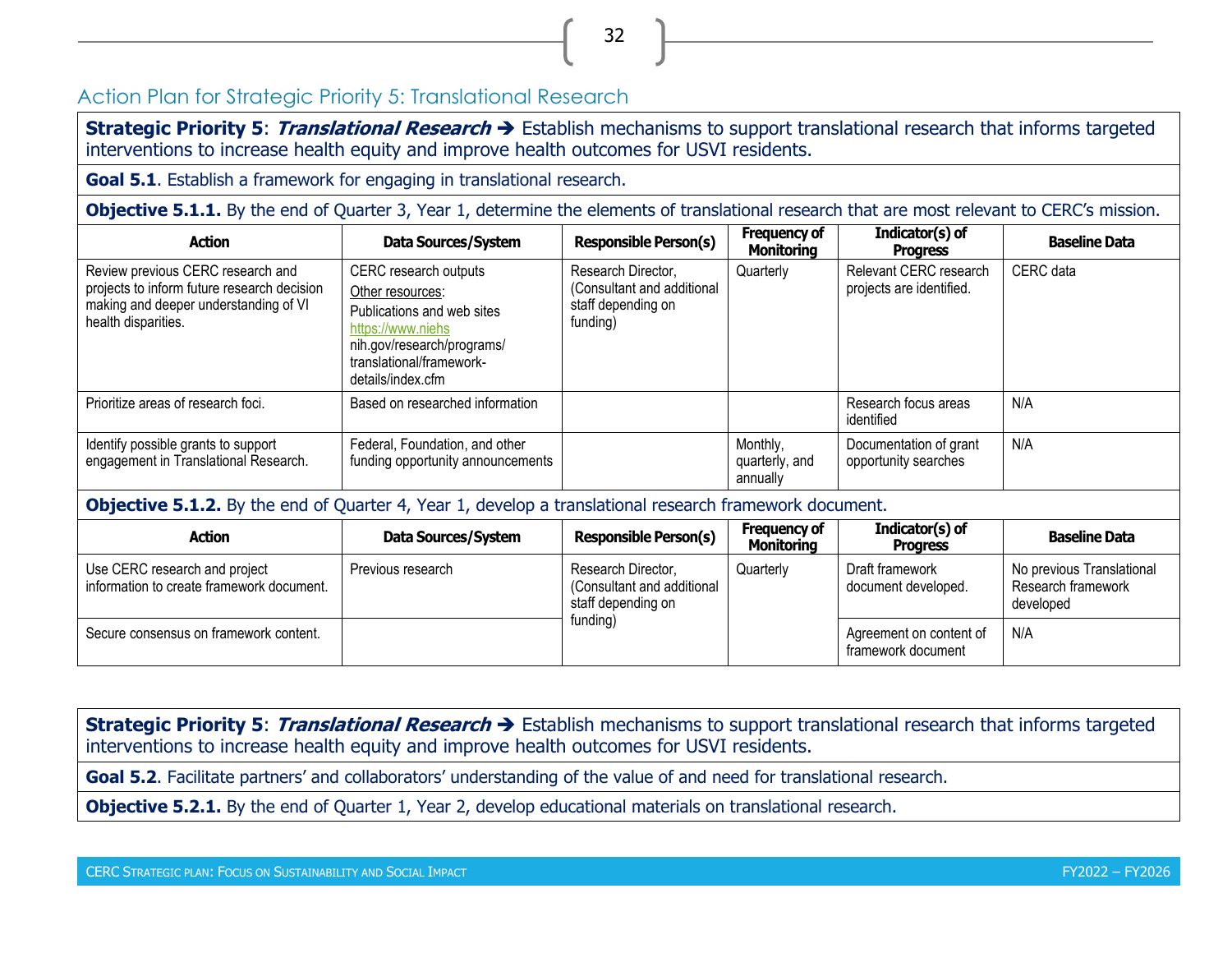#### **Strategic Priority 5**: **Translational Research** ➔ Establish mechanisms to support translational research that informs targeted interventions to increase health equity and improve health outcomes for USVI residents. **Action Data Sources/System Responsible Person(s) Frequency of Monitoring Indicator(s) of Progress Baseline Data** Create PowerPoint and other materials that speak to translational research application in the VI. Publications, websites CERC outputs Research Director, (additional staff depending on funding) Monthly Educational tools produced. N/A Determine platform for information sharing (in person, virtual meetings, Podcasts etc.). Settings for information sharing determined. N/A **Objective 5.2.2.** By the end of Quarter 2, Year 2, develop a communication strategy for ongoing information sharing. **Action Data Sources/System Responsible Person(s) Frequency of Indicator(s) of Progress** Baseline Data Determine what communication tools will be most effective. Research Director, (additional staff depending on funding) Communication tools selected. N/A Create electronic mailing lists separately and combined for partners and collaborators, and stakeholders. Contact information for previously identified persons and entities Administrative support person Monthly Mailing lists compiled with adjustments as needed. N/A Create a quarterly newsletter. CERC activities Quarterly Newsletters published. N/A Develop a feedback survey to determine effectiveness of communication activities. Research Director, (additional staff depending on funding) Implementation of quarterly surveys N/A **Objective 5.2.3.** By end of Quarter 2, Year 2, orient stakeholders to Translational Research. **Action Data Sources/System Responsible Person(s) Frequency of Indicator(s) of Progress Baseline Data** Convene stakeholders meeting **Research Director** Research Director Quarterly and Meetings held as N/A

| Convene stakeholders meeting                                                                   |                      | Research Director<br>(additional staff | Quarterly and<br>annually | Meetings held as<br>scheduled.              | N/A |
|------------------------------------------------------------------------------------------------|----------------------|----------------------------------------|---------------------------|---------------------------------------------|-----|
| Invite primary and secondary stakeholders<br>to participate                                    | List of stakeholders | depending on funding)                  |                           | Stakeholders are invited.                   | N/A |
| Share the translational research framework<br>with stakeholders                                |                      |                                        |                           | Stakeholders receive<br>Framework document. | N/A |
| Plan and execute the stakeholders meeting<br>to further inform about translational<br>research |                      |                                        |                           | Meetings held as<br>scheduled.              | N/A |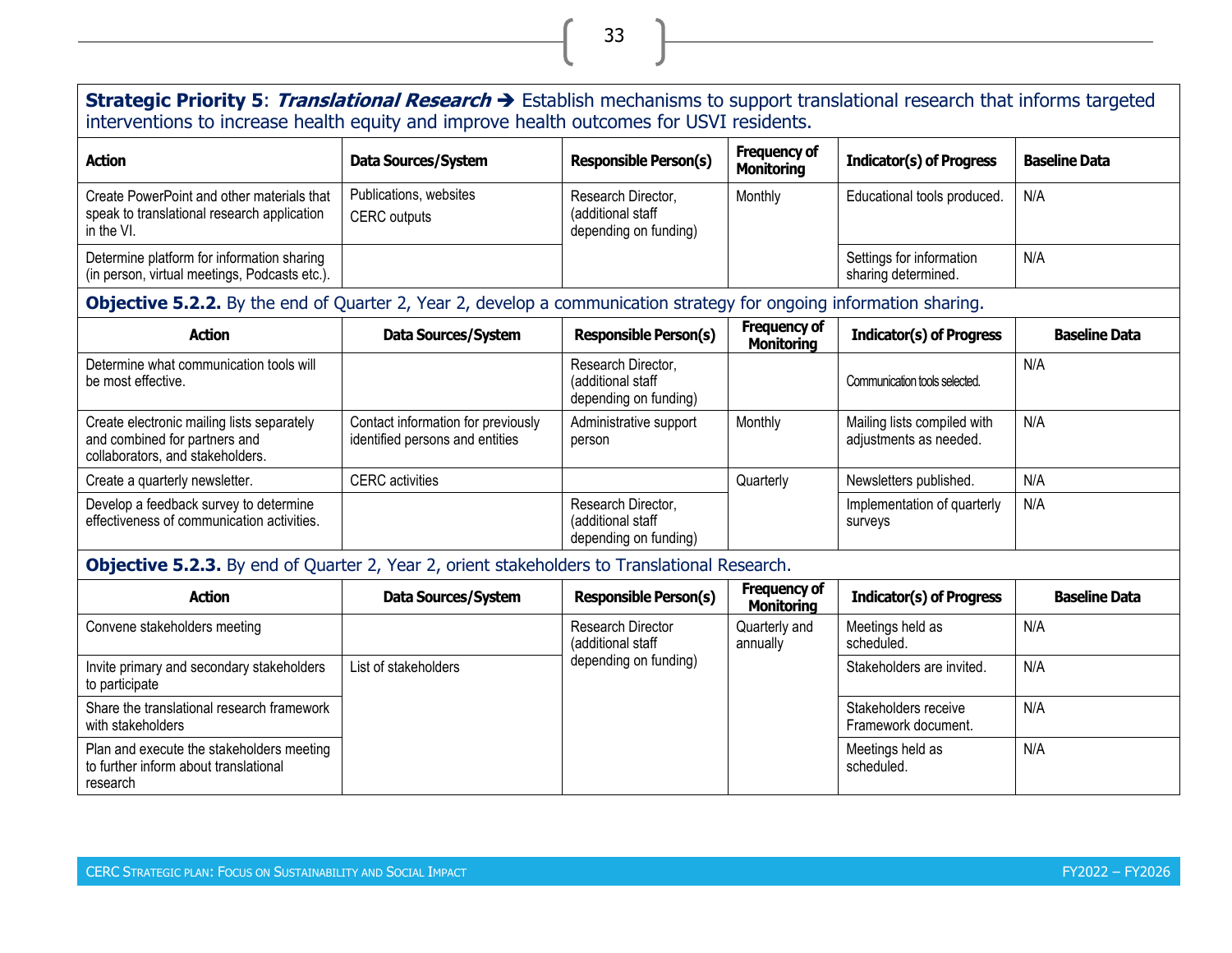#### **Strategic Priority 5**: **Translational Research** ➔ Establish mechanisms to support translational research that informs targeted interventions to increase health equity and improve health outcomes for USVI residents.

**Goal 5.3**. Develop and implement translational research projects.

**Objective 5.3.1.** By end of Quarter 2, Year 2, obtain collaborators/stakeholders agreement on focus of research project.

| <b>Action</b>                                                                     | Data Sources/System            | <b>Responsible Person(s)</b>                                    | <b>Frequency of</b><br><b>Monitoring</b> | <b>Indicator(s) of Progress</b>                                      | <b>Baseline Data</b>                                               |
|-----------------------------------------------------------------------------------|--------------------------------|-----------------------------------------------------------------|------------------------------------------|----------------------------------------------------------------------|--------------------------------------------------------------------|
| Determine stakeholders/collaborators'<br>perceptions of important areas of focus. | Stakeholders and Collaborators | Research Director (additional<br>staff depending on<br>funding) | Quarterly and<br>annually                | Stakeholders' views of<br>important research foci are<br>documented. | <b>CERC</b> needs<br>assessments and other<br>health research data |
| Obtain agreement on research project<br>focus.                                    |                                |                                                                 |                                          | Stakeholders' consensus on<br>research projects                      |                                                                    |

**Objective 5.3.2.** By end of Quarter 3, Year 2, design and obtain appropriate agreements and approvals for translational research project.

| <b>Action</b>                                                                                        | Data Sources/System                    | <b>Responsible Person(s)</b>                                    | <b>Frequency of</b><br><b>Monitoring</b> | <b>Indicator(s) of Progress</b>                                         | <b>Baseline Data</b> |
|------------------------------------------------------------------------------------------------------|----------------------------------------|-----------------------------------------------------------------|------------------------------------------|-------------------------------------------------------------------------|----------------------|
| Develop the design and methodology<br>for the research project(s).                                   | Prior research in the area(s) of focus | Research Director<br>(additional staff<br>depending on funding) | Quarterly and<br>annually                | Research project design<br>complete. Manual of<br>Operations developed. | N/A                  |
| Obtain any necessary Memoranda of<br>Agreement/Memoranda of<br>Understanding for access to subjects. |                                        |                                                                 |                                          | MOA/MOUs executed.                                                      | N/A                  |
| Obtain IRB approvals if necessary.                                                                   |                                        |                                                                 |                                          | IRB approval received for<br>each human subject study<br>undertaken.    | N/A                  |

## **Objective 5.3.3.** Implement translational research project.

| <b>Action</b>         | Data Sources/System                    | <b>Responsible Person(s)</b>                    | <b>Frequency of</b><br>Monitoring | <b>Indicator(s) of Progress</b>                                                                                                                           | <b>Baseline Data</b> |
|-----------------------|----------------------------------------|-------------------------------------------------|-----------------------------------|-----------------------------------------------------------------------------------------------------------------------------------------------------------|----------------------|
| Collect data.         | Primary and/or secondary data sources  | Research Director and                           | Monthly,                          | Data are being collected.                                                                                                                                 | N/A                  |
| Analyze data.         | Collected data                         | team (additional staff<br>depending on funding) | quarterly,<br>annually            | Data analysis completed.                                                                                                                                  | N/A                  |
| Document findings.    | Collected data and results of analysis |                                                 |                                   | Research report completed.                                                                                                                                | N/A                  |
| Disseminate findings. | Primary and/or secondary data sources  |                                                 |                                   | Presentation to key<br>Virgin Islands entities<br>impacted by findings<br>Presentations at<br>professional meetings<br>Publication in refereed<br>journal | N/A                  |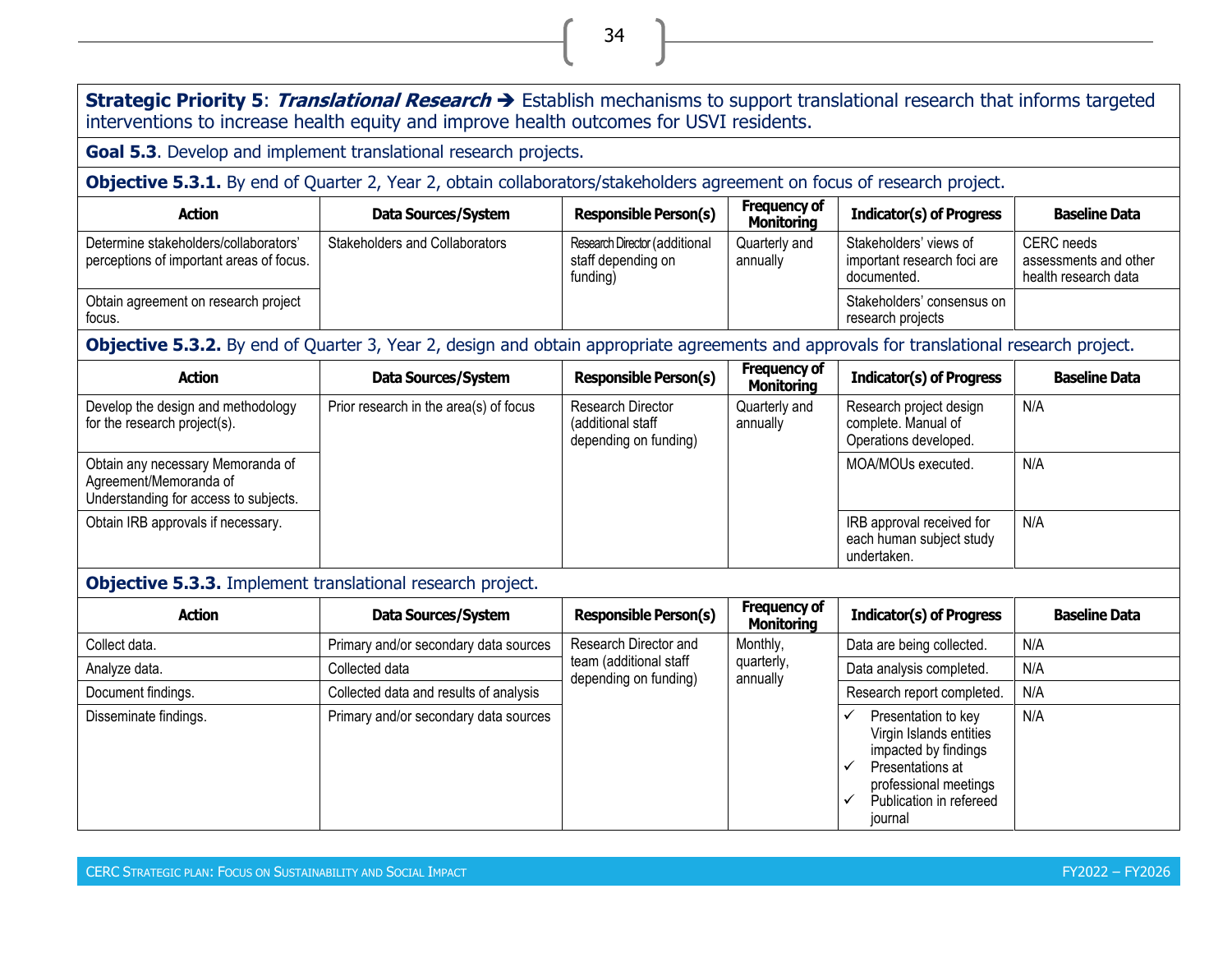# Performance Measures and Desired Outcomes for Goals in Support of Strategic Priority 5: Translational Research

| <b>Goal Statement</b>                                                                                                      | <b>Performance Measures</b> that will show<br>that the goal has been achieved                                                                                                                                     | <b>Desired Outcomes</b> based on achievement<br>of the goal                                                                                                                                                                                                                                                        |  |  |
|----------------------------------------------------------------------------------------------------------------------------|-------------------------------------------------------------------------------------------------------------------------------------------------------------------------------------------------------------------|--------------------------------------------------------------------------------------------------------------------------------------------------------------------------------------------------------------------------------------------------------------------------------------------------------------------|--|--|
| Goal 5.1. Establish a framework for<br>engaging in translational research.                                                 | The most relevant research focus areas have been<br>$\checkmark$<br>identified.<br>The framework for Translational Research has<br>been developed and agreed upon.                                                | The translational research framework is used in<br>research and other courses at the University.<br>The translational research framework supports<br>collaborations and proposal development<br>effectively.                                                                                                       |  |  |
| Goal 5.2. Facilitate partners' and<br>collaborators' understanding of the value of<br>and need for translational research. | Educational material on Translational Research has<br>been developed.<br>Information on Translational Research has been<br>shared with stakeholders.                                                              | The translational research framework is used in<br>✓<br>research and other courses at the University.<br>The translational research framework supports<br>collaborations and proposal development effectively.                                                                                                     |  |  |
| Goal 5.3. Develop and implement<br>translational research projects.                                                        | Collaborators and stakeholders' agreement on<br>✓<br>focus of research project(s).<br>Research project(s) are designed, and all<br>agreements and approvals are in place.<br>Implementation of research projects. | Government agencies and community groups seek to<br>participate in translational research projects.<br>Public and Private sector organizations request<br>translational research data to be included in policy<br>development.<br>CERC collaborations and opportunities to work with<br>the VI community increase. |  |  |

35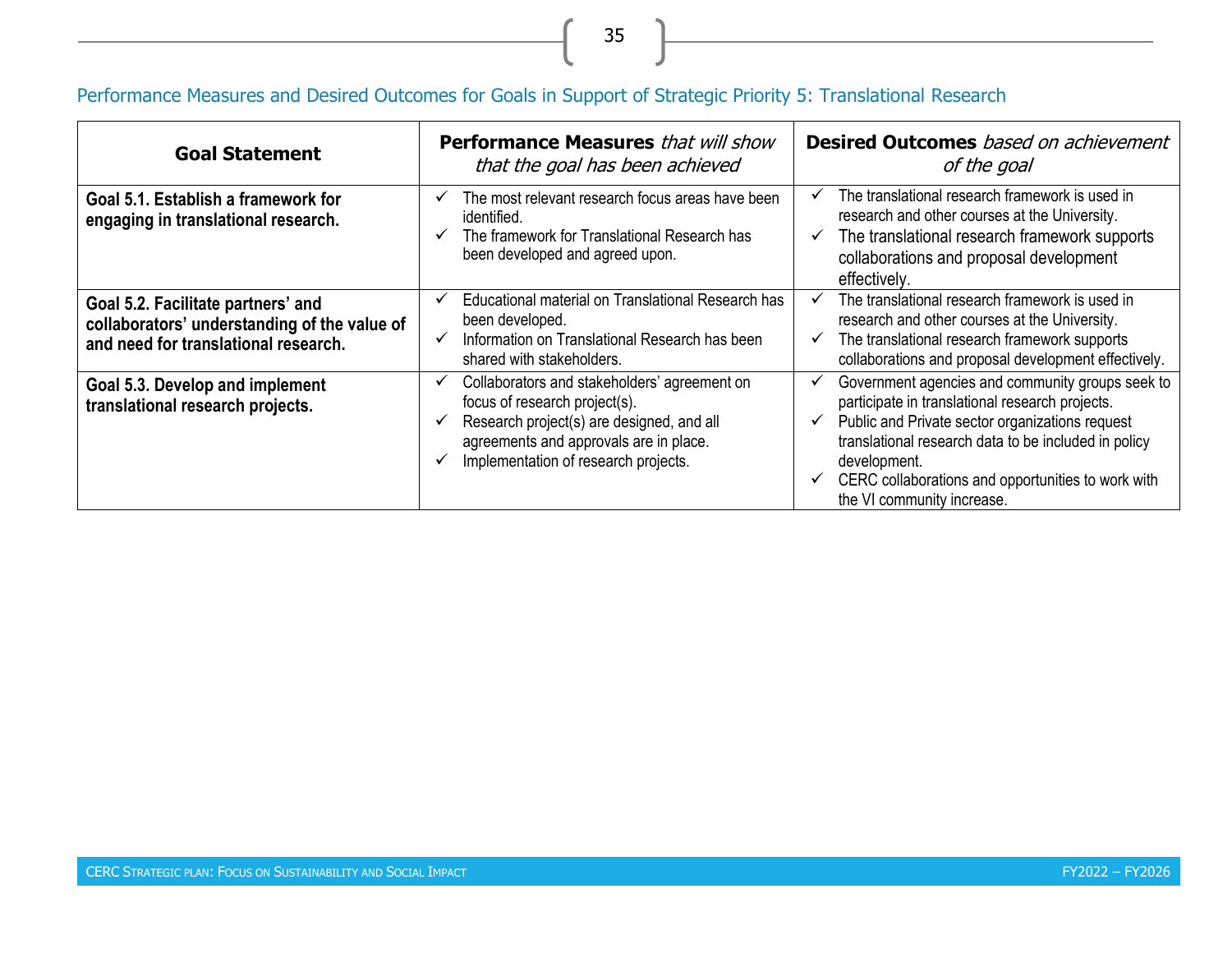# <span id="page-44-0"></span>Resource Needs

As with all strategic plans, CERC's strategic plan's success will be dependent on the availability of the resources needed to support the plan's implementation. Thus, what follows is a summarization of the key resources needed to ensure the success of the strategic plan. Resources are identified by goal and in four key areas – financial, human, operating, and time.

36

#### <span id="page-44-1"></span>Financial Resources

To successfully implement this strategic plan, CERC will need an infusion of funds. These funds are needed to enable the hiring of additional key staff needed to support the strategic goals delineated in the plan. With only two current full-time personnel – Research Director (who is also serving as the Interim Center Director) and an Administrative Specialist, who is providing administrative support for the Center, funding is needed to fill key positions to ensure the success of the strategic plan. In addition to personnel, funding is also needed to engage at least two consultants [CBPR training, Community Toolbox development, evaluation, and capacity building) and part-time and temporary staff to support the development of grant applications during the first two years of the strategic plan implementation. Additionally, additional funding will be needed to procure operational supplies, equipment, statistical software, data visualization software, and to sustain software licenses over the life of the strategic plan. [Financial resources needed: \$454, 455 (annually) for salaries; \$65,000 consultants (5 years); \$75,000 operating (5 years): Total funding anticipated for full implementation (5 years): \$2,412,275]

#### <span id="page-44-2"></span>Staffing Resources

Key additional staff are urgently needed to support the implementation of CERC's strategic plan. Specifically, at least one research associate is needed to support the implementation of the strategic plan, particularly in the areas of the development of funding applications, the development of the initial Community Toolbox, and the establishment and engagement of the CERC Community Advisory Board and CERC Research Partnership. A research analyst will also be needed to support the implementation of the Summer Student Research Training Program as well as support the development of applications in response to funding opportunities. Two other positions critical to the successful implementation of the CERC strategic plan are a Communications Specialist and a Program Manager. The Communications Specialist will be essential to the work to be done in the areas of Community Engagement, Collaboration and Partnerships, and the conduct of translational research. The Program Manager will manage strategic plan outputs and ensure adherence to timelines, review draft outputs, and support dissemination of outputs in various formats to stakeholder groups. [Seed funding for staff sought is \$150,000 (33% salary and fringe) annually; \$450,000 over three years, specifically Years 2, 3, and 4]

## <span id="page-44-3"></span>Operating Resources

Successful implementation of CERC's strategic plan will also require additional operating resources, including computer hardware, with essential operating systems and other peripherals, data visualization software, data capture, management, and analysis software and required licenses, grant writing resources, and materials and supplies to establish Summer Student Research Training Program. [\$60,000 over the life of the strategic plan]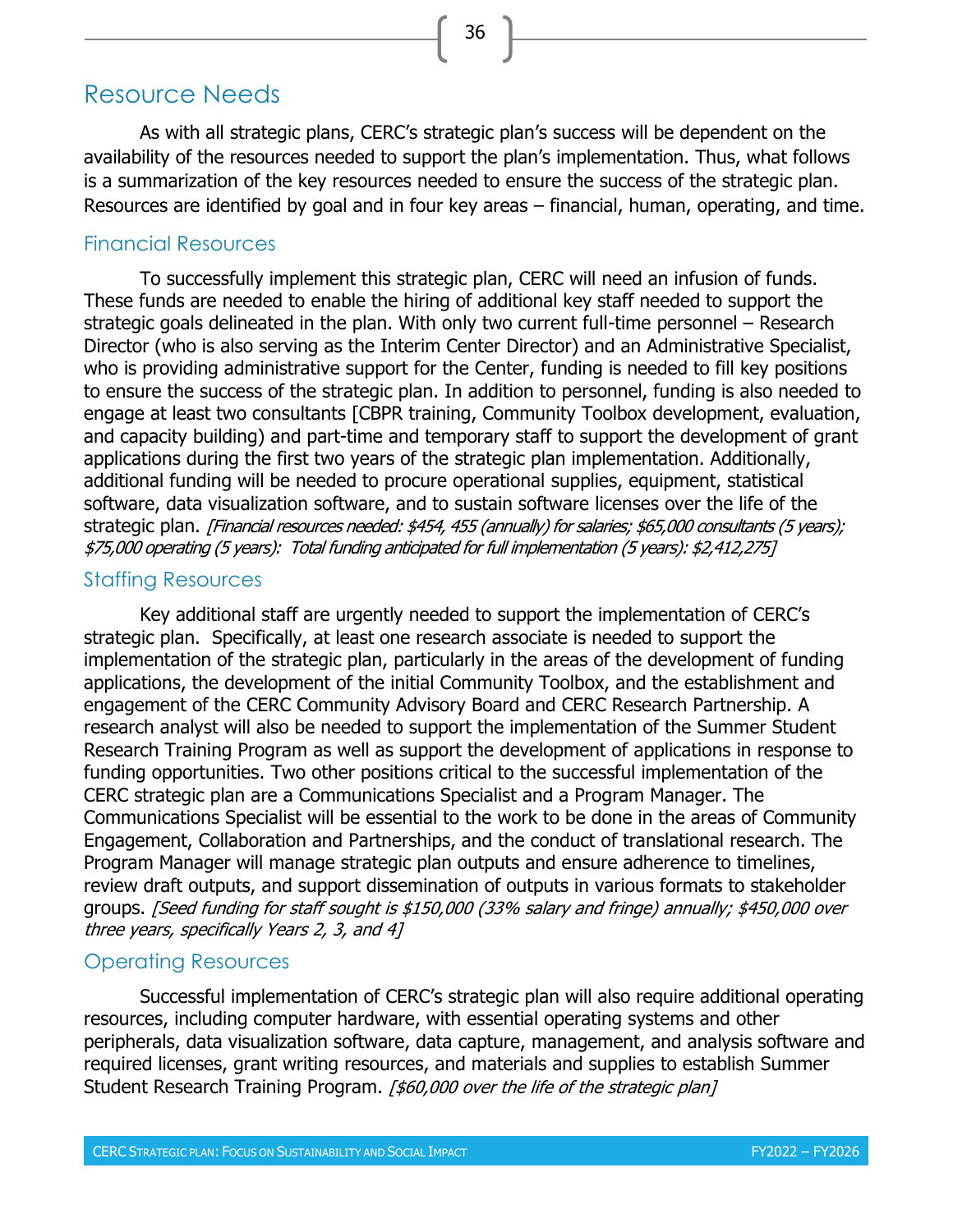# <span id="page-45-0"></span>Communication Plan for Implementation

CERC recognizes that communication is critical to the success of its strategic plan. As the inaugural strategic plan for the Center, it will be crucial to inform primary, secondary, and key stakeholders of CERC's efforts and progress in addressing each of the five strategic priorities and the strategic goals and objectives that have been delineated to address each strategic priority.

37

Built into the strategic plan is the direct engagement of primary, secondary, and key stakeholders as CERC addresses each strategic priority. As such, through participation on the CERC Community Advisory Council, the CERC Research Partnership, grant writing activities, research projects, research dissemination efforts, and community engagement activities, stakeholders will be continuously informed about strategic plan activities, accomplishments, and challenges.

CERC intends to utilize various modes of communication to share information with stakeholders. Specifically, quarterly meetings will be convened for members of the Community Advisory Council as well as members of the Research Partnership. At those meetings, updates on progress on key strategic plan goals will be shared. Additionally, Newsletters and Factsheets will also be developed quarterly and made available on CERC's microsite. Further, through outputs such as the annual Community Toolbox, stakeholders will have the ability to access information developed for targeted members of the community, addressing health issues of concern to residents.

Communication with stakeholders will also include the engagement of community members in listening sessions, townhall meetings/community forums, and targeted focus group discussions linked to the achievement of strategic plan objectives. CERC also plans to take advantage of relationships that have been established with the media for sharing information, when appropriate.

Required administrative reports will be completed at regular intervals, as needed – monthly, quarterly, and or annually. These reports will be submitted to funding agencies as well as internal units – School of Nursing, Provost, UVINext Committee.

Once CERC secures additional staff, a more detailed Communication Plan will be developed and appended to the Strategic Plan document.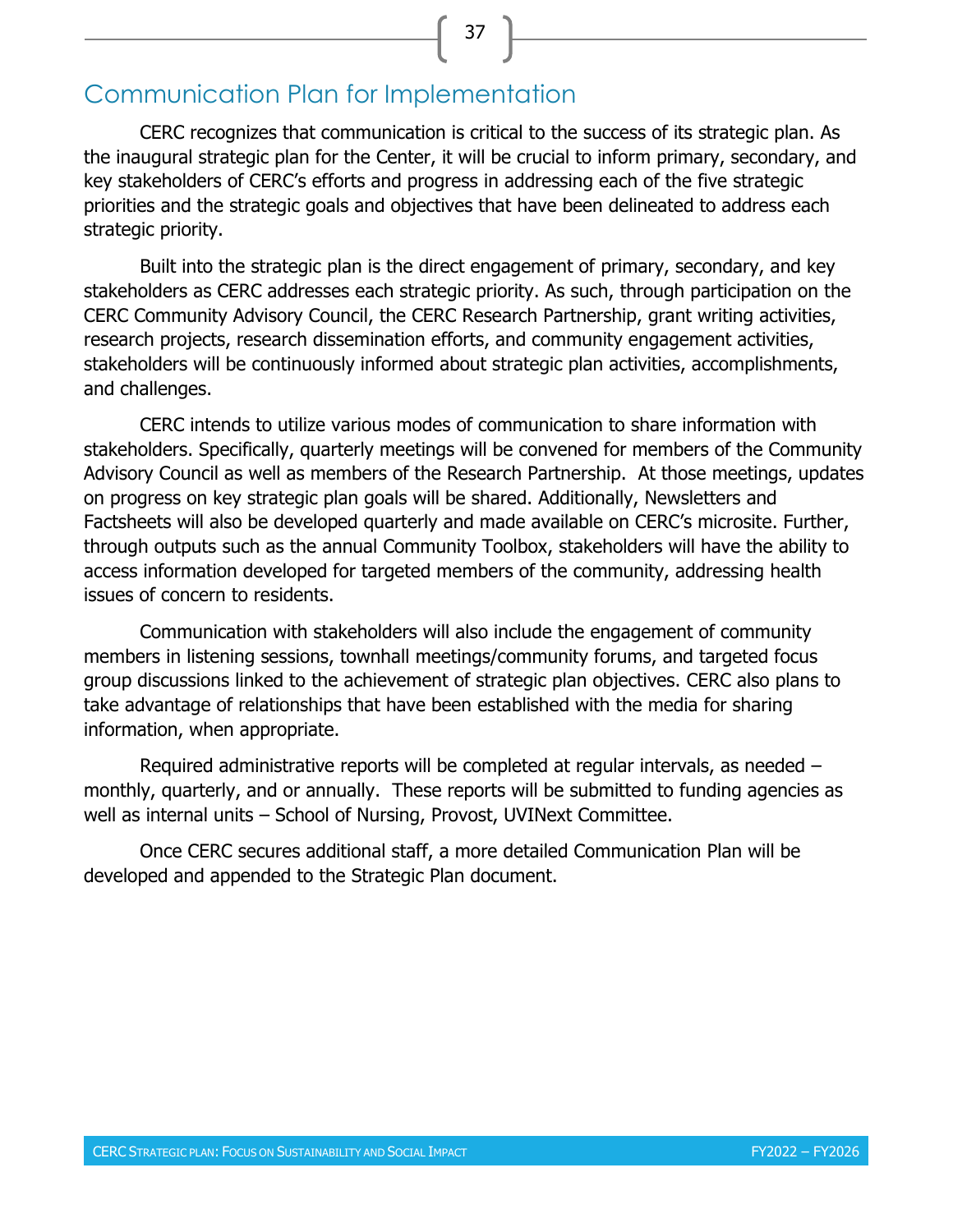# <span id="page-46-0"></span>Approach to Strategic Plan Evaluation

As important as effectively communicating information about progress and accomplishments related to the CERC strategic plan implementation, it is essential that CERC also puts in place a mechanism to determine, on an ongoing basis, the success of the plan implementation. To do so, it will be important to engage in both process and outcome evaluation activities. By focusing on both process and outcome evaluation, CERC will be able to pivot, when needed, if challenges arise with processes throughout the strategic plan implementation cycle. Indicators of progress, delineated within each of the five Action Plans presented (one for each strategic priority) will also inform the process evaluation activities. The process evaluation information will be used to inform adjustments to the strategic plan, and these would then be documented in progress reports – monthly, quarterly, and or annually, over the life of the strategic plan.

Performance measures will serve as a starting point for the outcome evaluation work, and it is anticipated that at the end of Year 2 and Year 4, interim outcome evaluation reports will be completed, with a final evaluation report, documenting overall outcomes of the strategic plan being completed within six months of the end of the strategic plan (by March 31, 2027).

By engaging in both process and outcome evaluation activities, CERC hopes to address the following key areas:

- 1. Monitor progress towards the achievement of the 15 strategic goals (3 per strategic priority) delineated in the strategic plan.
- 2. Identify the need for modifications to the strategic plan over the life of the plan.
- 3. Identify the need to modify strategies for engaging primary, secondary, and key stakeholders over the life of the strategic plan.
- 4. Determine whether the components of the strategic plan, as delineated in the action plans, are producing the desired outcomes.
- 5. Identify opportunities for improvement of CERC processes and services.
- 6. Affirm the value and quality of the outputs generated by CERC and the positive social impact of the community engagement, capacity building, and research efforts.

CERC proposes the use of an inclusive process that will engage primary, secondary, and key stakeholders in the evaluation process. CERC also proposes to engage the services of a consultant to complete the overall evaluation of the strategic plan implementation.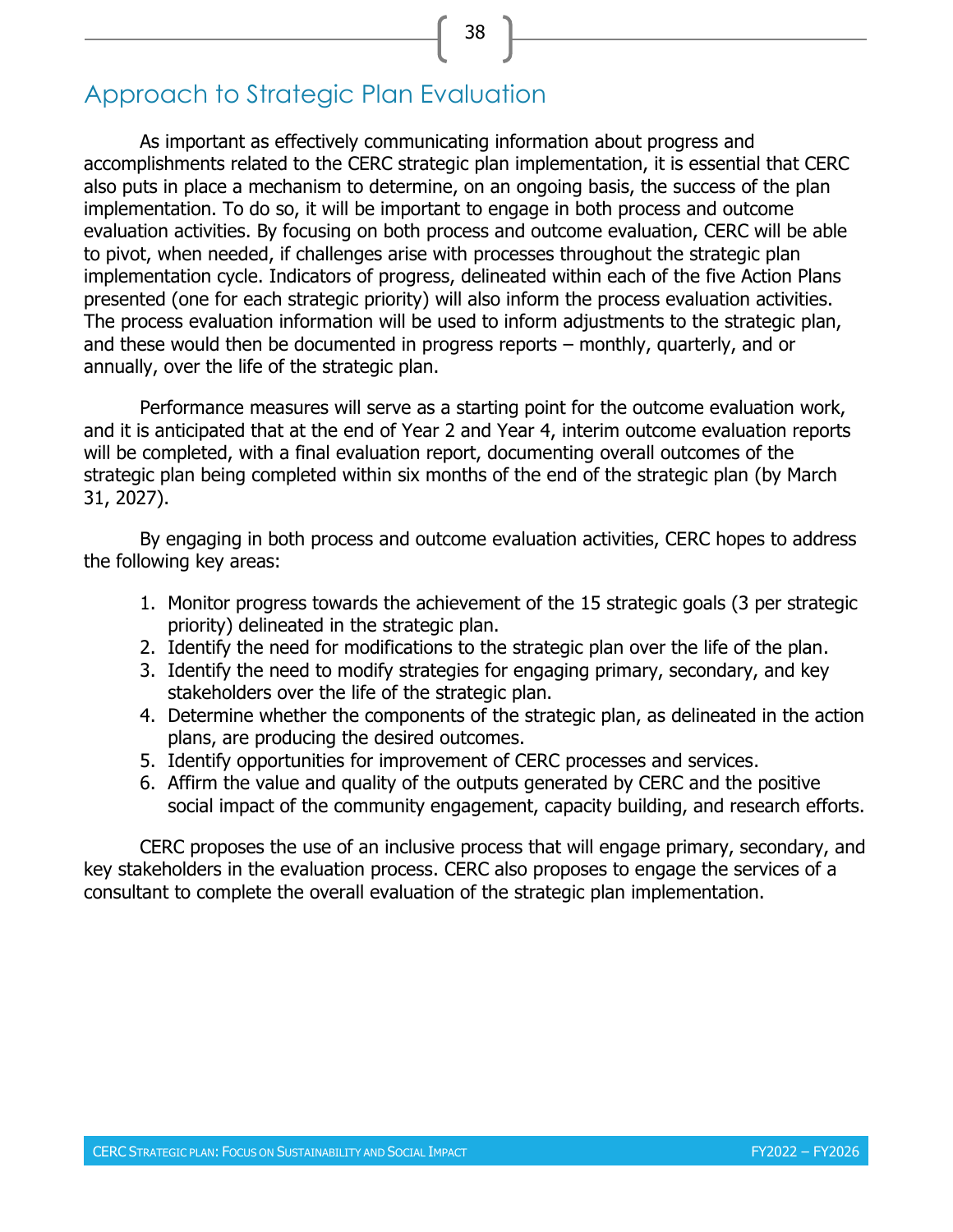# <span id="page-47-0"></span>Closing Statement

CERC's FY2022-FY2026 Strategic Plan: Focus on Sustainability and Social Impact provides a blueprint and roadmap to guide the Center's efforts to inform healthcare policy, practice, and health outcomes by focusing on the five strategic priorities identified, specifically: sustainability, responsible community engagement, capacity building, collaboration and partnerships, and translation research. CERC recognizes the need to work collaboratively and intentionally with primary, secondary, and key stakeholders to ensure the social impact of the Center's undertakings as well as to sustain and eventually expand the work and reach of the Center. Grounded in the support of the UVI leadership and current collaborators and partners, CERC will continue to engage in and contribute to research that informs and transforms.